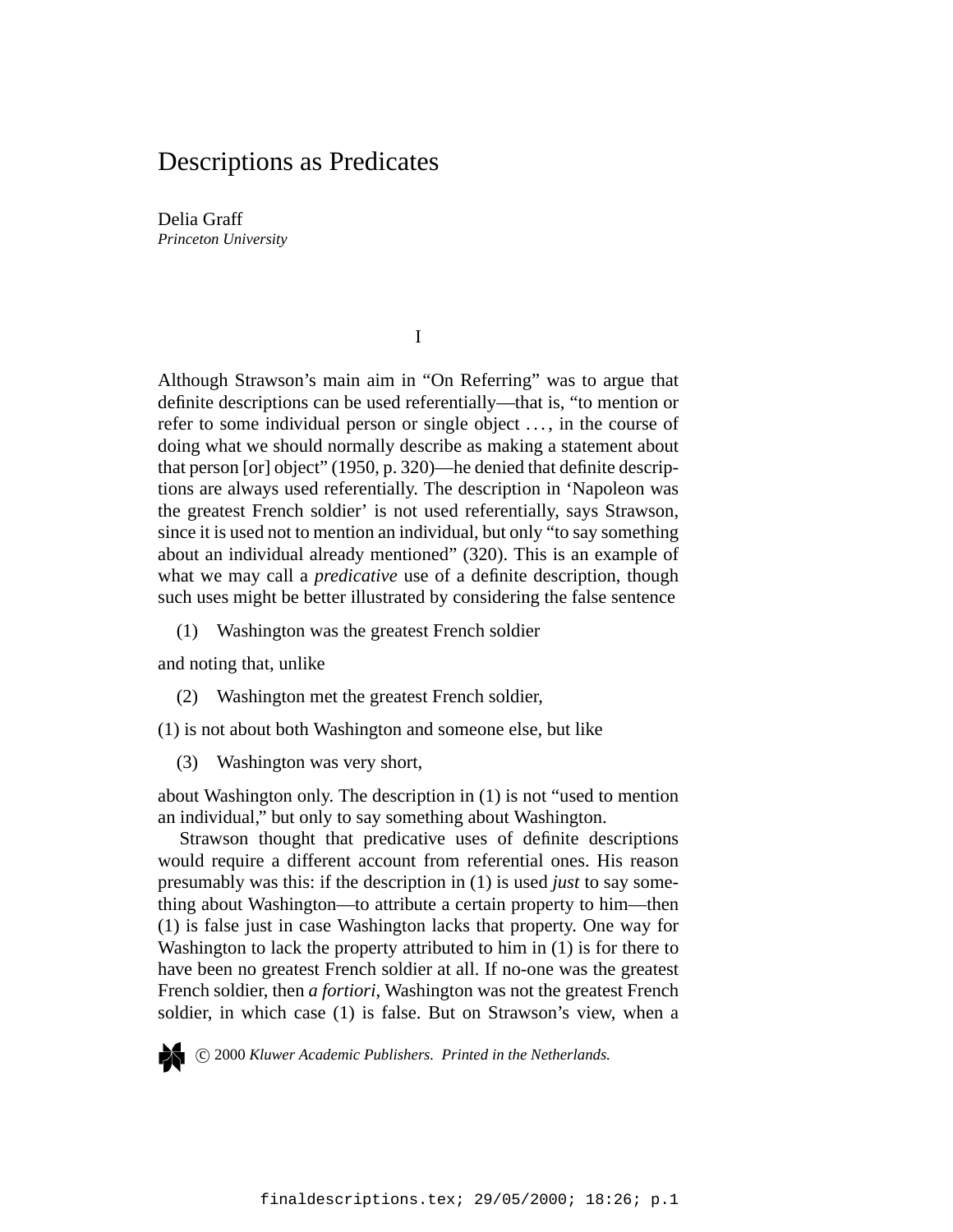description is used *referentially*, an utterance of a sentence containing it has *no* truth-value if nothing satisfies the description. Since Strawson regarded the description in (1) as predicative, but would have regarded the description in (2) as referential, he would have regarded (1) as false, but (2) as valueless if there were no greatest French soldier.

A proponent of Russell's theory of descriptions, in contrast, will naturally want to extend application of his theory to sentences like (1). Russell explicitly did this—'Scott is the author of *Waverley*' is his example—and took his theory when applied to such sentences to solve certain puzzles about identity statements. According to Russellians, an un-negated sentence containing a definite description will be false if nothing satisfies the description. Since even Strawson seemed prepared to acknowledge that (1) will be false if there is no greatest French soldier, a Russellian might think not only that so-called "predicative" uses of descriptions require from him no special treatment, but even that they are *paradigms* of the sort of examples to which his theory applies.

One goal of this paper is to show that the preceding thought is wrong, that predicative uses of both definite and indefinite descriptions do present a problem for the Russellian. In particular, I argue that predicative definite and indefinite descriptions—as in 'Washington was the first president of the U.S.' and 'Washington was an honest man' should not be treated as quantified noun phrases, but rather as complex predicate expressions. The descriptions in such sentences are to be given predicate-type semantic values. In the second half of the paper I propose a theory of descriptions which treats them *uniformly* as having predicate-type semantic values, that is, even when they don't occur as the complement of a 'to be' verb, and I show how the proposed theory enables us to give an attractive account of examples that tend to embarrass a Russellian—examples containing descriptions used to make generalizations: when they are used "generically," as in 'A tiger has stripes' or when they interact with adverbs of quantification, as in 'The owner of a Porsche usually owns more than one car'. The analysis is extended also to plural definite descriptions ('the singers'), bare plurals ('singers'), and mass descriptions ('the gold'). Throughout, 'the' is treated as having an invariant semantic-value—a certain function from sets to sets.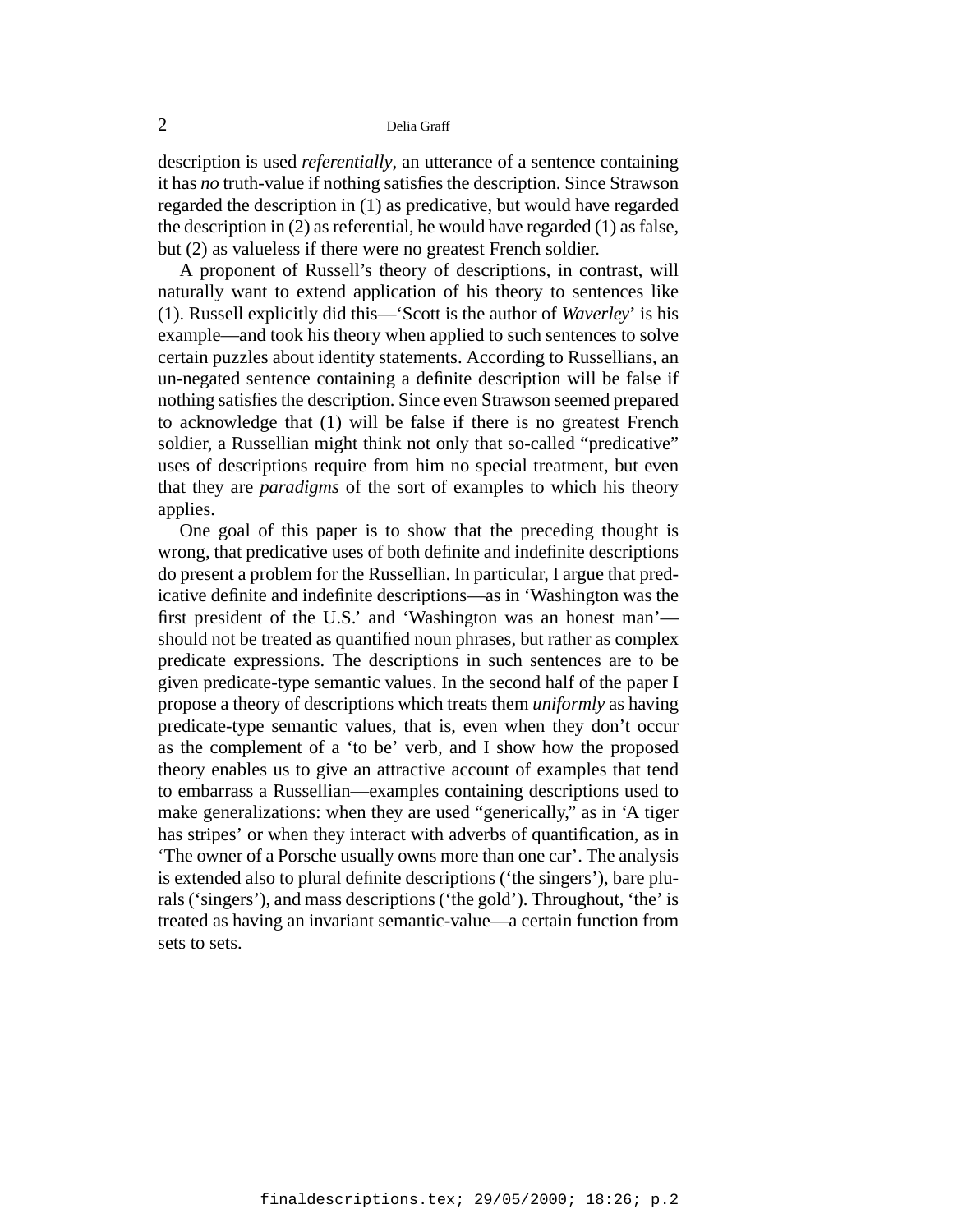II

At this point we should try to get a bit clearer about what it means to say that a description is used predicatively in a sentence. While Strawson was correct to say that the description in 'Napoleon was the greatest French soldier' is being used not to mention an individual but to say something about an individual already mentioned, he could also have put his point by saying that the description is not an argument of a predicate, but, like the verb in 'John smokes', a predicate itself: the description *occurs* as a predicate *in the sentence*. What really underlies predicative uses of descriptions is not what they are used by speakers to do, but rather what the *argument structure* is of sentences containing them. By 'argument structure' I'll just mean this: to say what the argument structure of a sentence is, is to say which of its expressions are predicates, how many arguments the predicates take (or equivalently, how many argument positions they have), and which expressions are arguments (or equivalently, occupy the argument positions) of which predicates, where 'argument' is used here as a neutral term to include both subjects and objects of predicates. To say that the description in (1) is predicative, is to make a claim about the argument structure of the sentence.

I will not give necessary and sufficient conditions for being a predicate or an argument, in the sense indicated, but will instead leave these notions at an intuitive level. To say that the description in (1) is a predicate does, however, have an immediate consequence. If the description here is a predicate, then 'Washington' is in its argument position, from which it follows that the 'to be' verb here, like that in 'Napoleon was short', is not a relation expression; it is "the 'is' of predication" and not "the 'is' of identity." This permits the following explication of the sense in which 'Washington met the greatest French soldier' is "about" two people, while 'Washington was the greatest French soldier' is about only one: the former contains a relation expression while the latter does not.

Another point is that when a description occurs predicatively in a sentence, it need not be used to say something about an individual *already* mentioned. Although in English one-place predicates are usually preceded by their subjects, this needn't be the case, since English permits extraposition of predicates, as in 'Tall, she is indeed', or, in my view, as in 'The love of my life, he is not'. Finally, I will add that it is not really *sentences*, but their syntactic representations that I am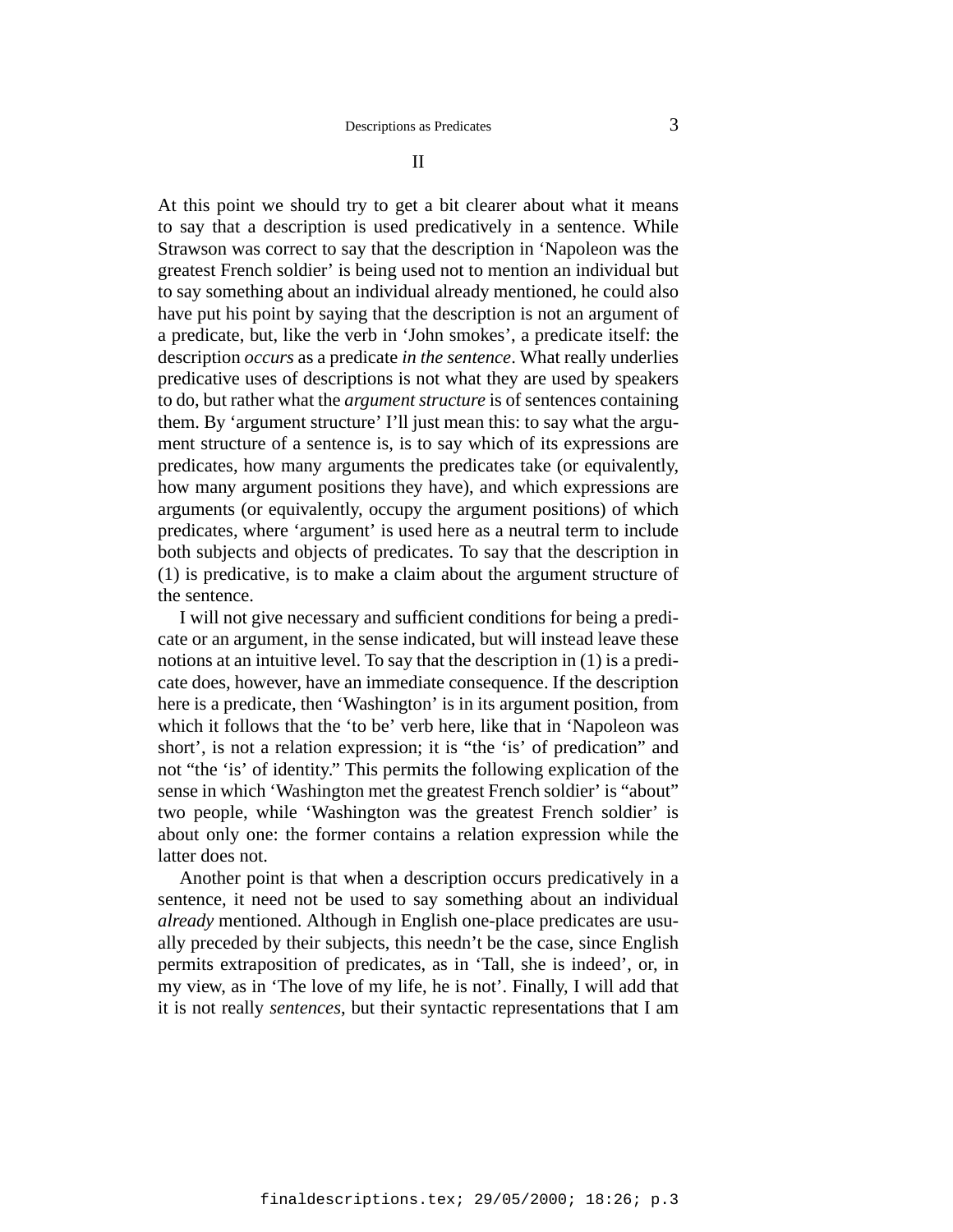thinking of as having argument structures. Thus one could say that at the level of grammatical, or surface form of the sentence 'Every man smokes', the argument of the predicate 'smokes' is the quantified noun phrase 'every man', while at the level of logical form, the argument of the predicate 'smokes' is a bound variable. We will see that on my view as well as the Russellian's (and also the referentialist's), the same is to be said of the description in 'The greatest French soldier smokes'.

#### III

I said that I would argue that predicative descriptions pose a problem for Russell's theory. The goal of this section is to develop an explicit statement of that theory for reference in the arguments to come. Two salient features of my presentation should be mentioned. First, I focus on an aspect of the theory that is rarely made explicit—namely, that one who holds the theory to be generally applicable makes a commitment concerning not just the logical form of sentences containing descriptions, but also their surface form. In particular, Russellians are committed to saying that at the level of surface form, descriptions always occur in the argument position of predicates, and are never themselves predicates. Second, I offer an explicit proposal about the scope of descriptions. Russellians will typically be prepared to tell you what the truth-conditions of an English sentence are *if* the descriptions in it take such and such a scope; and given a particular sentence containing a description, they will typically be prepared to tell you what the scope possibilities are for the description in that sentence. But often they do not give general principles that yield predictions about what the scope possibilities of a description will be in a given sentence. Although no contemporary Russellian should accept the provisional statement of the theory I offer here, since it allows for too many scope possibilities for descriptions, my statement of the theory has the virtue of making it clear what form modifications of it should take.

In presenting his theory of "denoting phrases," Russell systematically treats such phrases, which include 'every man', 'some man', 'a man' and 'the man', as occupying *argument positions* at the level of surface form. His account of the indefinite description 'a man', for example, is the following: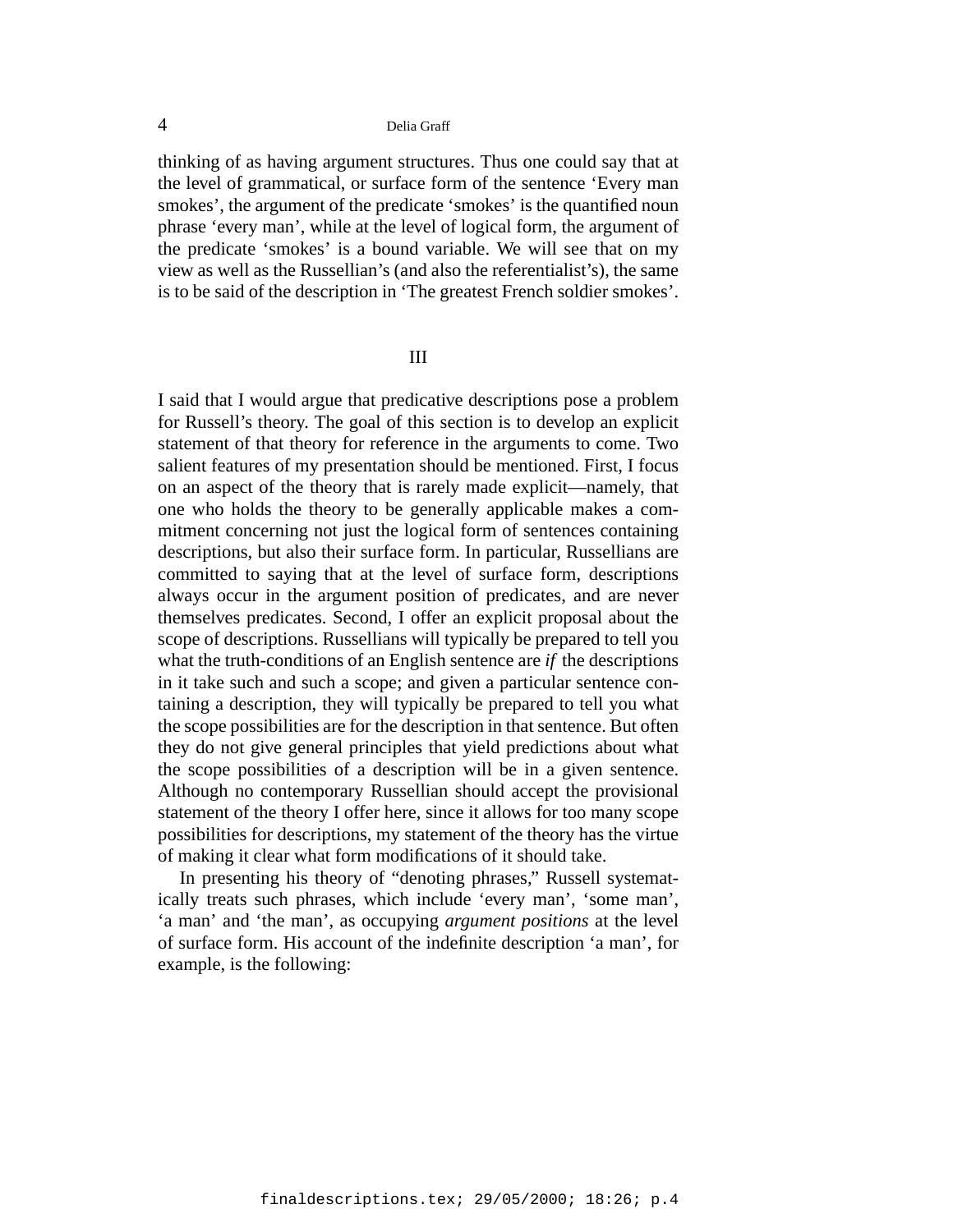'C(a man)' means 'It is false that "C(x) and x is human" is always false'. (Russell, 1905, p. 44)

In standard logical notation, the right-hand side would be written as  $\mathcal{L}(\forall x) \neg (C(x) \& x$  is human)'. The symbol 'C' here is used schematically to stand for what Russell called a *propositional function*, which for our purposes may just be thought of as a predicate expression, perhaps a complex one. The expression 'a man' placed in parentheses on the left-hand side occupies the *argument position* of that propositional function (or predicate), to yield what Russell called a *proposition*, which for our purposes may just be thought of as a sentence. The sentence on the right-hand side of the analysis is said to give the *meaning* of that proposition; for our purposes it may be thought of as giving the *logical form* of the sentence on the left-hand side.

The switch from the expression 'man' on the left to 'human' on the right should strike one as odd. What Russell needs for his analysis is some way of predicating the common noun 'man', contained in the indefinite description on the left-hand side, of the bound variable  $x'$ on the right-hand side. If this is possible to do at all in English, there is only one way:  $x$  is  $a$  man.<sup>1</sup> But this sentence itself contains the very indefinite description Russell is analyzing. Thus to include this sentence on the right-hand side would leave him with two options. He could treat 'x is a man' as itself a sentence with the surface form  $C$ (a man), where C in this case would be the predicate ' $x = \hat{y}$ '. (The  $'y'$  with a hat over it represents the argument place of the predicate.) But this would be to treat indefinite descriptions after all as ineliminable constituents of propositions expressed by sentences containing them, which was something Russell was vehemently opposed to doing. Alternatively, he could treat 'x is a man' as a sentence containing the simple predicate  $\hat{x}$  is a man', in which the *to be* verb occurs as the 'is' of predication rather than identity. But to allow this would be to allow that Russell's analysis of indefinite descriptions would not be applicable to all sentences containing them, since his analysis applies only to denoting phrases occuring in argument position at the level of surface form. Since neither of these ways of including ' $x$  is a man' on the right-hand side could suit Russell, he needed to find some adjectival or verbial means of predicating 'man' of  $x$  on the right-hand side, that is, a means of predicating 'man' of  $x$  without using the indefinite article. But since no adjectival or verbial English expression synonymous with 'man' comes ready to mind, Russell *stipulates* that he is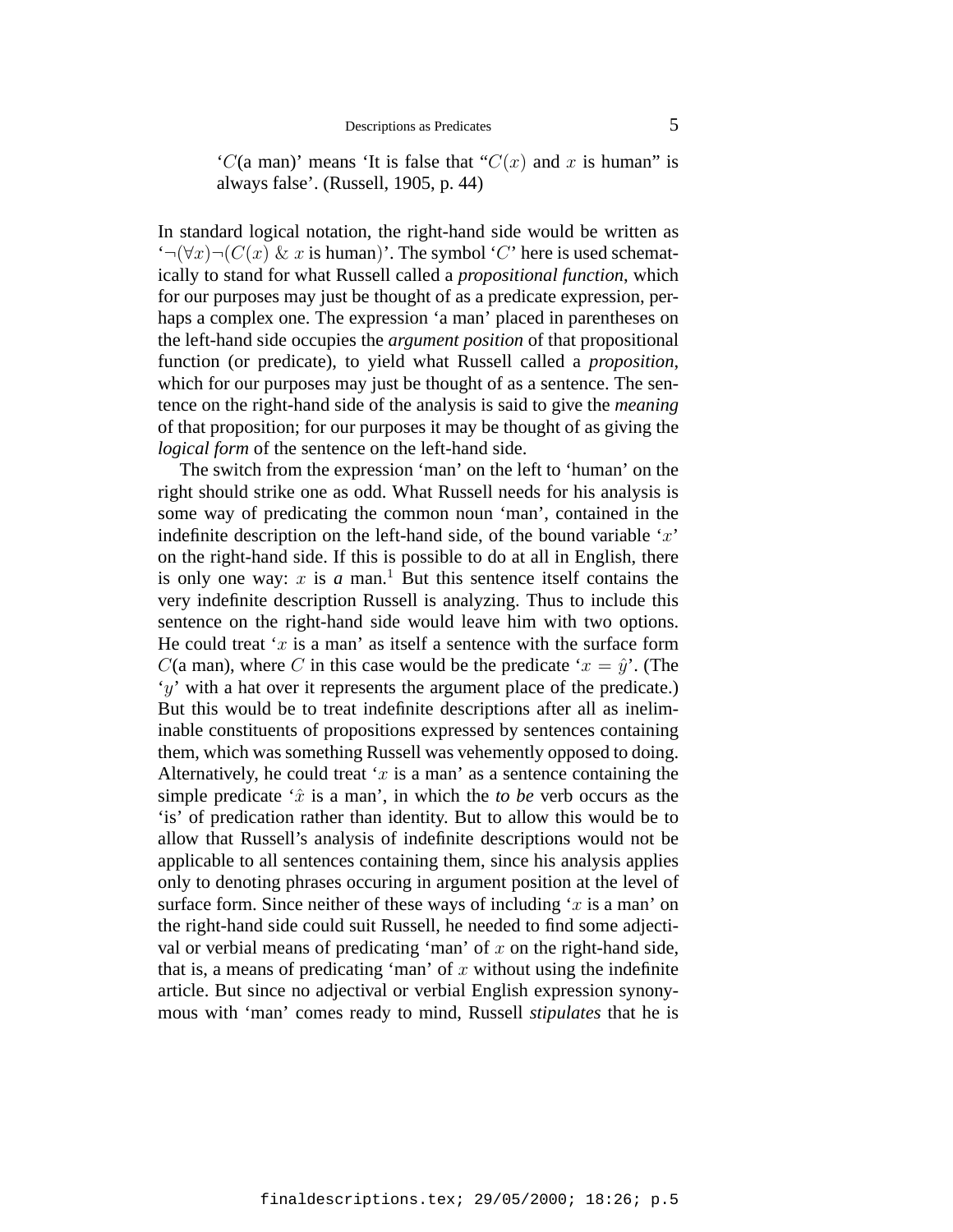going to identify the class of men with "the class of objects having the predicate *human*" (1905, p. 43).

Why *does* Russell's analysis apply only to sentences containing denoting phrases in argument position at the level of surface form? While it is true that he always represents descriptions as occurring in the argument positions of (individual-level) propositional functions by schematizing the sentences he is analyzing as  $'C$ (a man)',  $'C$ (the man)' and so on—might this not just be a superficial and dispensible feature of his analysis? Couldn't he have instead written:

 $\ldots$  a man  $\ldots$  ' means  $(\exists x)(\ldots x \ldots \& x$  is human)'

The idea here would be that the ellipsis dots are just stand-ins for strings, and would provide a way of schematizing sentences containing indefinite descriptions that is neutral with respect to their argument structure.

Such a change does not make the account any more neutral, however. Since the variable ' $x$ ' on the right-hand side can occur only in argument position, the position represented by the blank in  $\dots \dots$ ...' must be an argument position. It is Russell's *analysis*, not just his representation of the analysandum, that renders that analysis applicable only to denoting phrases occurring in argument position. Accordingly, in the sentence

(4) Socrates is a man

there must be a predicate for the description here to be an argument of, if Russell's analysis is to be applicable. So the Russellian takes the 'to be' verb in (4) to be the 'is' of identity. Russell acknowledged that 'is' does not always express identity—that it does not, for example, in 'Socrates is human'—and declared it "a disgrace to the human race that it has chosen to employ the same word for these two entirely different ideas" (Russell, 1919, p. 172).

In "On Denoting" and chapter 16 of *Introduction to Mathematical Philosophy*, Russell presents his theory of descriptions as providing a systematic means of associating surface forms of English sentences with their logical forms. I say *surface forms* of English sentences to emphasize that application of the theory to a given sentence of English requires that the sentence be assigned an argument structure—it must be determined, before the theory can be applied, which expressions are propositional functions, how many arguments each propositional function takes, and which expressions are occuring in the argument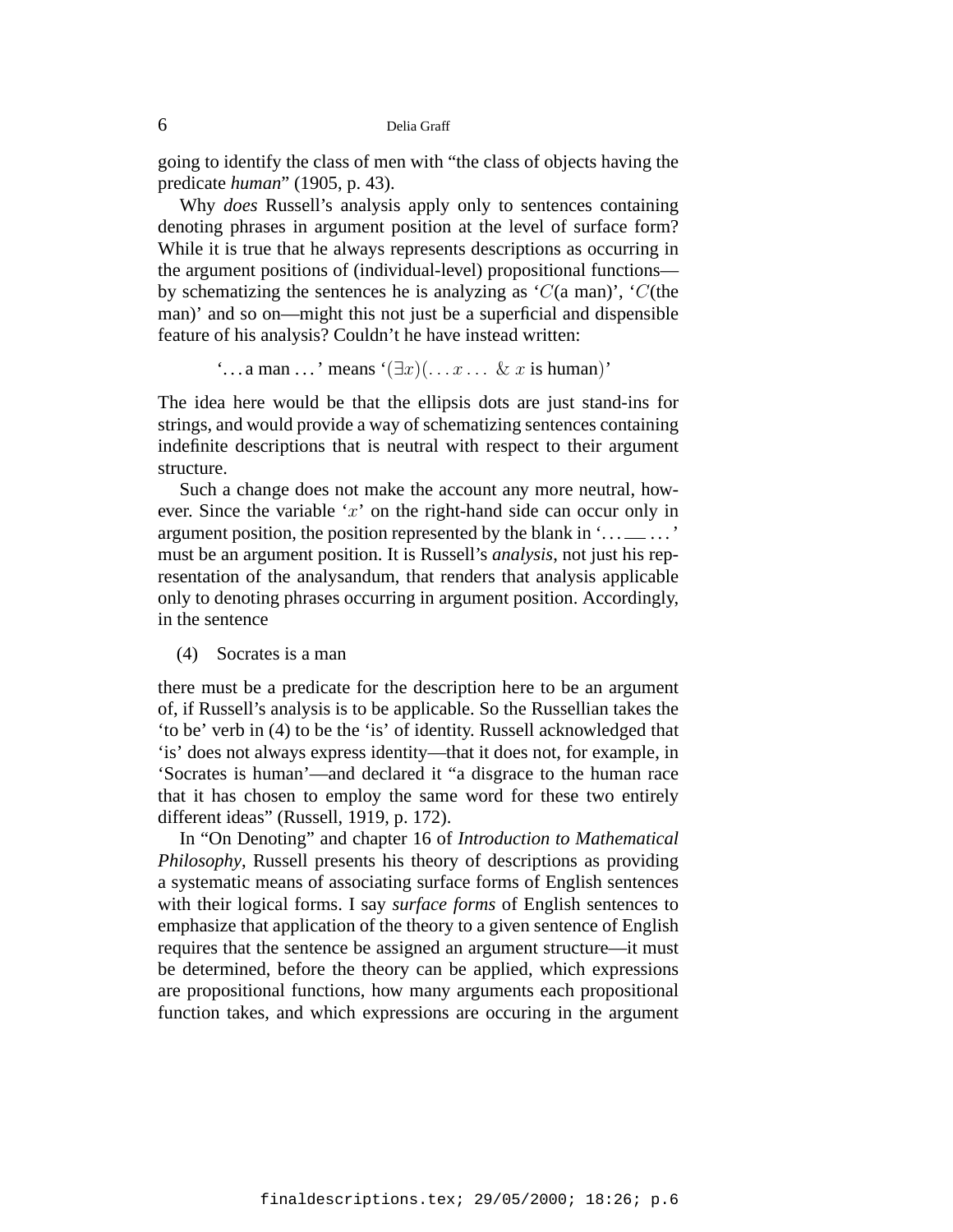positions of which propositional functions. Scope ambiguities arise when a sentence can be assigned more than one argument structure.<sup>2</sup>

The situation is quite different with Russell's theory of singular definite descriptions as presented in *Principia Mathematica*, where definite descriptions are introduced as a defined symbol—of the form  $f(x)(\Phi x)$ '—of a formal language.

# **\*14.01**  $[(\imath x)(\Phi x)]\Psi(\imath x)(\Phi x) =_{df}(\exists x)[(\forall y)(\Phi y \leftrightarrow y = x) \& \Psi x]$ (Whitehead and Russell, 1925, p. 173)

The definition displays for us what the formation rules for the iota operator are to be. The sentence ' $\neg a = (ix)(\Phi x)$ ' does not strictly count as well-formed; instead, we have ' $[(ix)(\Phi x)]\neg a = (ix)(\Phi x)$ ' and ' $\neg[(\imath x)(\Phi x)]a = (\imath x)(\Phi x)$ ' as formulas of the extended language. The occurrence of ' $(x)(\Phi x)$ ' in square brackets is a "scope indicator" that marks off the formula the description is to be eliminated from.

There is no straightforward sense in which the account of singular definite descriptions presented in *Principia* can be understood as providing an analysis of sentences of natural language. Since sentences of the extended formal language that contain iota operators have a strange form, unlike that of any natural language sentence, we cannot use the theory as a systematic means of associating logical forms with natural language sentences since we have no systematic means of associating a natural language sentence with formal language sentences containing the iota operator. It's perhaps easy enough to see how this would be done. My point is merely that it would have to be done if we are to cull from the theory of descriptions in *Principia* any account of natural language. $3$ 

Whitehead and Russell in fact seem to have been bothered by the strange form forced upon formulas containing the description operator. Despite the appearance of descriptions in square brackets as *sentential* operators, they clearly still wanted to think of descriptions in their formulas as singular terms—that is, as occupying argument positions and of descriptions as they occurred in square brackets as *mere* devices for grouping, as dispensible as parentheses. Not only did they propose to drop the "scope indicators" when no ambiguity could arise, they also adopted various conventions to enable them to "omit explicit mention of the scope" (p. 173). $4$ 

In contrast with Whitehead and Russell's attitude toward iota expressions occurring in square brackets, many commentators have adopted the reverse attitude, and taken the occurrence of iota expres-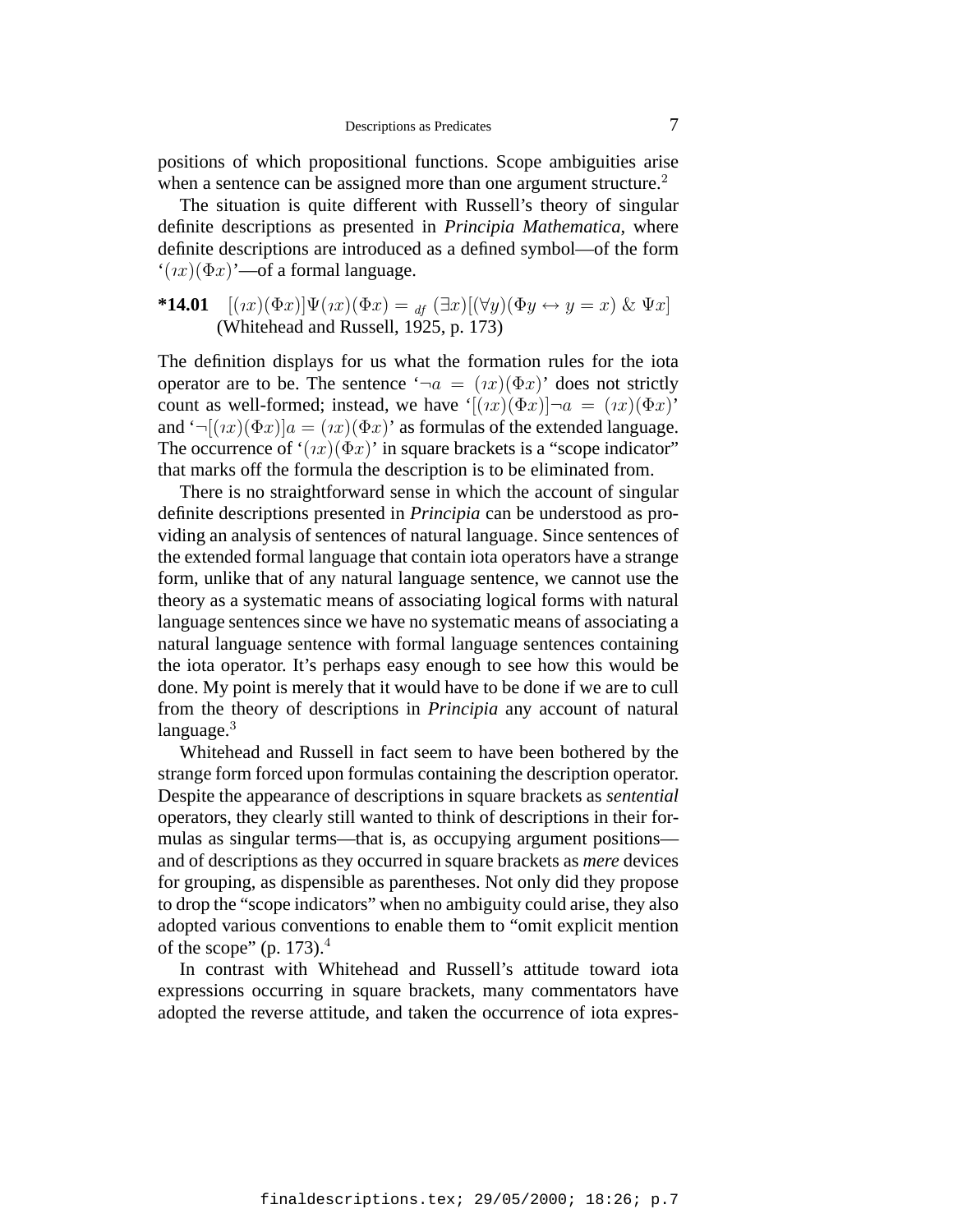sions in argument position as the dispensible one—replaceable by a variable viewed as bound by the iota expression in square brackets, which is thus understood as a restricted quantifier.<sup>5</sup> Whereas before we had ' $[(nx)(\Phi x)]\Psi(nx)(\Phi x)$ ', we would on the current suggestion have '[ $ix : \Phi x$ ]( $\Psi x$ )'. These restricted quantifiers may take wide or narrow scope with respect to other operators, so that we may distinguish between  $\left( \neg [nx : \Phi x](\Psi x) \right)$  and  $\left[ nx : \Phi x \right] \neg (\Psi x)$ . This suggestion makes even more clear that, from a contemporary perspective at least, formulas of *Principia* containing iota expressions should *already* be understood as representing logical forms of English sentences. What we don't find in *Principia*, then, but did find in "On Denoting" and "Descriptions", is a systematic means of assigning logical forms to sentences of English.

In order to combine the advantages of the different presentations of the theory, the Russellian could adopt the following:

$$
\begin{aligned} \n(\text{LF } \eta) \quad \Psi(\eta x : \Phi x) &\Longrightarrow [\eta x : \Phi x](\Psi x) \\ \n(\text{Def } \eta) \quad [\eta x : \Phi x](\Psi x) &= \text{def } \exists x (\Phi x \& \forall y (\Phi y \to y = x) \& \Psi x) \n\end{aligned}
$$

(LF  $\eta$ ) is a rule of *quantifier-raising*<sup>6</sup> that enables us to assign one or more logical forms to surface forms of natural language sentences.<sup>7</sup> (Def  $\eta$ ), which is just a revision of \*14.01, may be understood as assigning *truth-conditions* to logical forms since we may think of the formula on the right-hand side as representing the truth-conditions assigned to it by a classical semantics. In effect, we now have two languages containing the iota-operator—the first, in which the iotaoperator combines with open sentences to form terms, is used to represent the surface argument structure, as well as to preserve the ambiguities, of sentences of natural language; the second, in which the iota-operator combines with open sentences to form restricted quantifiers, is used to represent the logical form(s) of those sentences, and contains no ambiguities.

The Russellian thesis can then be stated provisionally as follows: when representing the surface argument structure of a sentence containing a definite description  $\ulcorner$  the  $\Phi \urcorner$ , the description is always to be represented by the expression  $\lceil (rx : \Phi x) \rceil$ , which occurs only in argument positions. The sentence has whatever logical form(s) can be obtained by application of the rule (LF  $\eta$ ), and the truth-conditions of those logical forms are given by (Def  $\eta$ ).

Let's go back now to  $(1)$ :

(1) Washington was the greatest French soldier.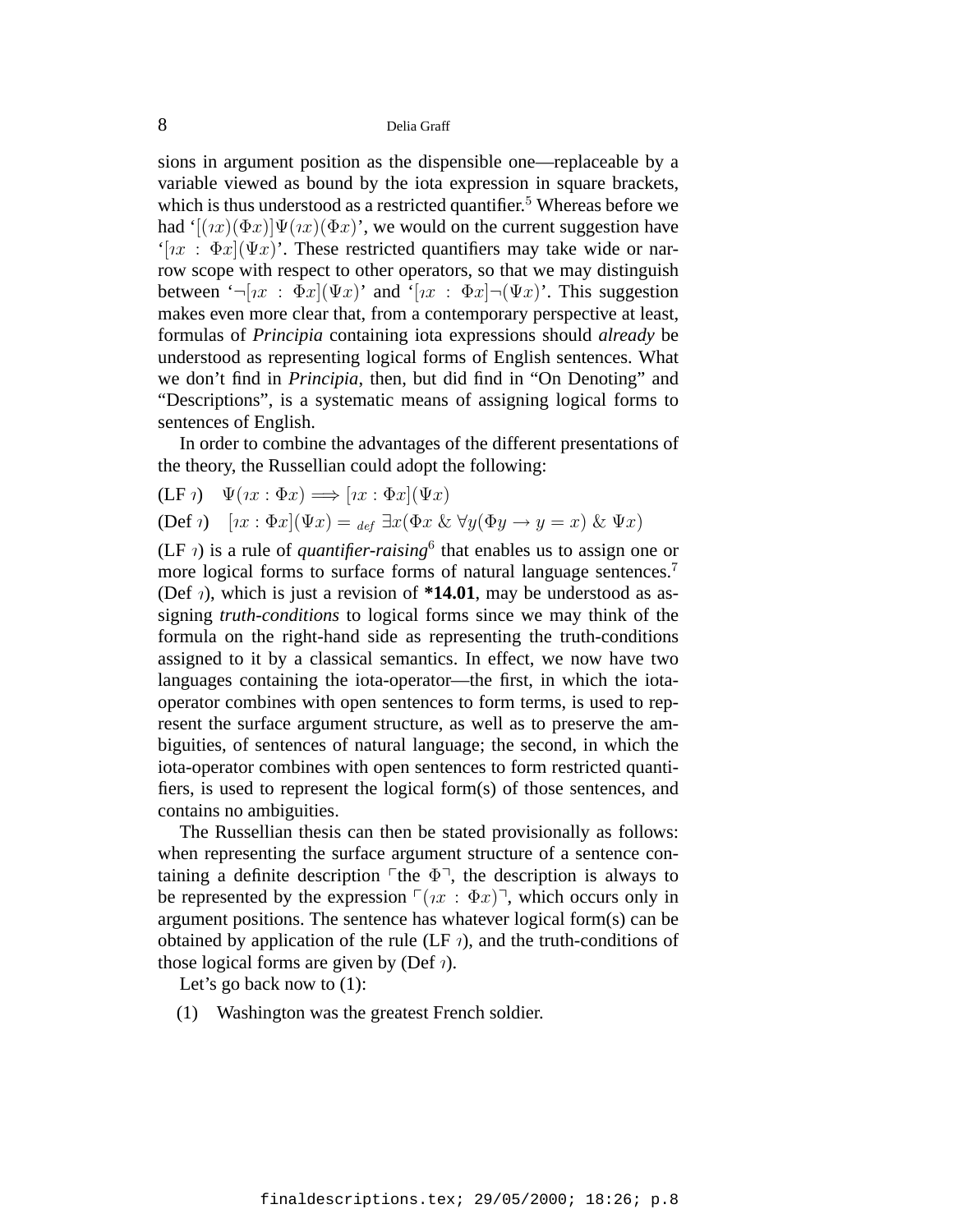According to the Russellian, the sentence has the following (a) surface form, (b) logical form, and (c) truth-conditions. (For convenience, I suppress the structure within 'greatest French soldier'.)

a. Washington = 
$$
(ix : Gx)
$$

b. 
$$
[nx : Gx]
$$
(Washington = x)

c.  $\exists x(Gx \& \forall y(Gy \rightarrow y = x) \&$  Washington = x)

In order to accommodate Strawson's suggestion that the description in (1) be treated as a predicate, we could, in the manner of Russell, introduce a new description operator ' $\Upsilon$ ' (an upside-down lambda), which combines with open sentences to form *predicates*. Just as the iota description operator could be defined in a standard first-order language with identity, so can the lambda description operator:

$$
(\text{Def } Y) \quad (\forall x : \Phi x)(\alpha) = \text{df } \Phi \alpha \& \forall x (\Phi x \to x = \alpha)^8
$$

We adopt the following vacuous (LF) rule for the lambda description operator:

$$
(LF V) \quad (Yx : \Phi x)(\alpha) \Longrightarrow (Yx : \Phi x)(\alpha)
$$

Now if the description in (1) is a predicate, its surface form, logical form, and truth-conditions are these:

\n- a'. 
$$
(Xx : Gx)
$$
 (Washington)
\n- b'.  $(Xx : Gx)$  (Washington)
\n- c'.  $G$  (Washington)  $\& \forall x (Gx \rightarrow x =$  Washington)
\n

It will be noted at this point that (c) and (c ) are logically equivalent. In other words, whether we treat the description in (1) as a quantified noun phrase occupying an argument position at the level of surface form, or as a predicate, has no effect on the truth-conditions. There is a simple explanation for this, namely, the mutual implication between being identical to something that has a certain property and just having that property. The task of the remainder of this paper is to argue that, despite the lack of truth-conditional difference between a quantificational and predicative analysis of the description in (1), we nonetheless have good reason for treating the description here, and definite and indefinite descriptions more generally, as predicates.<sup>9</sup>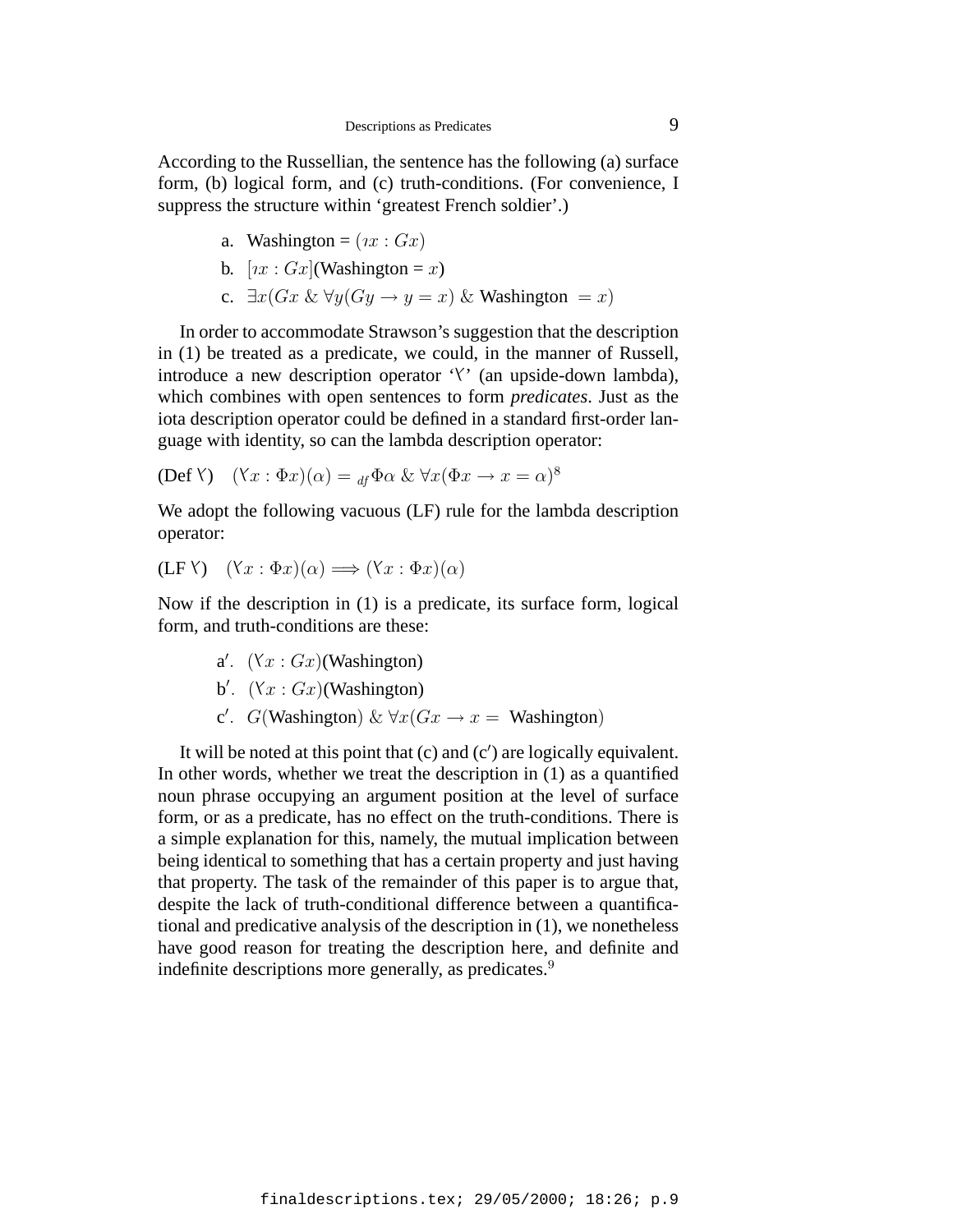One reason for taking descriptions in *predicative position* (as I will from now on call the position following the 'to be' verb) to be predicates rather than quantified noun phrases is that they can occur in the following sort of construction:

(5) He is tall, handsome, and the love of my life.

The 'to be' verb in this sentence presumably cannot be a relation expression, but rather must be the 'is' of predication, since it is complemented by adjectives. On the assumption that 'is' must be interpreted univocally, since it only occurs once, 'the love of my life' must be of a semantic type that can combine with the 'is' of predication to form a one-place predicate. Quantified noun phrases (at least not higher-order ones) are not such expressions.

Another reason, I will argue, for taking descriptions in predicative position to be predicates rather than quantified noun phrases is that they do not have the scope-taking properties we would expect them to have if they were quantifier phrases. The familiar scope variation of quantified noun phrases and descriptions in argument position is illustrated in the following sentences:

- (6) Aristotle did not meet some politicians
- (7) Aristotle did not meet a politician

Both (6) and (7) are ambiguous. On one reading, (6) means that Aristotle met no politicians; on the other just that there were some politicians he did not meet. The first reading is salient in the discourse, "Aristotle did not meet some politicians. In fact he was alone all day." The other is salient in the discourse, "Aristotle did not meet some politicians. The ones he did meet, though, were very nice." Similarly, there is a reading of (7) which means that Aristotle met no politicians; another which means just that there was at least one politician he did not meet.

We account for the two readings of  $(6)$  by representing its argument structure as follows:

(6a)  $\neg$ Aristotle met (some x : politician x)

and adopting an LF rule of quantifier-raising analogous to that adopted by the Russellian for definite descriptions:

(LF some)  $\Psi(\text{some } x : \Phi x) \Longrightarrow [\text{some } x : \Phi x](\Psi x),$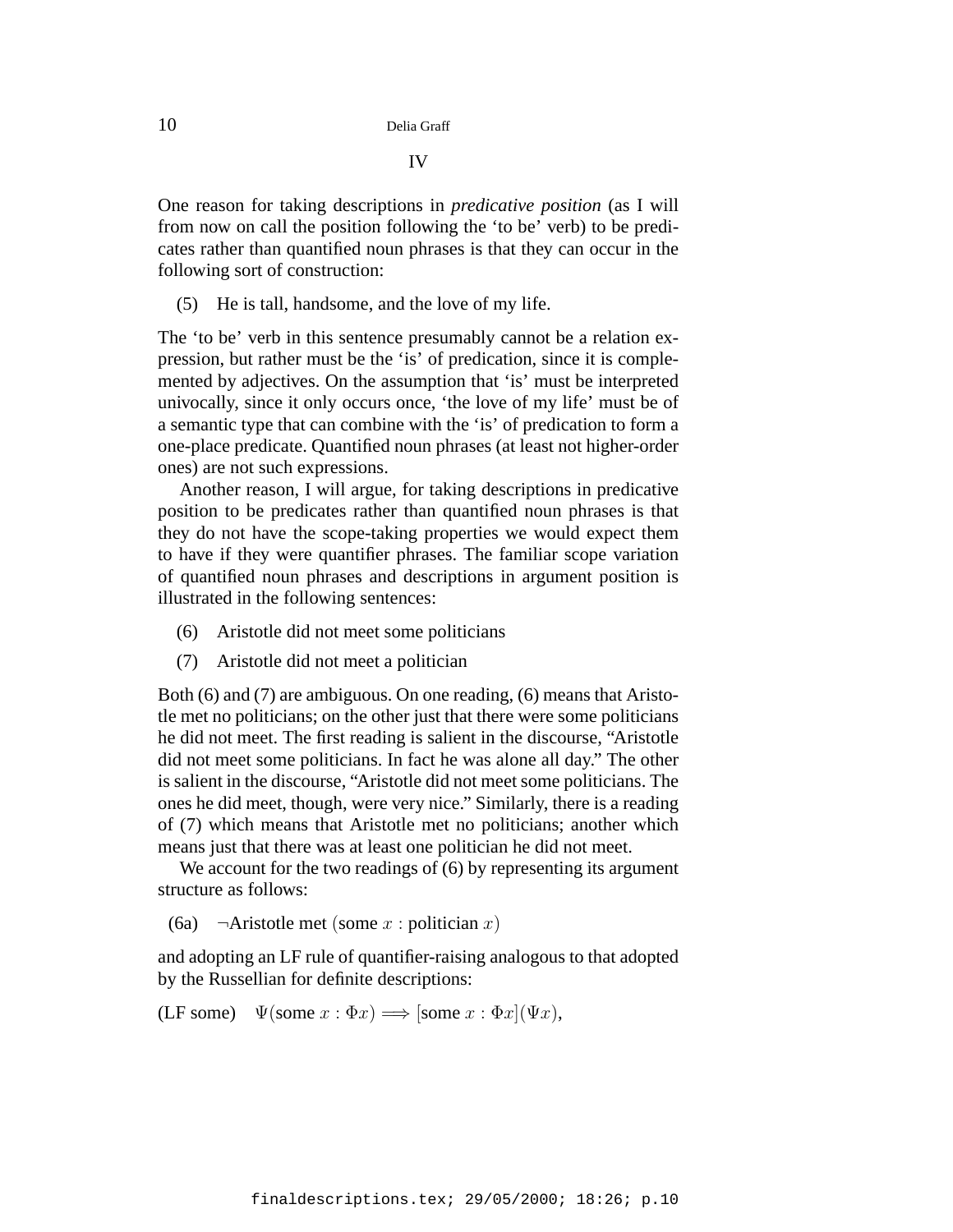thereby associating the sentence with two logical forms:

- $(6<sub>1</sub>)$   $\neg$  [some x : politician x](Aristotle met x)
- (6<sub>2</sub>) [some x : politician x]( $\neg$ Aristotle met x)

The Russellian accounts for the ambiguity of (7) in just the same way. As with definite descriptions, the Russellian takes indefinite descriptions always to be quantifier phrases, occupying argument position at the level of surface form, and governed by the following rule:

$$
(\mathbf{LF}\,\mathbf{a}) \quad \Psi(\mathbf{a}\,x : \Phi x) \Longrightarrow [\mathbf{a}\,x : \Phi x](\Psi x)
$$

The Russellian then accounts for the ambiguity of (7) by representing its argument structure as (7a), which is in turn associated by the rule (LF a) with two logical forms, according as the indefinite description takes narrow or wide scope with respect to negation:

(7a)  $\neg$ Aristotle met (a x : politician x)  $(7<sub>1</sub>)$   $\neg$ [a x : politician x](Aristotle met x) (7<sub>2</sub>) [a x : politician x]( $\neg$ Aristotle met x)

The truth-conditions of these logical forms are given by (Def a).

$$
(\text{Def } \mathbf{a}) \quad [\mathbf{a} \; x : \Phi \; x](\Psi x) = \mathbf{a} \cdot \exists x (\Phi x \; \& \; \Psi x)
$$

The provisional Russellian thesis does not in general hold good, however.

(8) Aristotle was not a philosopher

According to the Russellian, (8) is structurally just like (6) and (7), and should have the following argument structure and logical forms:

(8a)  $\neg$  Aristotle = (a x : philosopher x) (8<sub>1</sub>)  $\neg$ [a x : philosopher x](Aristotle = x) (8<sub>2</sub>) [a x : philosopher  $x$ [ $\neg$  Aristotle = x)

But (8) is not ambiguous. It unambiguously has the truth conditions associated with  $(8<sub>1</sub>)$ . There is no reading of the sentence which entails the existence of a philosopher, or, for that matter, of any person other than Aristotle.<sup>10</sup>

Along the same lines, consider a sentence with a definite description in predicative position:

(9) Max is not the owner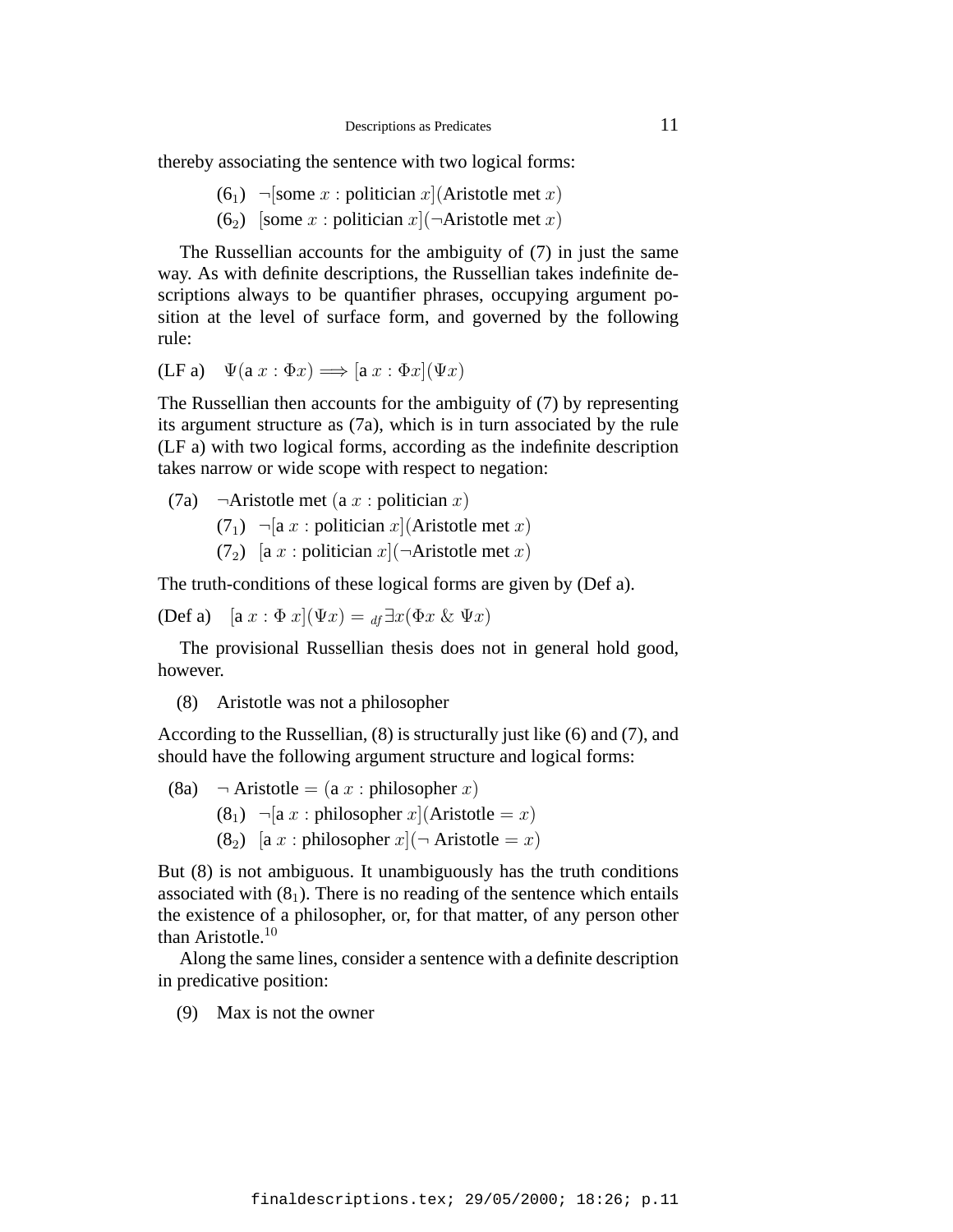According to the Russellian, (9) has the following argument structure and two logical forms:

(9a)  $\neg$  Max = (*ix* : owner *x*) (9<sub>1</sub>)  $\neg [nx : owner x](Max = x)$ (9<sub>2</sub>)  $[x : \text{ owner } x] (\neg \text{ Max } = x)$ 

But again, (9) is not ambiguous, and only has the truth-conditions associated with  $(9<sub>1</sub>)$ . The facts here are not as straightforward as in the case of indefinite descriptions, but I will argue that any appearance of a wide-scope reading for the definite description is better explained on other grounds. A wide-scope reading for the description in (9) would mean that the sentence could be used to assert not only that Max does not (uniquely) own the thing in question, but also that someone else does. If there is such a felt entailment of ownership by someone other than Max, then it is already well accounted for as a Gricean conversational implicature. Suppose the thing in question is the sort of thing that would be presumed to be unowned, as a sparrow or a snowflake would be. Then it would be inappropriate to utter (9) unless one did not share this presumption. This follows from one of Grice's maxims of *quantity*, which says "Do not make your contribution more informative than is required."<sup>11</sup> If in this situation someone does utter  $(9)$ , he then implicates that he does not share the presumption that the thing in question is unowned, and hence that he has reason to believe that it is owned. In denying ownership by Max in this situation, the speaker implicates ownership by someone else.

Suppose now that the thing in question is the sort of thing that would be presumed to be owned, like an obviously occupied house or a recent-model Buick. In this case, an utterer of (9) who does not share this presumption, and who thus must have reason for not sharing this presumption, must follow up his utterance with a statement to that effect by the other of Grice's maxims of quantity: "Make your contribution as informative as is required." (He could follow up by saying, "No one owns that thing.") Thus one who utters (9) without a follow-up implicates that he shares the presumption of ownership. Consequently, if we think about (9) in isolation, our judgment of its truth-conditions can get clouded by the fact that if *uttered* in isolation (that is, without follow-up) in a typical situation in which it would be uttered at all, ownership by someone is implicated. Note that we get just the same effect with the sentence 'Max doesn't own it'. I know of no plausible semantics that would assign to this sentence an entailment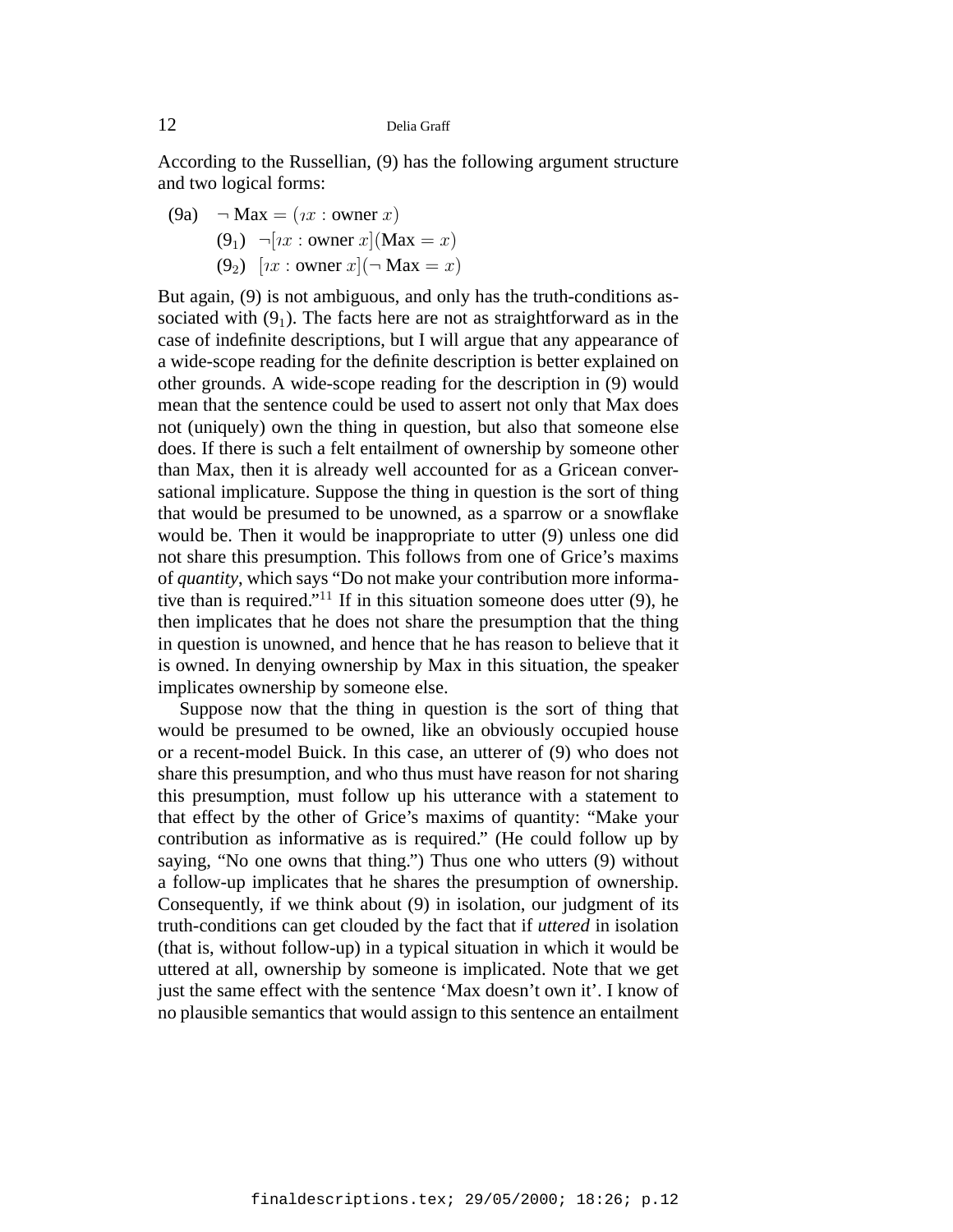of ownership by someone other than Max. Yet still if I were to utter 'Max doesn't own it' (without follow-up) in the two sorts of situations described, my audience could rightly infer that I believed that someone else did.

A third possibility is that the thing in question is neither presumed to be owned nor presumed to be unowned. For example, you and I might be walking along a somewhat overgrown logging path when we come across an old Nova which clearly hasn't been driven in a good number of years. For all we know its owner is alive and well but just hasn't gotten around to taking the thing to the junk heap. For all we know its former owner is long gone, with no surviving heirs. (We have no idea whether in such a case a car would by law revert to state ownership.) The only reason I can see for uttering (9) in this third sort of situation is if it is actually under discussion whether the thing in question is owned, and the parties to the conversation are trying to see whether they can arrive at a negative conclusion by a process of elimination. In such a situation, an isolated utterance of (9) will not lead to the implicature. But equally, there is no feeling that one could utter (9) in such a situation to mean that someone other than Max does own the thing in question—at least not if the most natural intonation is used. The fact that a wide-scope reading seems ruled out in exactly the sort of situation in which there would be no implicature just lends further support to the claim that where a wide-scope reading seems possible, it is best accounted for as Gricean implicature.

There may, however, be another source of the feeling that (9) may entail ownership by someone other than Max, if one thinks of it as being uttered with contrastive intonation. If (9) is read as 'MAX is not the owner↑', with capitals used to indicate stress, and an arrow used to indicate a slight rise in pitch for the preceding syllable, then the sentence does seem to imply that someone other than Max is the owner. You would typically use this intonation if someone had just mistakenly asserted that Max is the owner, and you wanted not only to correct them, but also to convey that you know who the owner is. I do not here want to venture any claims about what exactly the status is of this last bit of information conveyed by the utterance with this intonation—in particular, whether or not any of it is part of the content of the utterance—but I'll use "implication" as sort of a catch-all phrase. The point I wish to make here is that the implication that someone other than Max is the owner, created by contrastive intonation, does not reflect a genuine scope ambiguity.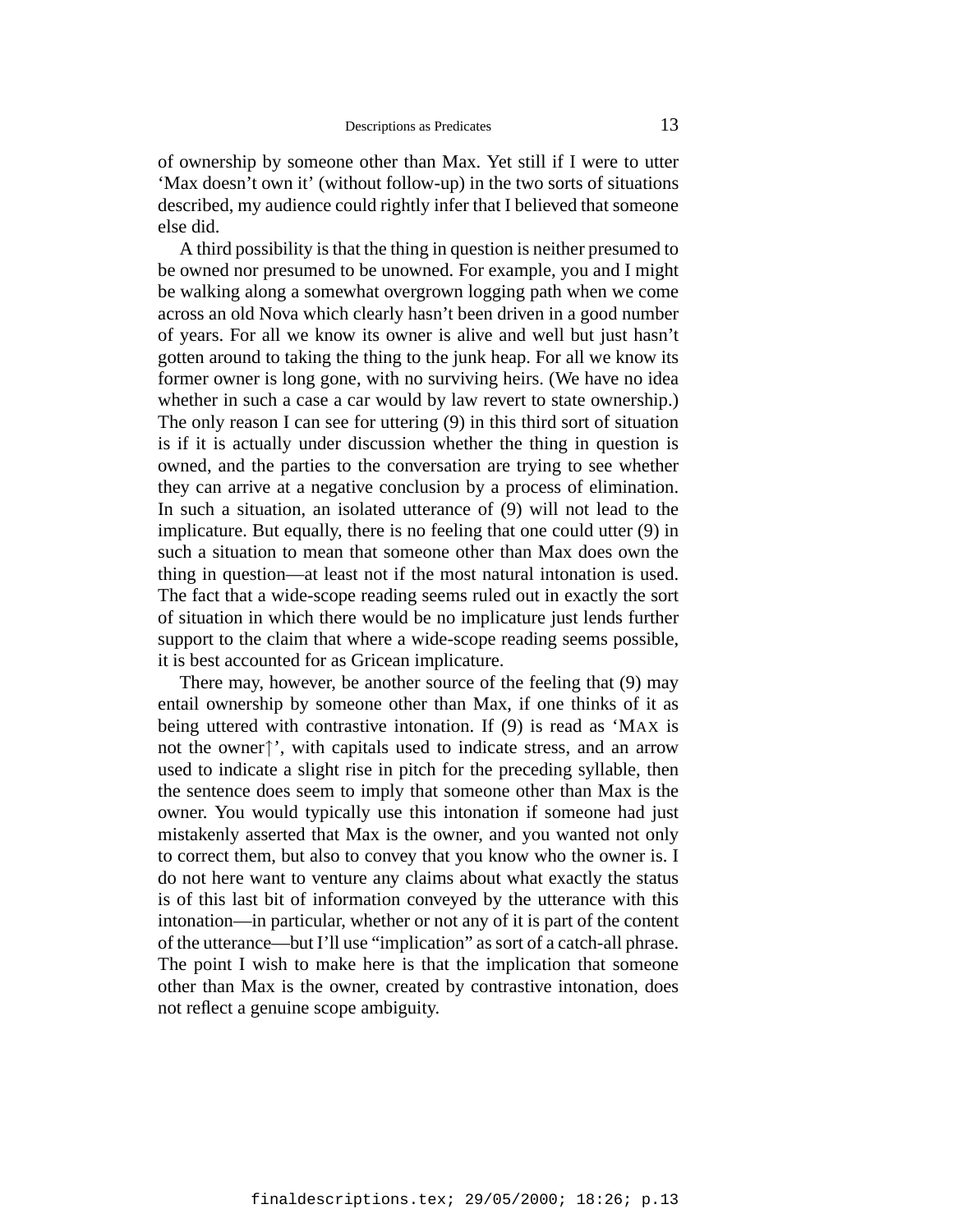Note that if (8) is uttered with contrastive intonation as 'ARISTOTLE was not a philosopher↑', there is also an implication that someone other than Aristotle *was* a philosopher. Yet it would be obviously wrong to account for this implication by attributing a wide-scope reading to the indefinite description in this sentence. There clearly is no wide-scope reading of 'Aristotle was not a philosopher' for if there were, the sentence would on this reading actually be true.

Stressing the subject of a negated sentence seems always to carry with it an implication of the truth of the un-negated sentence for some other subject, not only with *descriptions* in predicative position, but with predicates generally:

- (10) ARISTOTLE did not have red hair $\uparrow$  (... Plato did)
- (11) JOHN wasn't terrified↑ (. . . Juan was)

Even more generally, stressing *any* expression in a negated sentence carries with it an implication of the truth of the un-negated sentence with some other expression put in for the stressed one:  $12$ 

- (12) Max is not THE owner $\uparrow$  (... He's one of the owners, though.)
- (13) Max Is not the owner $\uparrow$  (... He used to be, though.)

The importance of these examples for our purposes is that the implications resulting from contrastive intonation cannot in general be explained by appeal to ambiguities of scope. What is required is a single explanation for what seems to be a single phenomenon. Moreover, it is a phenomenon that *does not* distinguish descriptions in predicative position from other predicates.

The failure of sentences with descriptions in predicative position to have any readings other than that in which the description takes narrow scope, is well explained by the view that descriptions in such positions are not quantifier phrases, but predicates. Intuitively, predicates, unlike quantifier phrases, are not the kind of expressions that *have* scope, and so we wouldn't expect the descriptions, if predicates, to move to a position outside the scope of the negation operator. This is represented formally by the vacuousness of our LF rule for the lambda description operator, and of the analogous rule for indefinites. (I use a 'p' subscript to indicate the predicate-forming indefinite article.)

- $(LF Y)$   $(Yx : \Phi x)(\alpha) \Longrightarrow (Yx : \Phi x)(\alpha)$
- $(LF a_p)$   $(a_p x : \Phi x)(\alpha) \Longrightarrow (a_p x : \Phi x)(\alpha)$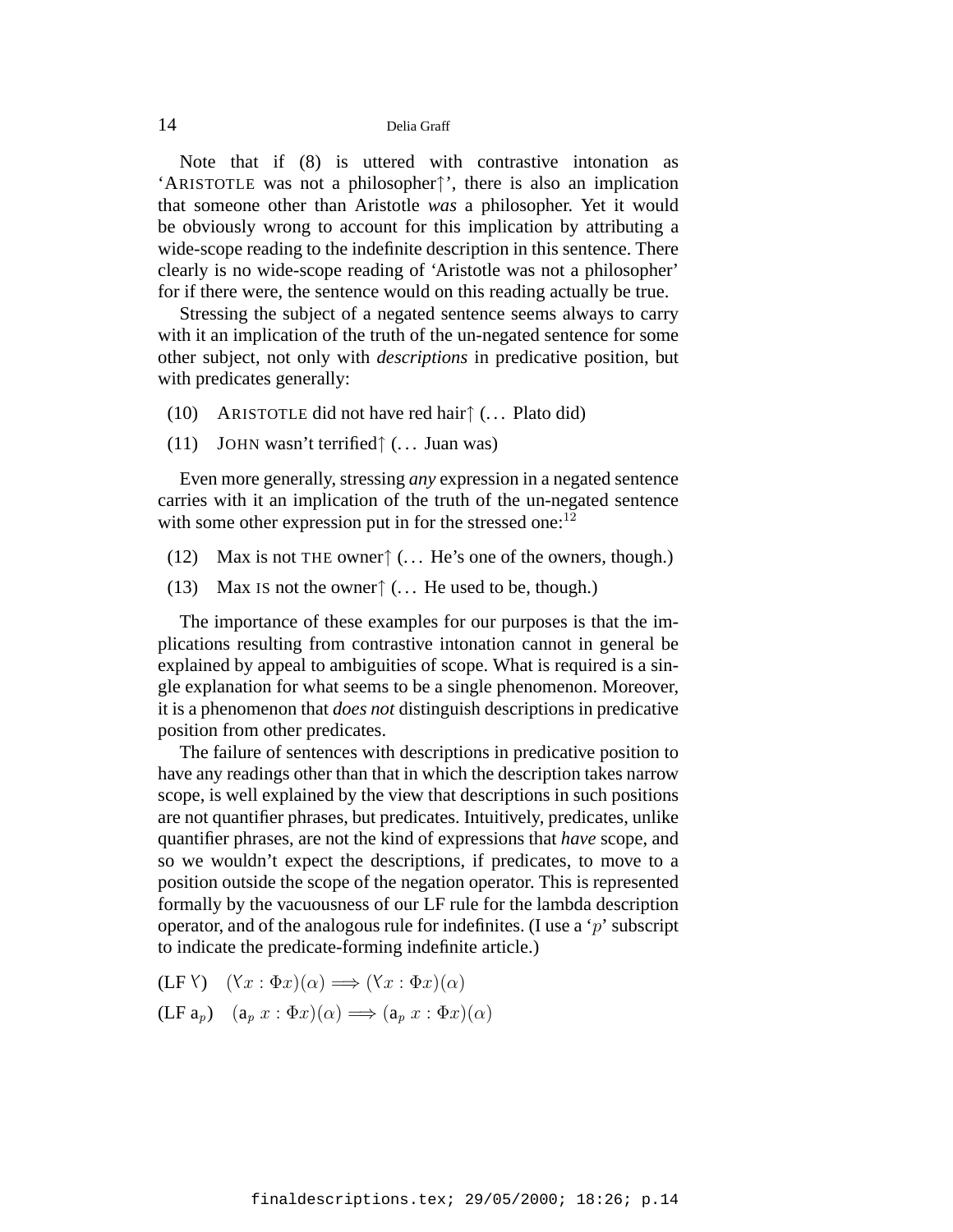The analysis of descriptions in predicative position as predicates correctly predicts that (8) and (9) are not ambiguous; that they each have only one logical form:

(8') 
$$
\neg
$$
 (a<sub>p</sub> x : philosopher x)(Aristotle)

$$
(9') \quad \neg (Y \ x : owner \ x)(Max)
$$

Once we consider sentences in which there is more than one scopetaking operator for a description to interact with, the provisional Russellian thesis is committed to there being even more ambiguities to account for:

- (14) George might not have been a philosopher
	- $(14_1)$   $\Diamond \neg$  [a x : philosopher x](George = x)
	- $(14_2) \triangleleft [a \ x : \text{philosopher } x]$ (George  $\neq x$ )
	- $(14_3)$  [a x : philosopher  $x$ ]( $\Diamond$ George  $\neq x$ )

But both  $(14<sub>2</sub>)$  and  $(14<sub>3</sub>)$  are consistent with its being impossible for George to have been anything but a philosopher—with his being a philosopher in every possible world. It suffices for the truth of  $(14<sub>2</sub>)$ , for example, that there is a possible world in which George is not the only philosopher. And, given the necessity of identity, it suffices for the truth of  $(14<sub>3</sub>)$  that George is not in fact the only philosopher. But there are no readings of (14) that have these truth-conditions. The only available reading of the sentence has the truth-conditions given by  $(14<sub>1</sub>)$ , which is logically equivalent to the one reading we would expect the sentence to have if the description were a predicate:

 $(14') \quad \Diamond \neg (a_p x : \text{philosopher } x)(\text{George})$ 

Similarly, (15) unambiguously has the truth conditions given in  $(15<sub>1</sub>)$ .

- (15) Schumer might not have been the winner
	- $(15_1)$   $\Diamond \neg [nx : \text{winner } x]$ (Schumer = x)
	- $(15_2) \diamond [nx : \text{winner } x]$ (Schumer  $\neq x$ )
	- (15<sub>3</sub>)  $[x : \text{winner } x] (\Diamond \text{Schumer} \neq x)$

As with 'Max is not the owner', one may feel that there is a reading of the sentence on which the description takes wide scope with respect to negation, represented by  $(15<sub>2</sub>)$ . But as before, the sense that (15) entails that someone other than Schumer might have been the winner is best accounted for as a Gricean implicature. Since in (15) we are talking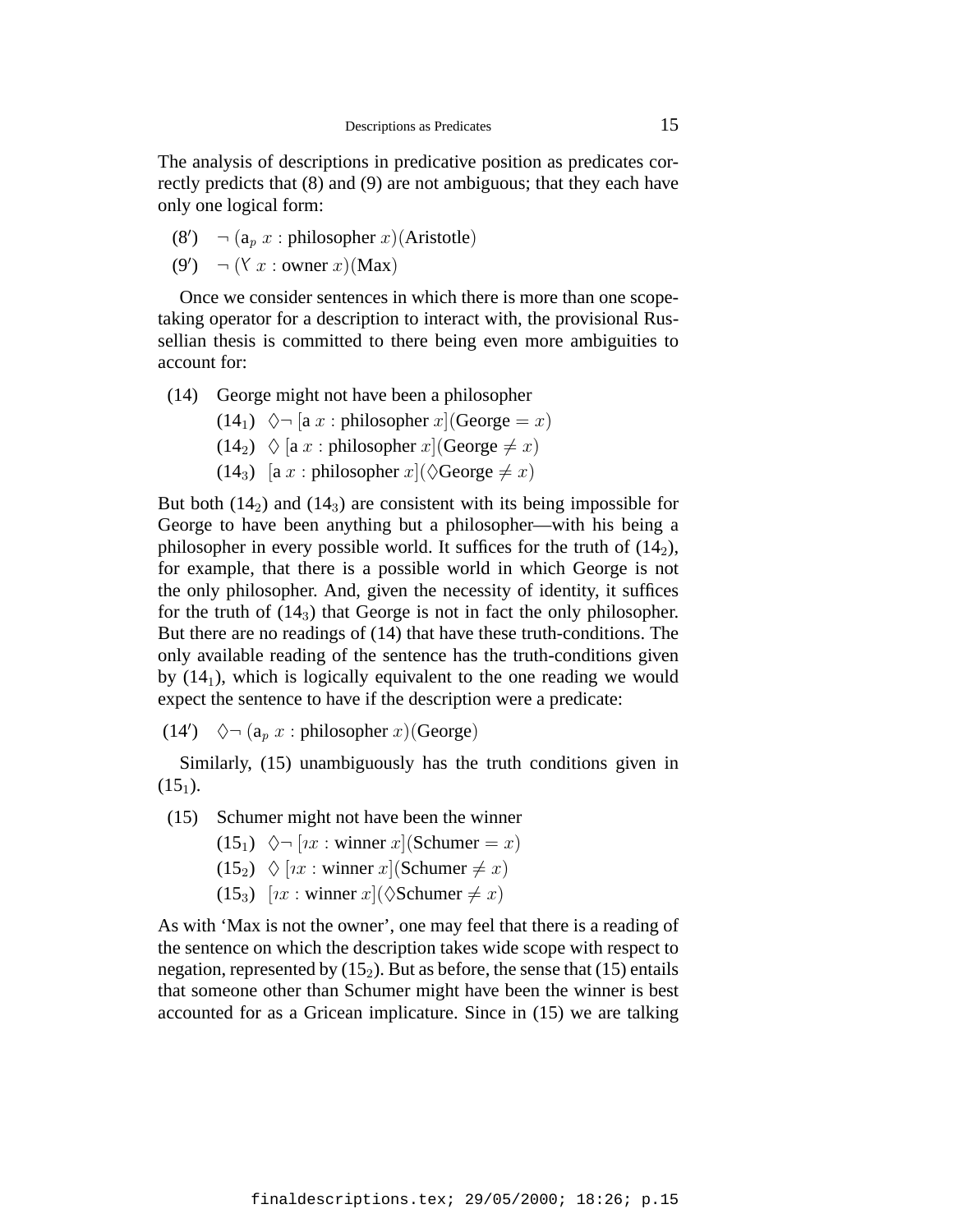about a senatorial election, and since senatorial elections typically have winners (they typically do not end in ties), one would typically not believe (15) unless one believed that someone other than Schumer might have won. Thus an utterer of (15), if he does not have this latter belief, must follow up his utterance with a statement to that effect, again by Grice's maxims of quantity. (He might say, "Schumer might not have been the winner, but only because the election might have ended in a tie.") Without such a follow-up, the possibility of someone else's having been the winner is implicated. Note again, that we get just the same effect with 'Schumer might not have won'. Note also, that the feeling of an intermediate-scope reading for the definite description disappears when we substitute a description associated with different background assumptions:

(16) Billy might not have been the hero.

With heroes, as opposed to election-winners, there is no presumption that there always has to be one. Accordingly, there is no feeling that (16) has an intermediate-scope reading. There is no reading of (16) that *entails* that it might have been that someone other than Billy was the hero.

Now what about a *wide*-scope reading for the description in (15), represented by  $(15<sub>3</sub>)$ ? Given the necessity of identity,  $(15<sub>3</sub>)$  entails that someone other than Schumer is in fact the winner. It should be clear that there is no reading of  $(15)$  that has this entailment.<sup>13</sup>

#### V

Suppose, then, that the Russellian grants that (8), (9), (14), and (15) are not ambiguous, but that the descriptions must remain within the scope of all other scope-taking operators. He then is in a position of having to retract his provisional thesis—the thesis being a conjunction of two claims: that indefinite and definite descriptions always occur in argument position at the level of surface form; and that sentences containing descriptions have whatever logical forms can be gotten from the appropriate LF rule. The thesis would have to be revised in any case, since it is well known that the scope of quantified noun phrases is not in general unconstrained. For example, the phrase 'no student' in (17) cannot take scope outside of the conjunction.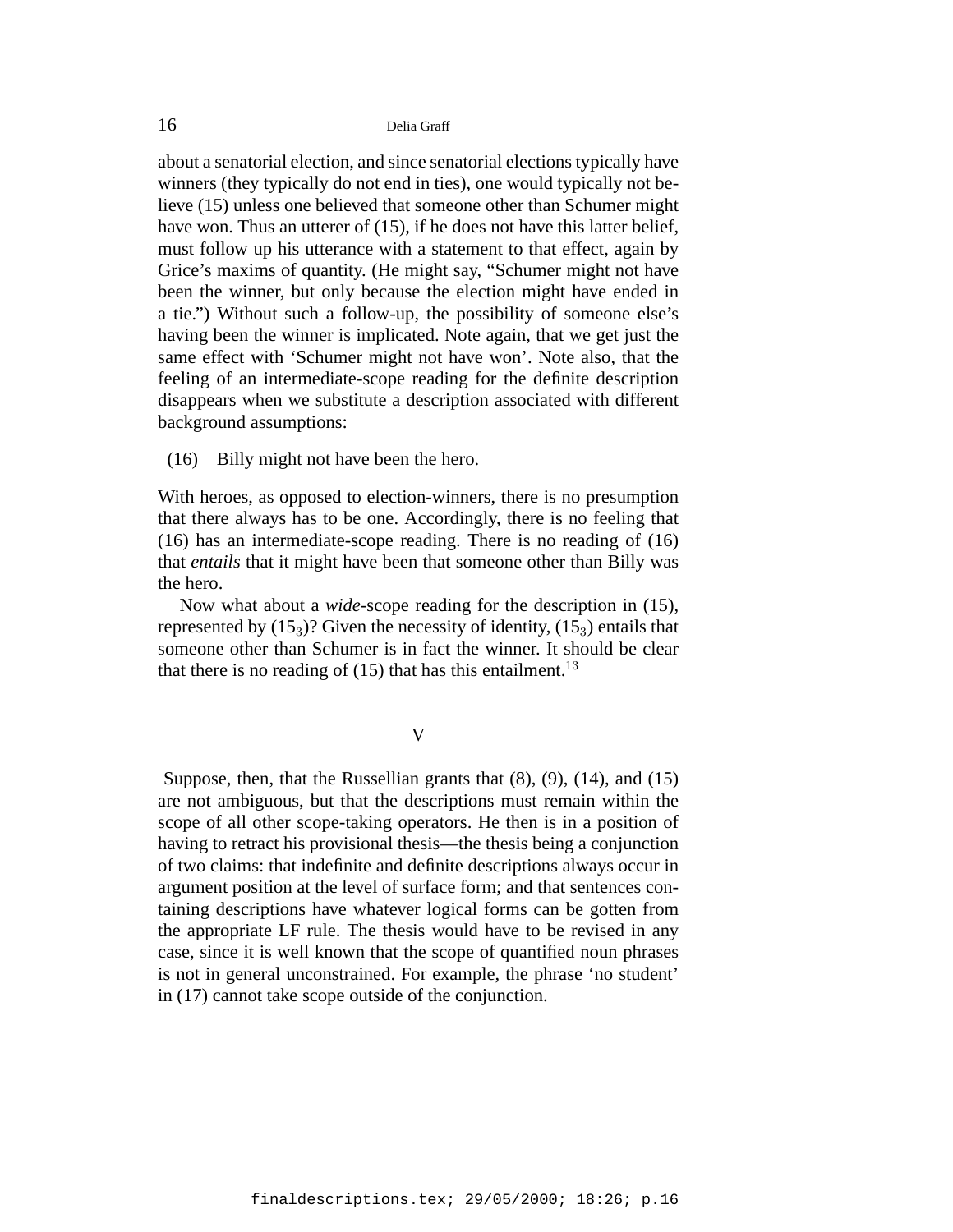(17) Many professors are quitting smoking and no student is starting.

The question, then, for the Russellian is whether he can, *in a principled way*, modify the provisional thesis by adding that descriptions occuring after 'to be' must always take narrow scope. The first thing to consider is whether quantifier phrases more generally must also take only narrow scope when they occur in predicative position. It turns out, however, that other quantifier phrases cannot in general occur in predicative position at all.<sup>14</sup> Consider some examples.

- A. (18) \* Sam and Lisa are not few students
	- (19) \* Dick and Jane might have been most children on the block
	- (20) \* My friends are hardly any physicists
	- $(21)$  \* My daughter is each mother
- B. (22) My daughters are each mothers
	- (23) Eric and Lora are both parents
	- (24) John, Paul, Ringo, and George are all musicians
	- (25) Dick, Jane, and Boris are not all children on the block
- C. (26) He could have been some cook
	- (27) Chomsky's not (just) any linguist
	- (28) My daughter is not most children
- D. (29) John is everything I despise
	- (30) At one time or another my house has been every color (The examples in D. are from Williams (1983).)

What we find is that none of the sentences in the A. group is grammatical. The sentences in the B. group are all grammatical, but not if the strings 'each mothers', 'both parents', 'all musicians', and 'all children on the block' are taken to be semantic units. The sentences in the C. group are grammatical, but only if 'some', 'any' and 'most' are not given their usual quantificational interpretations. The sentences in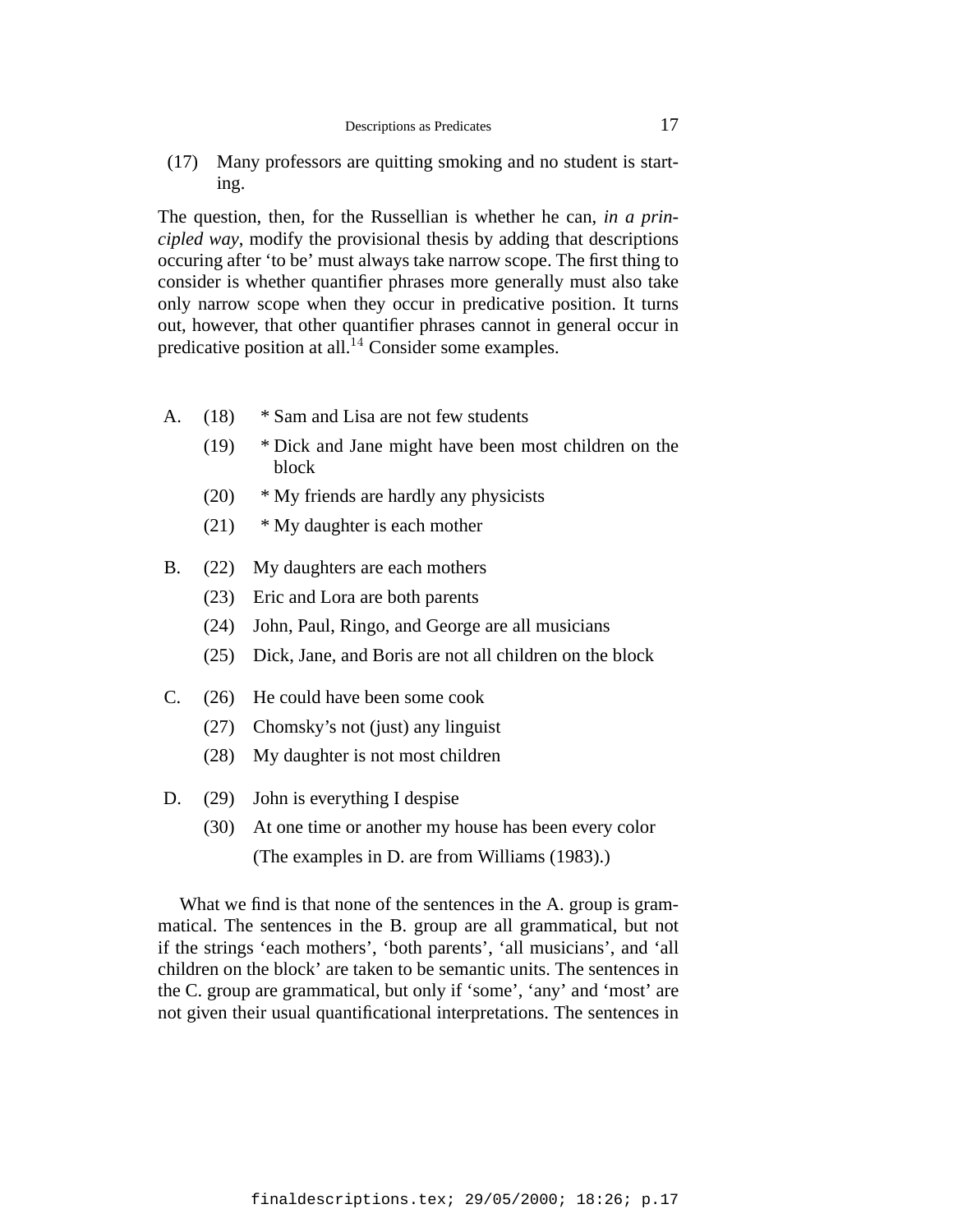the D. group are grammatical, but here it is not individuals but *properties* that are being quantified over. The conclusion is that quantifier phrases (other than definite and indefinite descriptions) cannot in general occur in predicative position at all.<sup>15</sup> A plausible explanation of the facts in (18)–(30) is that the 'to be' verbs in these sentences cannot be interpreted as a relation expression, but only as the 'is' of predication, and therefore cannot combine with a quantifier phrase, at least not one ranging over individuals, to form a one-place predicate. To the extent that this explanation is a good one, we have strong support for the view that the quantifier phrases in (18)–(30) together with descriptions do not form a unified semantic category, and that descriptions, at least as they occur in predicative position, ought to be classed semantically with predicates.

# VI

But what are we to say about descriptions when they don't occur in predicative position? Take the sentence 'Smith's murderer smokes'. The description, it seems, cannot be a predicate in this sentence, for then we would have a sentence consisting of two one-place predicates with no arguments to complete them. If we want to maintain that descriptions in predicative position are predicates, then, it seems at first blush that we will be forced into accepting a hybrid view. The Russellian in contrast, is able to extend his analysis to descriptions in predicative position, by taking 'to be' verbs to be relation expressions.

Nevertheless, sticking steadfast to the Russellian position would not clearly be better than adopting a hybrid view. In extending his analysis to descriptions after 'to be' verbs, the Russellian has to adopt a seemingly *ad hoc* constraint in order to account for the unavailability of any but narrow scope readings for descriptions in such position. Moreover, he is committed to positing a counter-intuitive ambiguity in the meaning of 'is'. If we take descriptions in predicative position to be predicates, then we may say that 'is' in 'Sam is a cat' has the same meaning as 'is' in 'Sam is cute'. The Russellian, though, may not say this; he must take 'is' to be the 'is' of identity in the one case, and the 'is' of predication in the other. On a related front, the Russellian is still under some pressure to explain why quantifier phrases other than descriptions cannot in general occur in predicative position at all.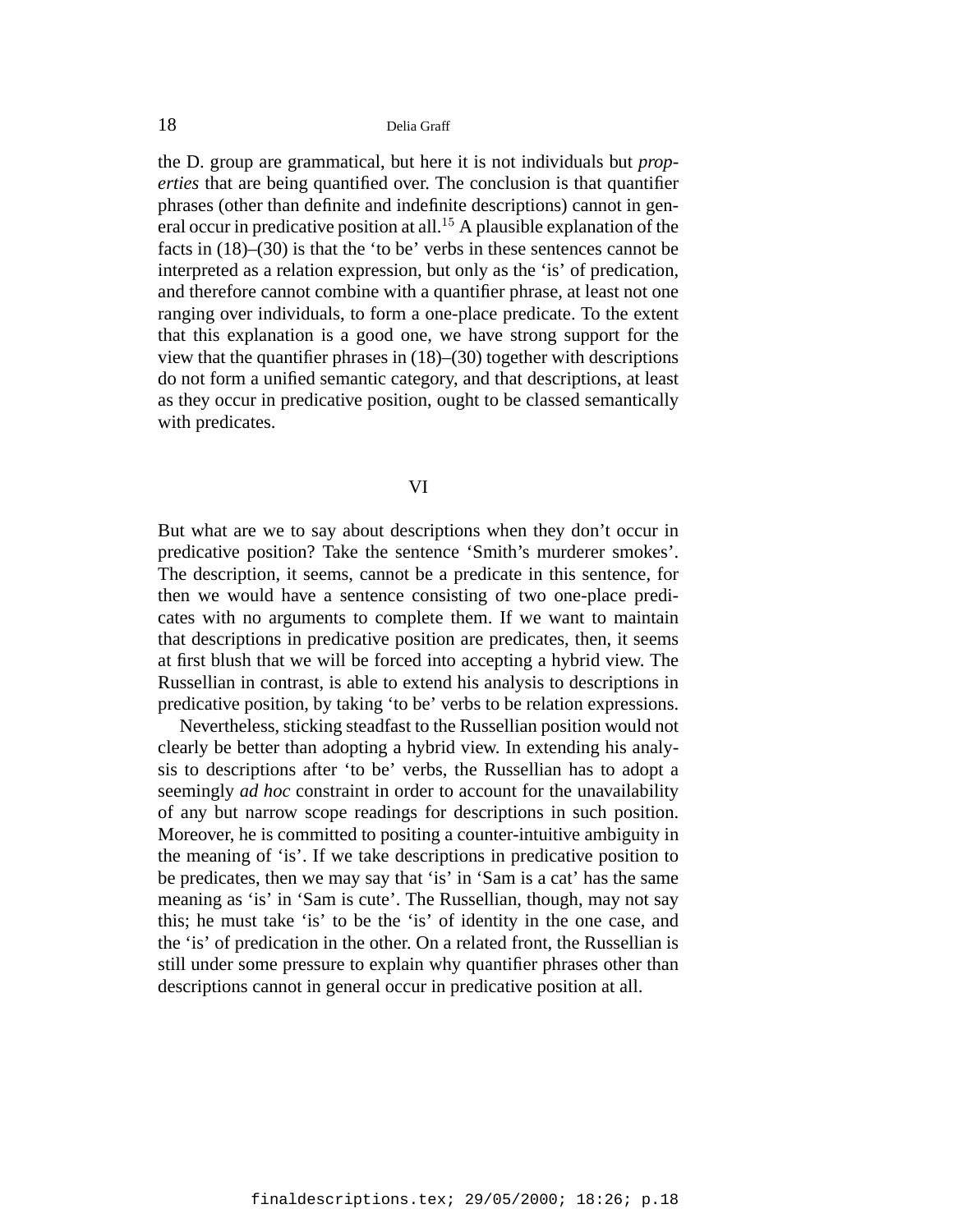Yet if we want to maintain that descriptions in predicative position are predicates, a hybrid view is not the best we can hope for. The goal of this section is to show that this is so by providing the beginnings of a unified account of descriptions as predicates. In the next section I offer reasons for rejecting the Russellian account of definite and indefinite descriptions, even when they occur in argument position—reasons stemming from the widespread *variability of quantificational force* of descriptions. The following section extends my account of descriptions as predicates to account for these facts.

First, let me say what it will mean to give a *unified* analysis of descriptions as predicates. This involves a shift from the syntactic notion of *predicate* that I have so far been using to a semantic notion. Descriptions can occur both in predicate position ('Jones is Smith's murderer') and in argument position ('Smith's murderer is cunning') at the level of surface form. I will propose that descriptions are nevertheless always to be interpreted as having a *predicate-type semantic value*, which for the purposes of this essay, we may take to be the set of entities the predicate is true of.

Let's consider four different types of noun phrases: indefinite descriptions, bare plurals, singular definite descriptions, and plural definite descriptions. I am going to take bare plurals to be plural indefinite descriptions, $16$  and treat these four types of noun phrase uniformly as predicates, and say that they are in the class of expressions called *predicate nominals*.

- (31) Liz is a singer
- (32) Liz and Tracy are singers
- (33) Mick is the singer
- (34) John, Paul and George are the singers

Common nouns such as 'singer' also have a predicate-type semantic value. As a working hypothesis I will take it that 'singer' in the singular has as its extension the set of individual singers; while 'singers', in the plural, has as its extension the set of "sums" of individual singers, and that conjoined names such as 'Liz and Tracy' and 'John, Paul and George', as well as some occurrences of plural pronouns such as 'they', denote such sums.<sup>17</sup> We may then say that the indefinite article combines with a singular common noun to yield a predicate that has the same extension as the common noun. (We could also say that the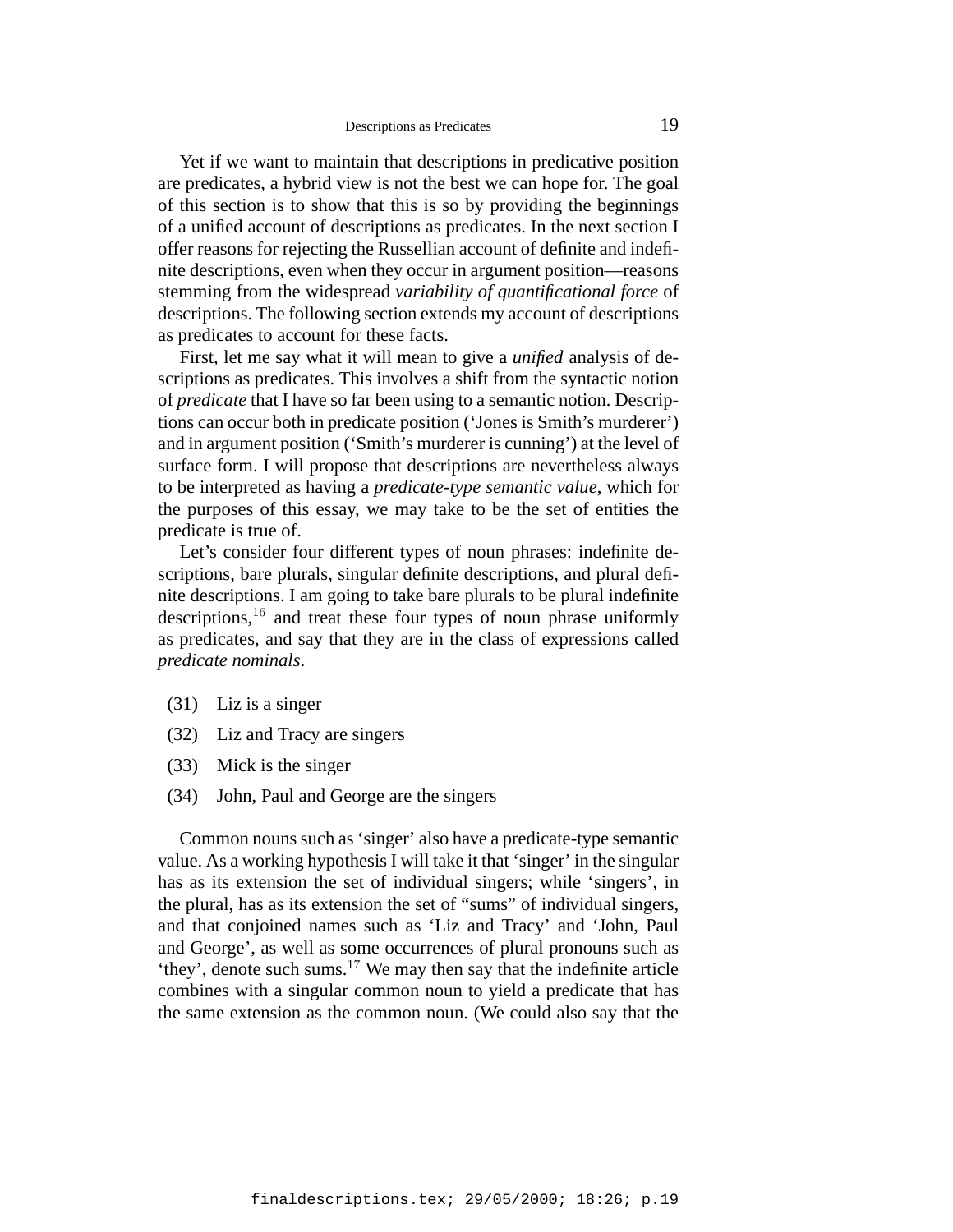indefinite article combines with plural common nouns as well, without getting pronounced, but I won't place any store in this.)

I'll take it that *definite* descriptions, singular and plural, involve uniqueness, and so have either singleton or empty extensions.<sup>18</sup> This is achieved in the following way. We let "sums" of individuals be ranked by a *parthood* relation that partially orders sums. We then take the definite article to combine with a common noun, singular or plural, to yield a predicate whose extension contains the *highest-ranked* member of the extension of the common noun. The extension is empty if there is no highest-ranked member.<sup>19</sup>

This proposal for the interpretation of definite and indefinite descriptions assigns these extensions to the following noun phrases, when the domain is restricted to the Beatles. I'll suppose, perhaps counterfactually, that Ringo is not a songwriter. (There's a difficult and interesting question concerning how many songs one must write to be a songwriter.)

- 'a songwriter': {John, Paul, George}
- 'the songwriter':  $\emptyset$
- 'the drummer':  $\{Ringo\}$
- 'songwriters': {John, Paul, George, John+Paul, John+George, Paul+George, John+Paul+George}
- 'the songwriters': {John+Paul+George}

When predicate nominals occur in predicative position at the level of surface form, as in (31–34), there is no special problem for the interpretation of such sentences, and we adopt a vacuous LF rule as before:

 $(LF_1 PN)$   $PN(\alpha) \Longrightarrow PN(\alpha)$ 

Here '*PN*' represents an arbitrary predicate nominal and ' $\alpha$ ' represents an arbitrary noun phrase in its argument position. (Note that if  $\alpha$  is itself a quantified noun phrase, as in 'No man is an island', a separate LF rule governing  $\alpha$  must be applied.) To account for predicate nominals when they occur in *argument* position at the level of surface form, as in:

(35) A man is on the roof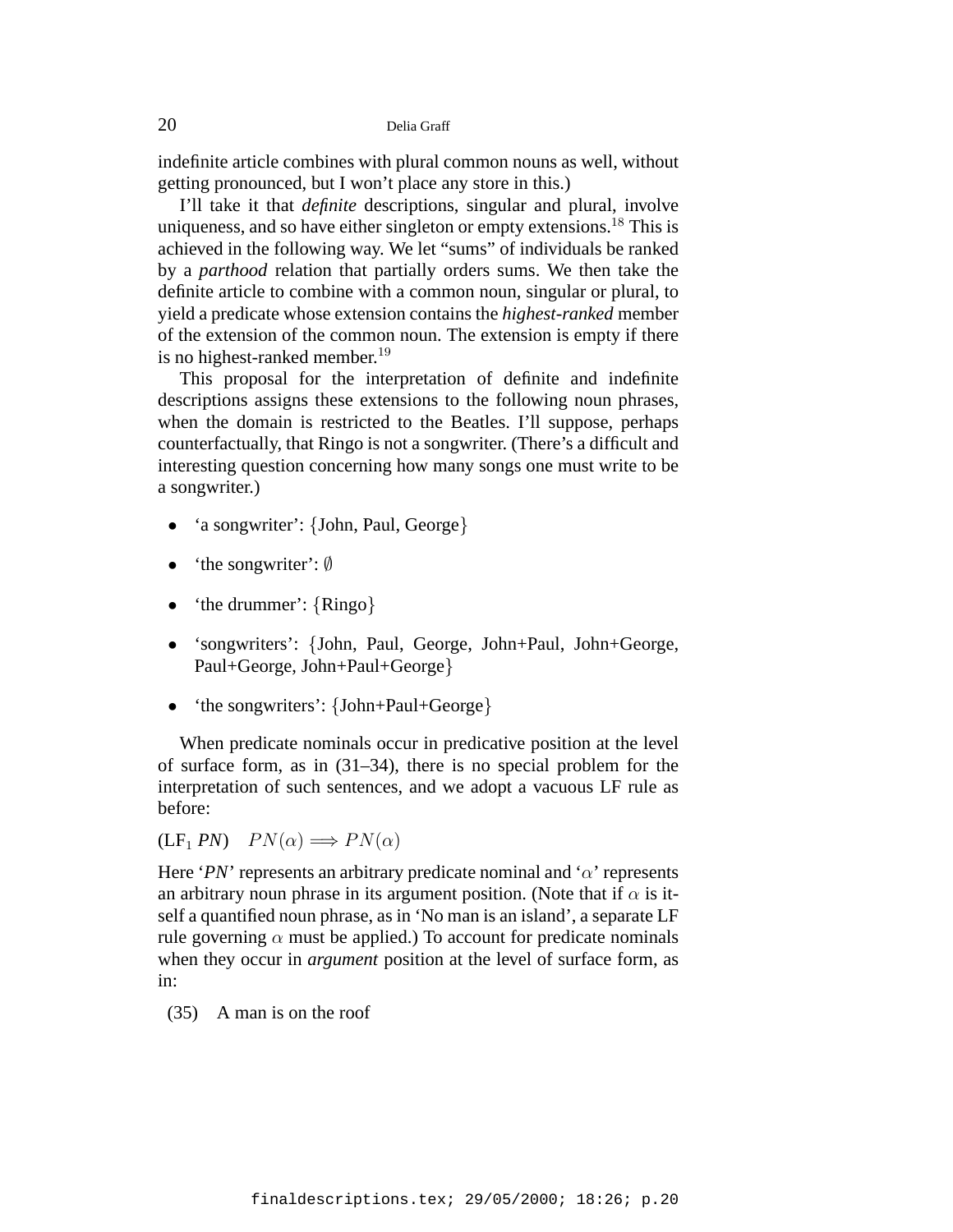- (36) Workers are on the roof
- (37) The drummer is on the roof
- (38) The philosophers are on the roof

I'll provisionally propose the following rule:

$$
(\mathbf{LF}_{2} \, PN) \quad \Phi(PN) \Longrightarrow [\exists x : PN(x)](\Phi x)
$$

What is going on here? Since predicate nominals have predicate-type semantic values on my proposal, they cannot occur in an argument position at logical form, since then logical forms would be uninterpretable. So by the rule  $(LF_2 PN)$ , they move out of argument position in the derivation of logical form, leaving behind a variable, and move into the restrictor position (represented by the blank) of a restricted existential quantifier '[ $\exists x : (x)$ ]', which then binds the variable left behind as a trace. The gappy restricted existential ' $[\exists x : (x)]'$ ' is not contributed by any of the expressions in the sentence, but rather by the structure itself.

Let's apply the rule to derive the logical form for (37). The sentence contains two definite descriptions in argument position, so we will need to apply the rule twice. First, we apply it to the predicate nominal 'the drummer', letting  $\Phi$  be 'is on the roof'. The result is (37<sub>1</sub>). (Since it is easier to read, I write ' $x$  is the drummer' instead of 'The drummer'  $(x)$ . The 'is' here is, of course, the 'is' of predication.)

 $(37<sub>1</sub>)$   $[\exists x : x$  is the drummer $(x$  is on the roof)

Now in applying the rule to 'the roof', we have a choice to make depending on what we take  $\Phi$  to be. The results of the two choices are these:

 $(37_2)$   $[\exists x : x$  is the drummer $\exists y : y$  is the roof $(x \text{ is on } y)$ 

 $(37_3)$  [∃y : y is the roof][∃x : x is the drummer](x is on y)

The truth-conditions of these logical forms are the same, for the familiar reason that the order of existential quantifiers does not matter. If the extension of 'the drummer' is {Ringo}, and the extension of 'the roof' is  $\{State\}$ , (let 'Slate' be the name of a particular roof), then  $(37<sub>2</sub>)$  and (37<sub>3</sub>) are true just in case there is an x in  $\{Ringo\}$  and a y in  $\{State\}$ such that  $x$  is on  $y$ .

The truth-conditions of (37), on this proposal, are exactly those assigned to it by the Russellian. To see this, we may replace 'x is the drummer' in  $(37<sub>1</sub>)$  with its first-order expansion (given by (Def  $\Upsilon$ )) to get: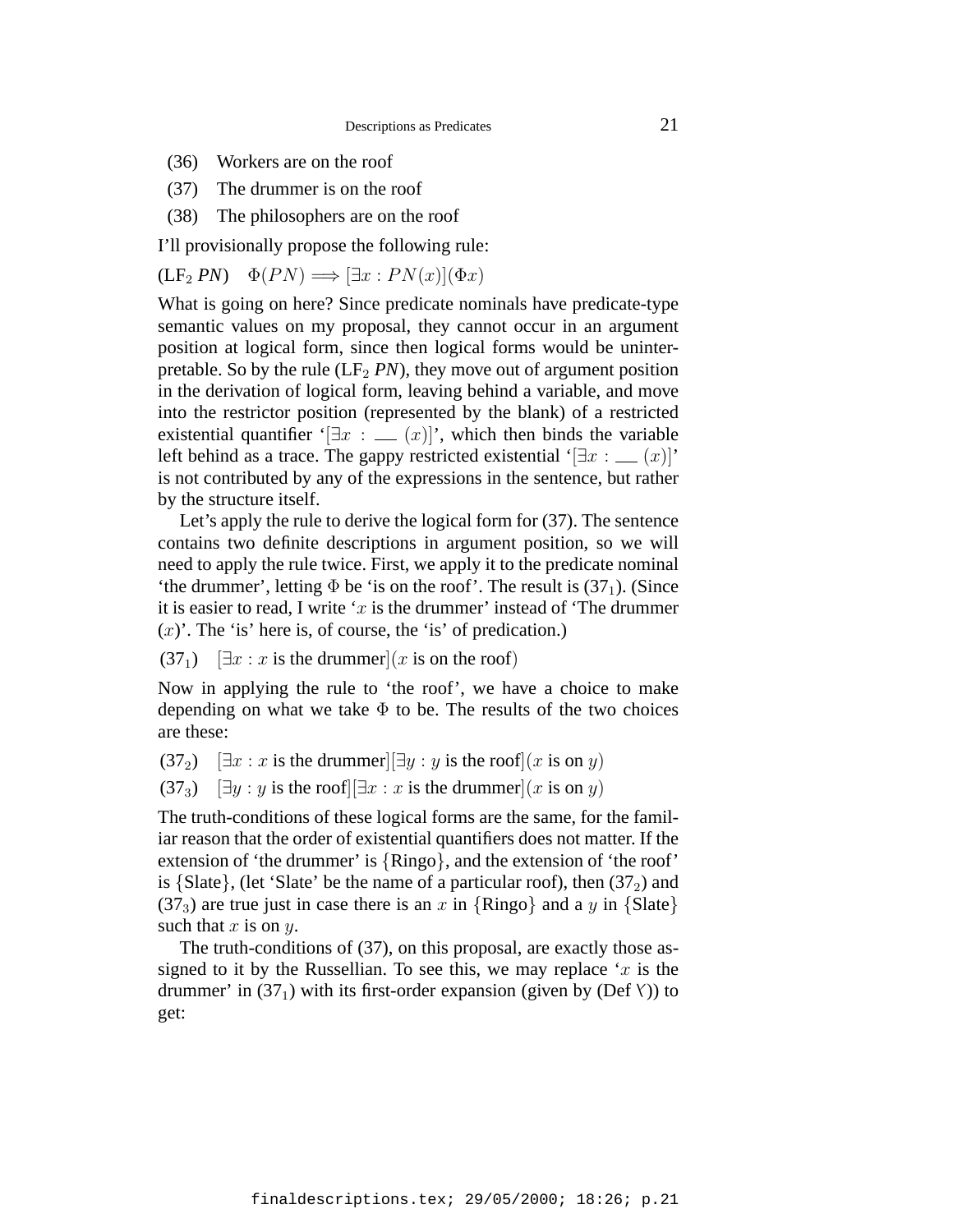$[\exists x : \text{drummer}(x) \& (\forall y)(\text{drummer}(y) \rightarrow y = x)](x \text{ is on the})$ roof)

We may then go further and eliminate the restricted existential according to the definition:  $[\exists x : \Phi x](\Psi x) = u(f \exists x)(\Phi x \& \Psi x)$ .

$$
(\exists x)(\text{drummer}(x) \& (\forall y)(\text{drummer}(y) \rightarrow y = x) \& x \text{ is on the root})
$$

The same procedure applied to  $(37<sub>2</sub>)$  and  $(37<sub>3</sub>)$  yields precisely the standard Russellian expansions:

$$
(\exists x)[\text{drummer}(x) \& (\forall z)(\text{drummer}(z) \rightarrow z = x) \& (\exists y)(\text{roof}(y) \& (\forall z)(\text{roof}(z) \rightarrow z = y) \& x \text{ is on } y)]
$$
  

$$
(\exists y)[\text{roof}(y) \& (\forall z)(\text{roof}(z) \rightarrow z = y) \& (\exists x)(\text{drummer}(x) \& (\forall z)(\text{drummer}(z) \rightarrow z = x) \& x \text{ is on } y)]
$$

So far, then, we have no semantic means of distinguishing this proposal from one that treats definite and indefinite descriptions as systematically ambiguous—as having predicate-type semantic values when occurring in predicate position, and as having quantifier-type semantic values when occurring in argument position.<sup>20</sup>

# VII

Reasons for preferring some version of  $(LF_2 \, PN)$  to the Russellian's (LF  $\eta$ ) emerge, however, once we consider the way in which definite and indefinite descriptions vary in their quantificational force in a way that quantified noun phrases such as 'every man', 'some man' and 'most men' do not.<sup>21</sup>

The following examples illustrate that each of the types of noun phrases I am discussing may have either an existential reading (the a. sentences) or a generic reading (the b. sentences) when they occur in subject position.

- (39) a. A tiger has escaped
	- b. A tiger has stripes
- (40) a. Models are coming to the party
	- b. Models are tall
- (41) a. The owner of a Porsche is waiting outside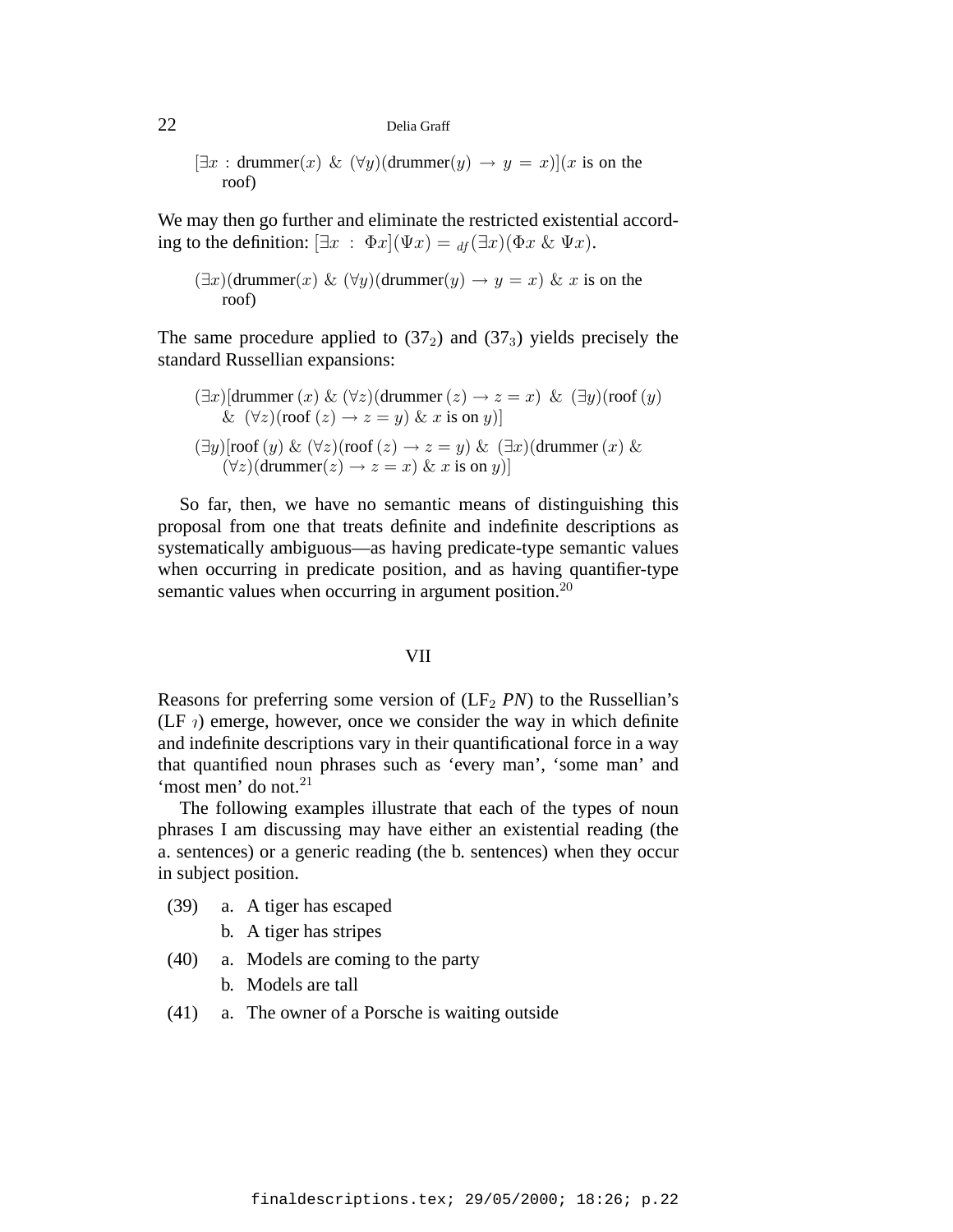- b. The owner of a Porsche keeps his car in good condition
- (42) a. The parents of twins want to have us over for dinner
	- b. The parents of twins have little time for relaxation

The contrast illustrated in the examples below (43–46) show that the quantificational force of definite and indefinite descriptions is not limited to existential and generic. Unlike names and quantified noun phrases, they may also derive their quantificational force from adverbs of quantification—such as 'never', 'rarely', 'sometimes', 'usually', and 'always'—occurring in the sentence.

- (43) a. The owner of a Porsche is often smug
	- b. Some men are often smug
	- c. John is often smug
	- d. John is smug

The adverb of quantification 'often' can only be interpreted in sentences (43b) and (43c) as having a temporal reading. (43c) unambiguously means that John often manifests smugness, and similarly, (43b) unambiguously means that some men are such that they often manifest smugness. (43a), however, is three-ways ambiguous. The adverb of quantification here can receive a temporal reading, as in (43b–43c), with the definite description 'the owner of a Porsche' receiving either an existential reading, (in which case (43a) says that some Porsche owner is such that he often manifests smugness), or a generic reading, (in which case (43a) says that Porsche owners in general are such that they often manifest smugness). But the definite description here can also get its quantificational force from the adverb of quantification. In this case, 'smug' remains unmodified, as in  $(43d)$ ,  $^{22}$  and the sentence says that it is often true of an object in the extension of 'the owner of a Porsche' that it possesses smugness as a *characteristic*, or more simply, that many Porsche owners are smug. Note that on this reading it is the definite description 'the owner of a Porsche', and not the indefinite description 'a Porsche', that is getting its quantificational force from the adverb of quantification. In other words, we do not get the intended interpretation that many Porsche owners are smug by assigning the following truth-conditions to the sentence: it is often true of an object in the extension of 'a Porsche' that the owner of it possesses smugness as a characteristic. This does not yield the desired truth-conditions since it may be true if one smug man owns a disproportionate number of the world's Porsches.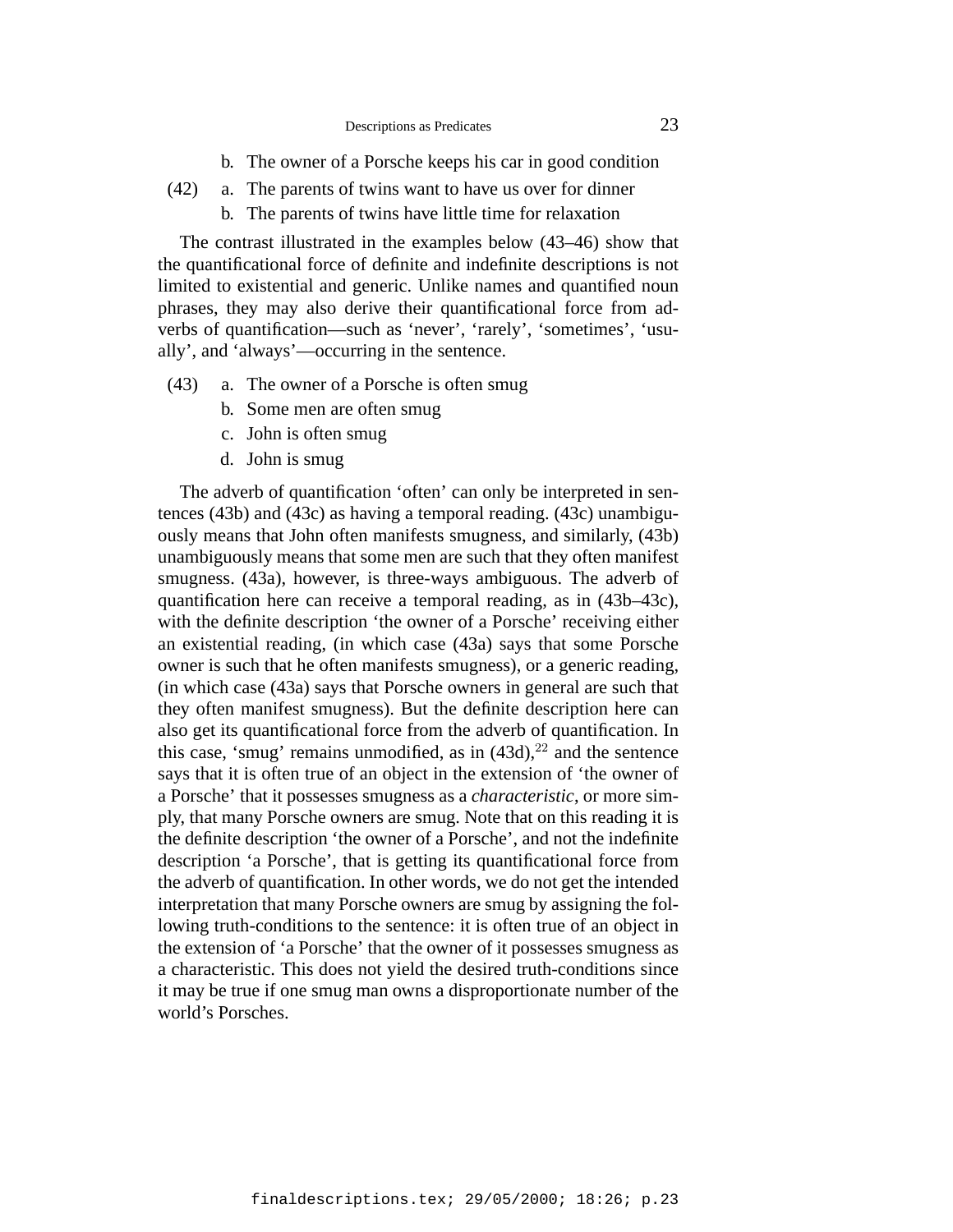Plural definite descriptions also exhibit the same range of quantificational variability.

- (44) a. The parents of twins seldom awake before dawn
	- b. Few runners seldom awake before dawn
	- c. Caesar seldom awoke before dawn
	- d. Caesar awakes before dawn

Although it is unclear whether we should say that the adverb 'seldom' in (44b) and (44c) is receiving a temporal reading (quantifying over days) or not (quantifying over awakenings),  $23$  it is at least clear that these sentences are unambiguous, (at least when uttered with their most natural intonation). In (44c), we are saying that Caesar had a certain property P—the property of seldom awaking before dawn and in (44b), we are saying that few runners have that property P. But again, the sentence (44a), with the plural definite, is three-ways ambiguous. It could be used to attribute the property P to *some* mother and father of twins; it could be used to attribute P to parents of twins *in general*; it could also be used to say that *few* parents of twins have the property, attributed to Caesar in (44d), of *characteristically* awaking before dawn. More explicitly, (44a) can have these truth-conditions: it is seldom true of objects in the extension of 'the parents of twins' that they have the characteristic of awaking before dawn. (Remember that we are allowing the extension of plural definites to contain "sums" such as Lora+Eric.) As before, it is the plural definite 'the parents of twins' and not the bare plural 'twins' that is getting its quantificational force from the adverb of quantification, since it could be that a particular late-rising mother and father are parents to a disproportionate number of the worlds twins.

Analogous remarks may be made about the indefinite descriptions in the following.

- (45) a. A dog rarely eats vegetables
	- b. Most dogs rarely eat vegetables
	- c. Fido rarely eats vegetables
	- d. Fido eats vegetables
- (46) a. Philosophers sometimes smoke
	- b. All philosophers sometimes smoke
	- c. John sometimes smokes
	- d. John smokes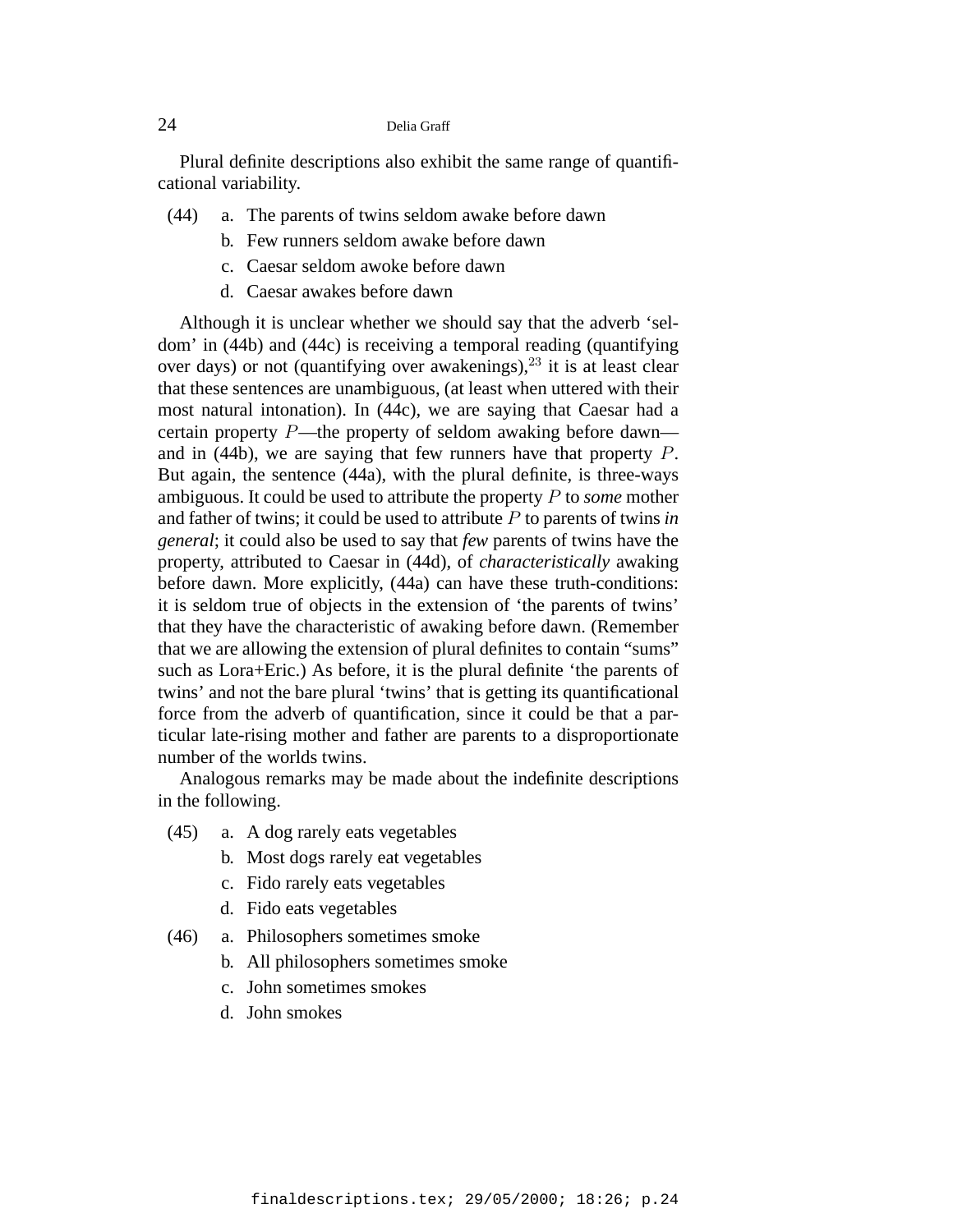The b. and c. sentences here are unambiguous, while the a. sentences are at least two-ways ambiguous. For example, (45a), may mean that it is *generally* true of an object in the extension of 'a dog' that it has the property attributed to Fido in (45c); or it may mean that it is *rarely* true of an object in the extension of 'a dog' that it has the characteristic property attributed to Fido in (45d). It does seem that the indefinites in the a. sentences here cannot be interpreted as having existential force, but the existential reading may become preferred, if not required, when a modifier is added, as in:

- (47) A dog I know rarely eats vegetables (Equivalent to: there is a dog I know that rarely eats vegetables.)
- (48) Philosophers I know sometimes smoke (Equivalent to: there are philosophers I know who sometimes smoke.)

# VIII

To handle the variable quantificational force of definite and indefinite descriptions, I propose additional rules, which generalize  $(LF_2)$ , to govern predicate nominals occurring in argument position at the level of surface form:

 $(LF_2 PN) \quad \Phi(PN) \Longrightarrow [\exists x : PN(x)](\Phi x)$  $(LF_3 PN) \quad \Phi(PN) \Longrightarrow [Gen \ x : PN(x) | (\Phi x)$  $(LF_4 PN)$   $Adv\Phi(PN) \Longrightarrow [Adv\ x : PN(x)](\Phi x)$ 

The rules ( $LF_2 PN$ ) and ( $LF_3 PN$ ) say that if a predicate nominal *PN* occurs in the argument position of a predicate  $\Phi$  (which may itself contain an adverb of quantification), then the predicate nominal may slot into either ' $[\exists x : \_\_x]'$ ' or '[Gen  $x : \_\_x]'$ ' to form a restricted quantifier with scope  $\nabla \Phi x$ <sup>-1</sup>. The rule (LF<sub>4</sub> *PN*) says that if a predicate nominal occurs in the argument position of a predicate  $\Phi$  that is modified by an adverb of quantification *Adv*, then the predicate nominal may slot into  $\lceil A dv \ x : \end{array}$   $\lfloor x \rceil$  to form a restricted quantifier with scope  $\nabla \Phi x$ . It's conceivable that we might find reason for subsuming the rules (LF<sub>2</sub> *PN*) and (LF<sub>3</sub> *PN*) under the single rule (LF<sub>4</sub>*PN*) by taking  $\exists$  and  $Gen$  to be unpronounced adverbs of quantification. Though I like the idea, I won't pursue it here. All predicate nominals must be moved out of argument position by application of one of these rules.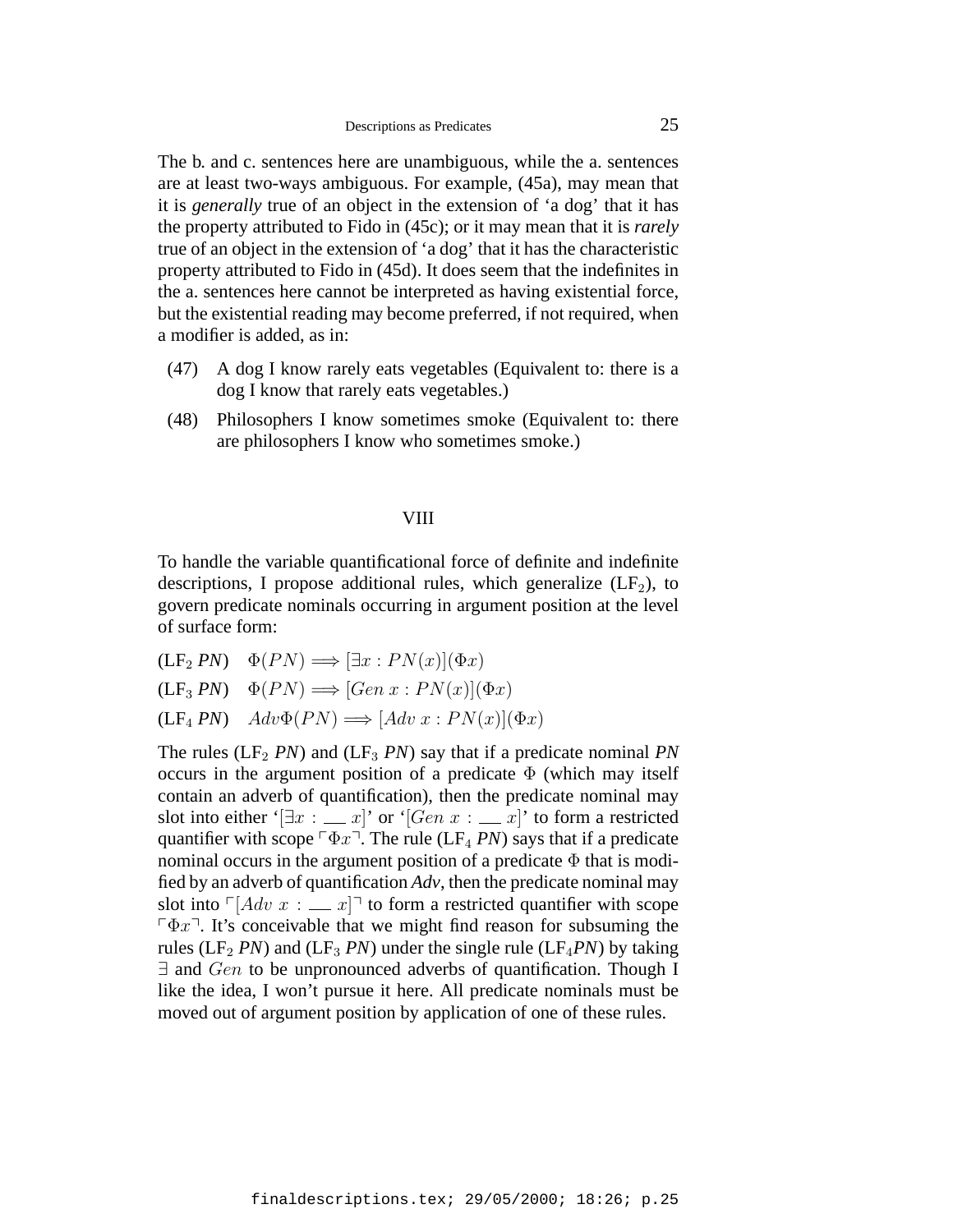To get a feel for how this works, let's apply it to sentence (43a), repeated here:

(43a) The owner of a Porsche is often smug

The description 'the owner of a Porsche' may be moved out of argument position in one of three ways:

# $[\exists x : x$  is the owner of a Porsche](x is often smug)

[Gen  $x : x$  is the owner of a Porsche](x is often smug)

[Often  $x : x$  is the owner of a Porsche](x is smug)

From each of these, the description 'a Porsche' may be moved out of argument position to yield the three logical forms assigned to the sentence:

 $[\exists x : [\exists y : y \text{ is a Porsche}](x \text{ is the owner of } y)](x \text{ is often smug})$ 

[Gen  $x : \exists y : y$  is a Porsche](x is the owner of y)](x is often smug)

[Often  $x : [\exists y : y \text{ is a Porsche}](x \text{ is the owner of } y)$ ](x is smug)

It seems to me that 'The owner of a Porsche is often smug' is associated with just the three sets of truth-conditions represented here, which may be glossed as follows: 'Some Porsche owner is often smug', 'Porsche owners in general are such that they are often smug', and 'Many Porsche owners are smug'. The question then arises whether the LF rules I proposed for descriptions in argument position generate more logical forms than these three. In particular, we want to know why the indefinite description can only receive existential force, and why it cannot take wide scope.

A first point to note is that  $(LF_4 \, PN)$  does *not* permit the indefinite description 'a Porsche' to occupy the restrictor position of '[Often  $x : \_\_x$ ]'. The reason for this is that 'often' in (43a) modifies the predicate 'smug', but 'a Porsche' does not occupy the argument position of that predicate. I laid it down as a rule that a predicate nominal can only move into the restrictor position of an adverb of quantification if it is an argument of the predicate modified by that adverb at the level of surface form.<sup>24</sup> The expression 'a Porsche' does not satisfy this condition, since 'often' modifies 'smug', but 'a Porsche' is not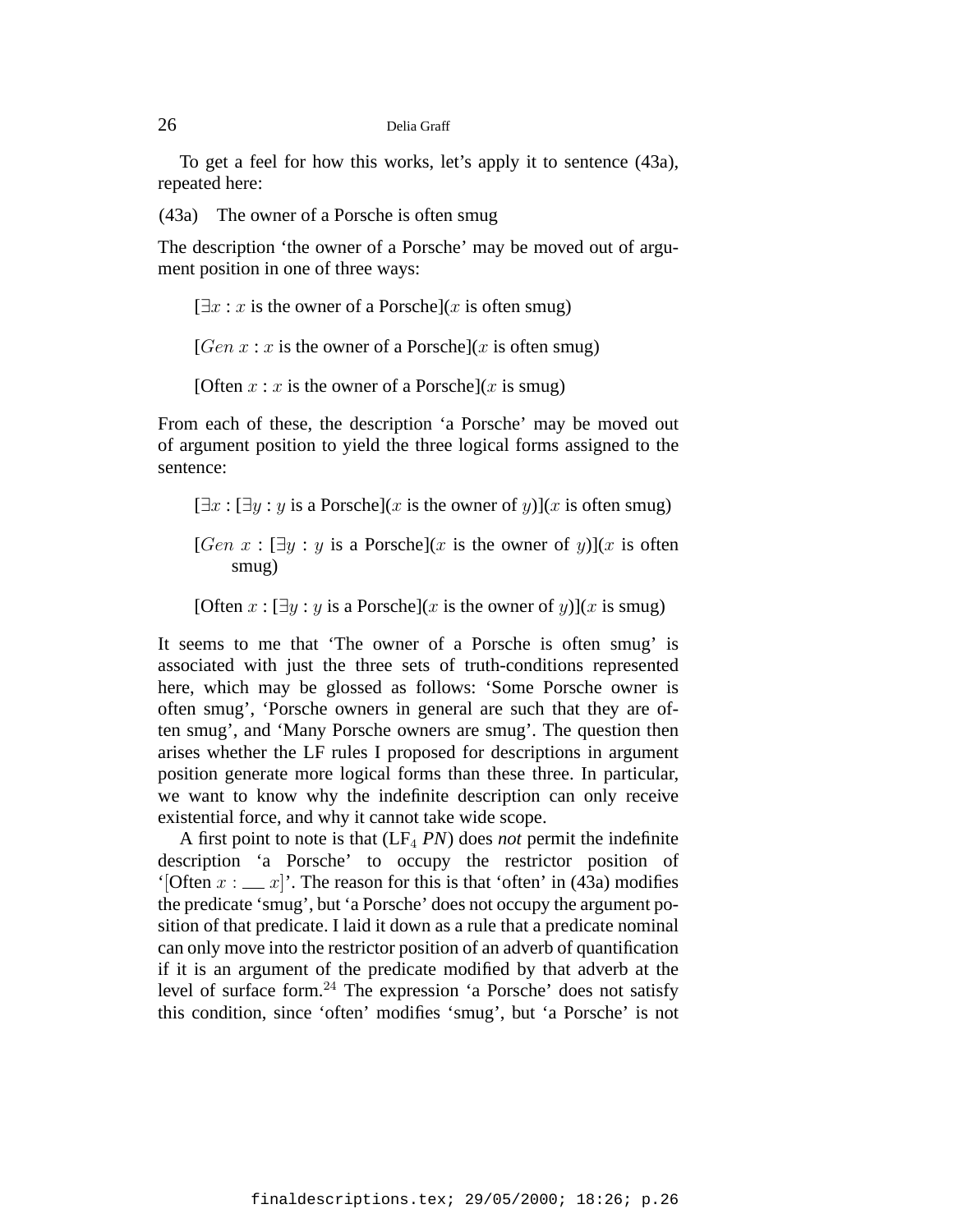in the argument position of the predicate 'smug' (no *Porsche* is being claimed to be smug), so a logical form such as

(49) [Often y : y is a Porsche]( $[\exists x : x$  is the owner of y](x is smug))

is *not* generated by these rules, which is as it should be. The upshot of this is that adverbs of quantification are not being treated as unselective, contrary to what Lewis  $(1975)$  proposed.<sup>25</sup>

But what do we do with cases when an adverb of quantification modifies a predicate with more than one argument? Consider a sentence in which an adverb of quantification is modifying a transitive verb:

(50) The owner of a Porsche rarely speaks to the owner of a Camaro

It seems to me that the sentence is actually nine-ways ambiguous, representing each of the possible combinations of generic, existential, and 'rarely' force for the two definite descriptions. But we cannot account for the reading of the sentence on which both definite descriptions have the quantificational force of 'rarely' by assigning the following logical form:

(51) [Rarely  $x : x$  is the owner of a Porsche][Rarely  $y : y$  is the owner of a Camaro] (x speaks to  $y$ )

since this sentence is true just in case few Porsche owners are such that there are few Camaro owners to whom they speak, which is clearly not equivalent to any reading of (50). Instead, we need to allow restricted quantifiers to contain more than one restrictor, as follows:

(52) [Rarely  $x, y : x$  is the owner of a Porsche; y is the owner of a Camaro] (x speaks to  $y$ )

The truth-conditions of (52) would be:

(53) Few pairs  $\langle x, y \rangle$  that are in  $\{x | x$  is the owner of a Porsche $\} \times$  ${y|y}$  is the owner of a Camaro} are in the extension of 'speaks' to'

A second issue to contend with is why the indefinite 'a Porsche' in (43a) only receives existential, and not generic, force. Why don't we have the following, for example, as an available logical form for (43a):

(54)  $[\exists x : [Gen \, y : y \, \text{is a Porsche}](x \, \text{is the owner of } y)](x \, \text{is often})$ smug)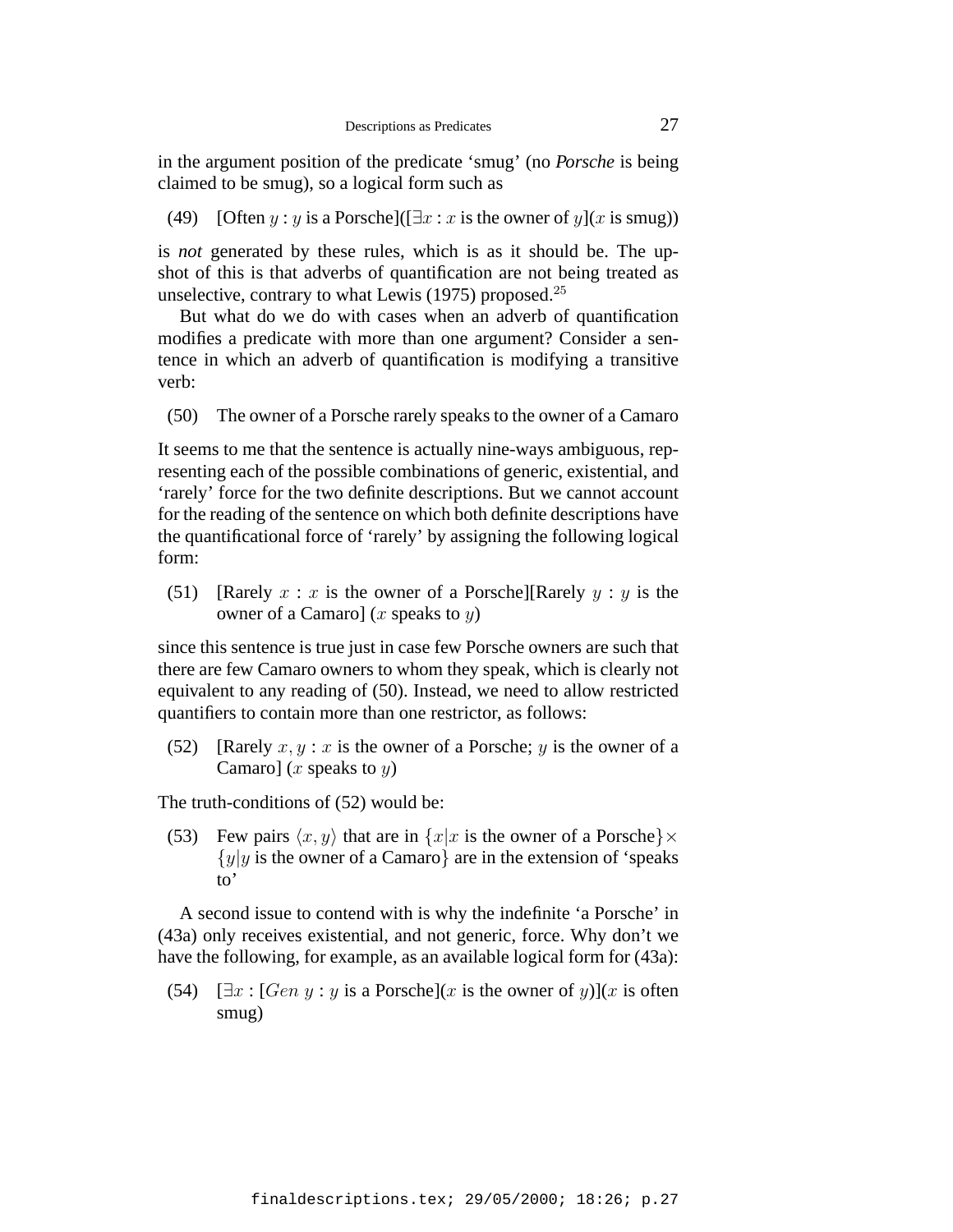The truth-conditions of (54) could be glossed as 'Some person is such that: in general, if something is a Porsche he is the owner of it, and he is often smug'. This is a crucial question, but a difficult one, and I will not address it here, but just restrict myself to the the general claim that while all indefinite descriptions (singular or plural) can receive generic or existential force, they cannot always receive either in any sentence in which they occur. $26$ 

The third issue to contend with is why the indefinite 'a Porsche' cannot take wide scope. Why, for example, do we not have the following as an available logical form for (43a):

# (55)  $[\exists y : y \text{ is a Porsche}](\text{[Often } x : x \text{ is the owner of } y \text{]}(x \text{ is smug}))$

Ideally, the inability of the indefinite 'a Porsche' to take wide scope in this sentence would be explained on syntactic grounds, perhaps deriving from the fact that it is already embedded in the definite description 'the owner of a Porsche'.<sup>27</sup> But there is, however, also a semantic explanation. An important feature of the *definite* descriptions getting generic or adverbial readings in the examples I've provided is that they can be true of more than one object. The predicates 'the owner of a Porsche' and 'the parents of twins' may contain more than one thing in their extension, despite the uniqueness condition on the definite article, since each contains an embedded noun phrase. Uniqueness of ownership in 'the owner of a Porsche' is relativized to particular Porsches, and uniqueness of parentage in 'the parents of twins' is relativized to particular pairs of twins. It is only because 'the owner of a Porsche' and 'the parents of twins' may be true of more than one thing that it even makes sense to make *generalizations* about things having these properties. If the indefinite 'a Porsche' receives wide scope as in (55), however, this crucial feature is lost. If Sparky is a particular Porsche, then it is inappropriate at best to say that *many* of the things in the extension of 'the owner of Sparky' are smug, since at most one thing can be in the extension of this predicate. Similarly, it would be inappropriate at best to say that there is *a* Porsche y which is such that *many* of the things that are *the* owner of y are smug. If a predicate nominal can be true of at most one thing, then it will not sensibly combine with 'generally', 'many', 'few', etc.

This leads us to another question concerning generic definite descriptions, namely, how is the generic force of *simple* definite descriptions to be handled on the present view? Consider these sentences:

(56) The tiger is growling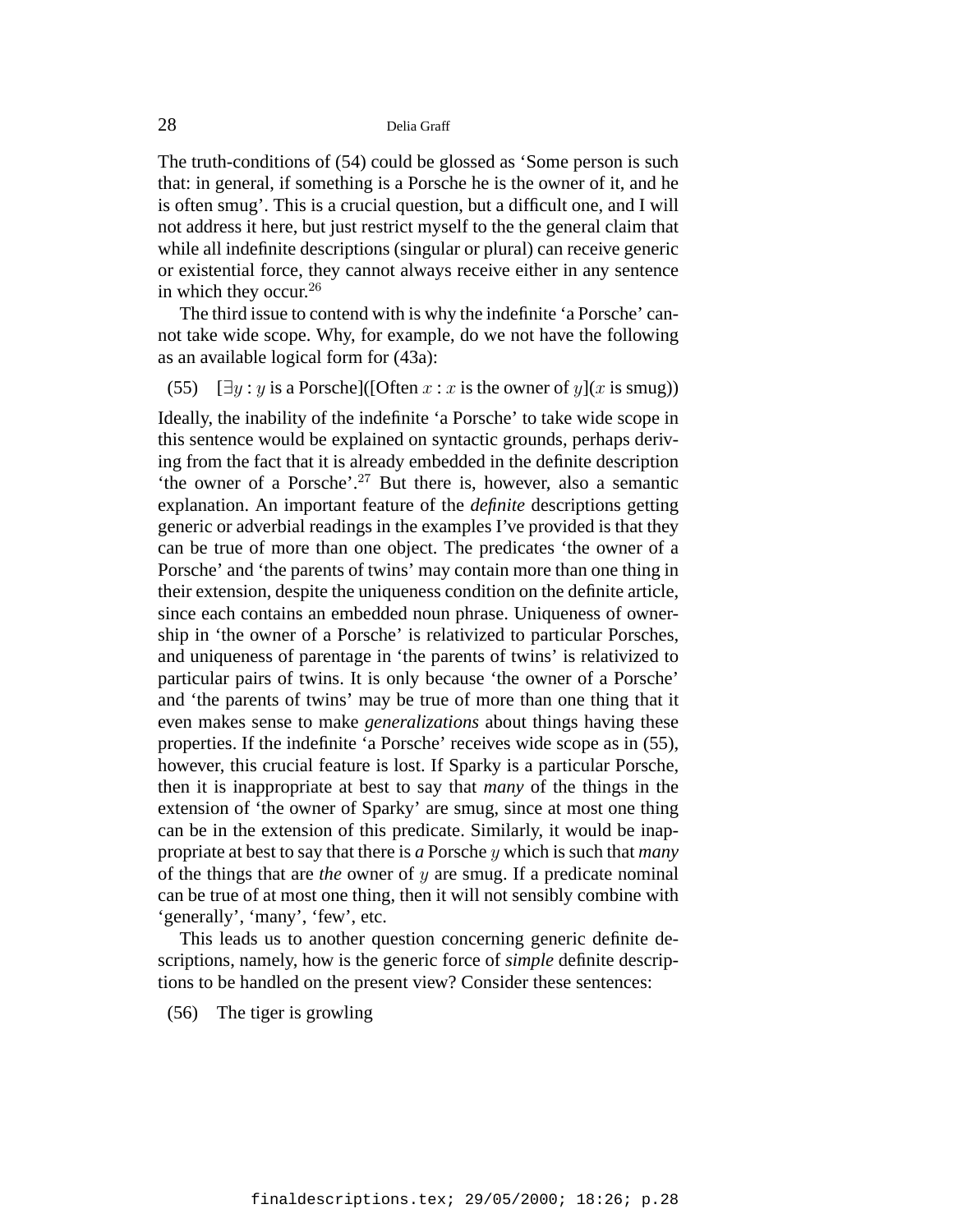(57) The tiger is striped

On my proposal, 'the tiger' can be true of at most one object, and since there are many tigers in the world, the predicate can only be true of something if the domain of discourse is in some way contextually restricted. Assuming this can be done, we can easily account for the truth-conditions of (56) by assigning it the following logical form:

(58)  $[\exists x : x \text{ is the tiger}](x \text{ is growing})$ 

But what about (57)? We can use the sentence (57) to make a claim, not about an individual tiger, but about an entire species. Given that 'the tiger' can be true of at most one object, we do *not* get the desired truth-conditions for (57) by assigning it the following logical form:

(59)  $[Gen x : x \text{ is the tiger}](x \text{ is stripped})$ 

As we noted already, definite descriptions that do not contain embedded noun phrases can be true of at most one thing, and hence cannot sensibly receive other than existential quantificational force. Accordingly, I will maintain that the difference illustrated in (56–57) does not derive from a difference in the quantificational force of the definite description, but rather from an ambiguity in the common noun 'tiger'.

It is frequently noted that some common nouns can vary in their interpretation, sometimes serving as predicates true of individual animals, for example, while at other times serving as predicates true of *kinds* of animal.

- (60) I breed three dogs: Lassie, Chelsea, and Camden
- (61) I breed three dogs: Collies, Retrievers, and Weimaraners

The interpretation of 'dog' in (61) is called its "taxonomic" interpretation. If we allow that common nouns such as 'dog' and 'tiger' can be interpreted not only as predicates true of individual dogs and tigers, but also as predicates true of breeds and subspecies of dogs and tigers, then there is no reason not to allow that they may also be interpreted as predicates each true of just one "thing," the entire dog and tiger species. The three different interpretations of the common noun 'tiger' are exhibited in the following sentences taken from a single paragraph of the Encyclopædia Britannica (vol. 11, p. 767):

(62) The size and the characteristic colour and striped markings of the tiger vary according to locality and race. (Entire species)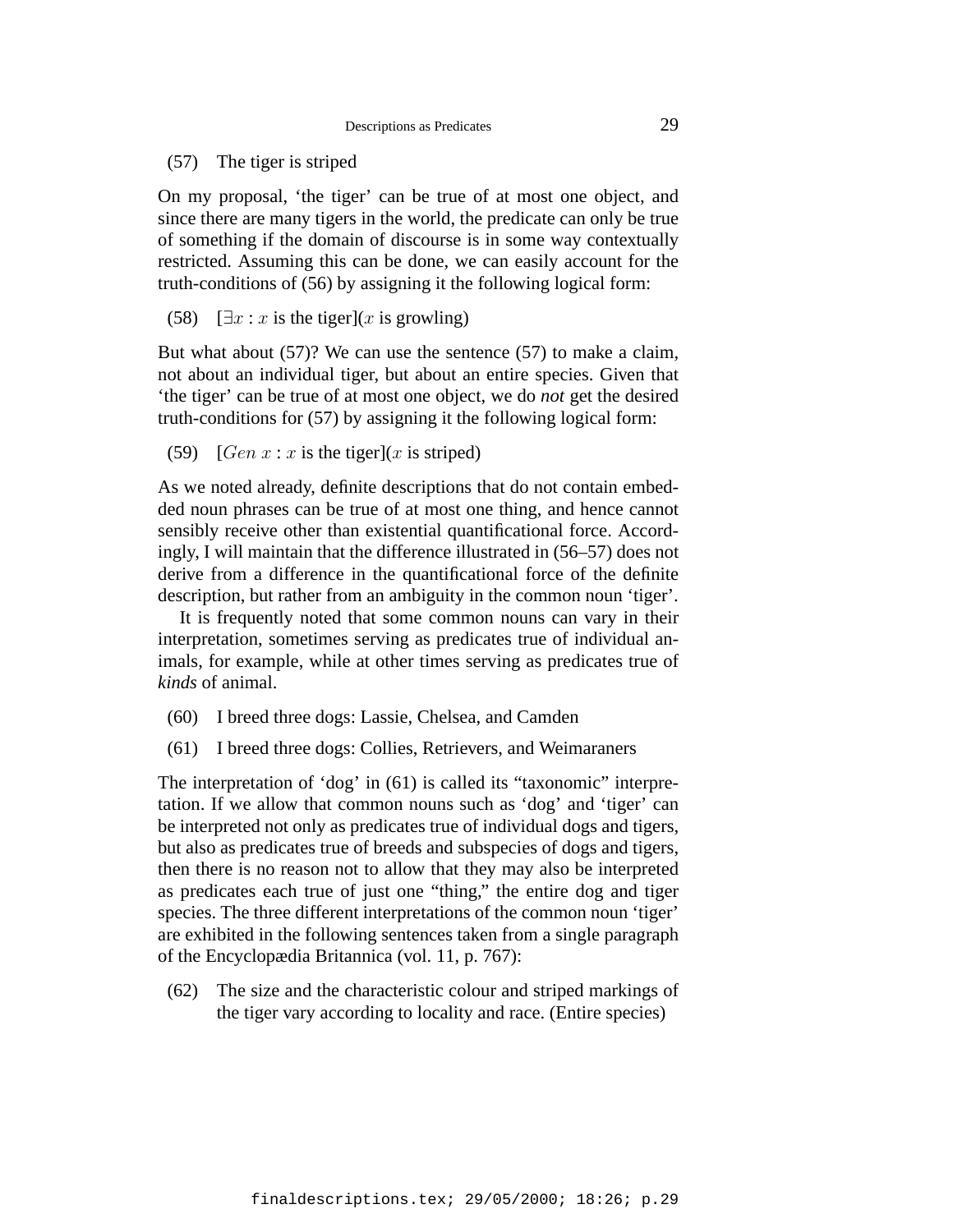- (63) Tigers of the south are smaller and more brightly coloured than those of the north. (Subspecies)
- (64) There are a few black and white tigers, and one pure white tiger has been recorded. (Individuals)

The truth-conditions of (57) are accounted for by giving the common noun 'tiger' its *most inclusive* taxonomic interpretation, and assigning the definite description existential force:

 $(57')$  [ $\exists x : x$  is the tiger](x is striped)

# IX

One reason I like the account offered here, as contrasted with a Russellian theory of descriptions, is that it preserves Strawson's intuition that while 'Washington met the greatest French soldier' is in some sense about *two* people, 'Washington was the greatest French soldier' is about just one. By far the greater advantage, however, is that on my proposal neither predicative uses of descriptions, nor plural uses of descriptions, nor the variable quantificational force of descriptions, requires us to posit that the definite and indefinite articles just happen to be ambiguous in exactly the same ways. On my proposal, they are not ambiguous at all. Moreover, unlike with Russell's theory, on my proposal the semantics of descriptions does not require us to posit a counterintuitive ambiguity in 'to be'. Whether we can retain an unambiguous 'be', however, depends on what we say about sentences such as 'Cicero is Tully', and whether we are prepared to assign proper names predicate-type semantic values. Technically, it would be a simple matter to incorporate proper names as yet another type of predicate nominal. Tyler Burge (1973) has actually proposed, for unrelated reasons, that we should take names to be predicates. I am uncertain at this point about whether we should follow his lead.

A number of other semantic issues remain open. The most glaring of these is that while I have said what the semantic values of predicate nominals are to be, I have not assigned truth-conditions to all sentences containing them. Predicate nominals receiving existential force are easy to deal with. We say that  $\ulcorner [\exists x : \Phi x](\Psi x) \urcorner$  is true just in case the extensions of  $\Phi$  and  $\Psi$  have a non-empty intersection. It is unlikely that we could use such precise mathematical notions to give truth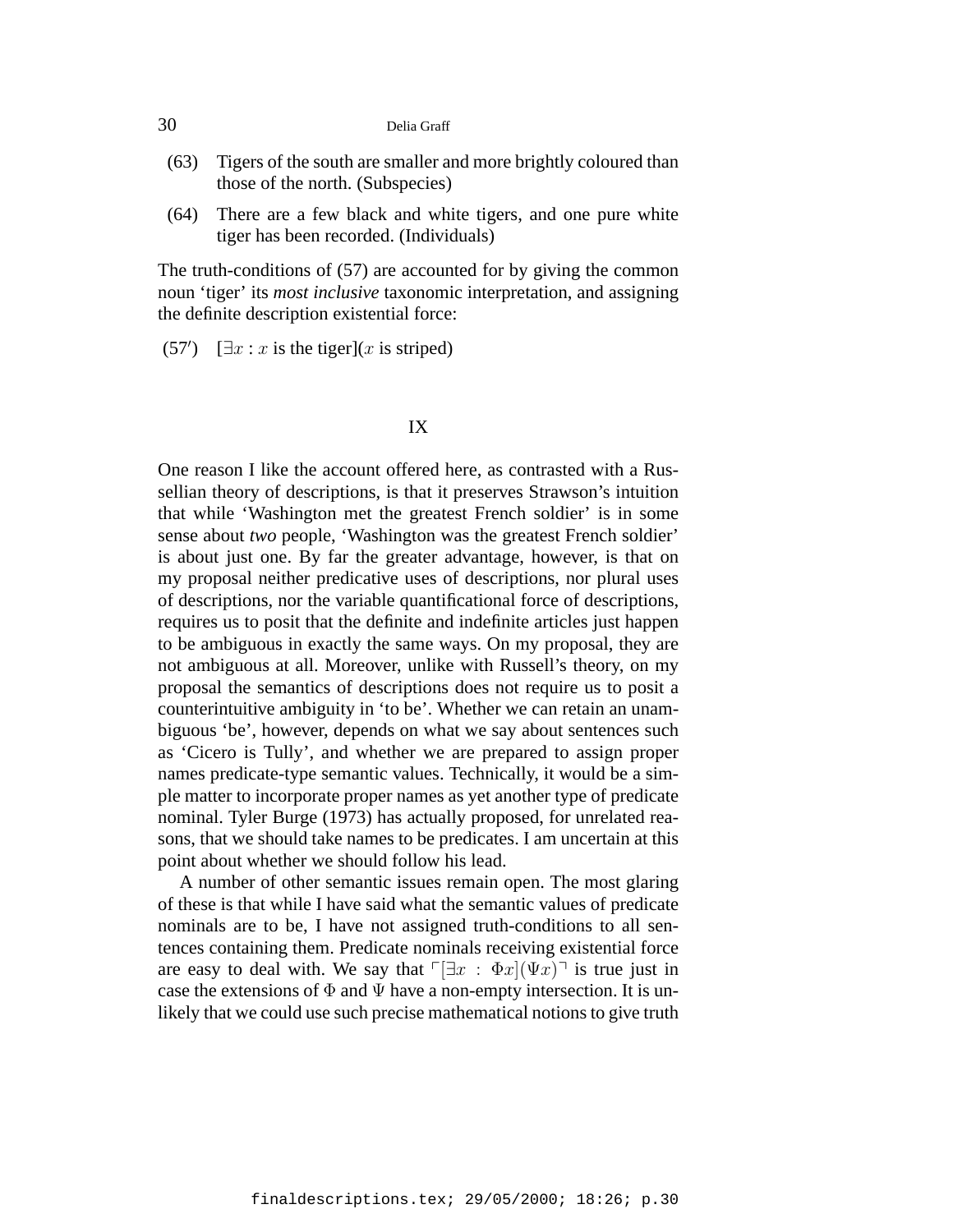conditions for sentences with adverbs of quantification, however, since adverbs of quantification are usually vague. The generic quantifier I've helped myself to presents special problems of its own. Whether a sentence  $\lceil$   $\left[Genx : \Phi x \right]$  $\left( \Psi x \right)$ <sup> $\lceil$ </sup> is true is not just a matter of the number or proportion of things in the extension of  $\Phi$  that are in the extension of Ψ. The generic quantifier is used to make *law-like* generalizations. Other well-known problems are presented by sentences like 'Guppies give live birth', or 'Dutchmen are good sailors'. For these sentences to be true, it is not required that it be generally true of a guppy that it gives live birth, or that it be generally true of a Dutchman that he is a good sailor, but only that it be generally true of a guppy that gives birth that it gives live birth, and that it be generally true of a Dutchman that is a sailor that he is a good one. $^{28}$ 

On the syntactic side, many issues remain as well. Although I take logical forms and surface forms to be syntactic structures, I have provided no such structures here. Instead, I have used a particular quasiformal language as a stand-in, to represent these structures. This has enabled me to side-step the issue of where exactly in the syntax the unpronounced entities I posit—'[ $\exists x : \_\_\ x$ ]' and '[Gen  $x : \_\_\ x$ ]' are located. To conclude, though, I do want to make a brief comment about the restricted quantifier notation I've been using to represent logical forms—a comment about why it's not an ideal notation, and how it in fact obscures an important syntactic feature of my proposal.

In the notation I've been using, a determiner such as 'some' and 'no' is marked with an index and combines with an open formula, binding free variables matching the index in that formula, to form a restricted quantifier, which then is itself a variable binder. So a quantified noun phrase such as 'some man' gets represented as '[some  $x :$  man  $x$ ]' and the logical form of a sentence like 'some man smokes' gets represented as

#### (65) [some  $x : \text{man } x$ ](x smokes)

Here the 'x' in 'man x' is bound by the simple quantifier 'some  $x$ ', while the 'x' in 'x smokes' is bound by the restricted quantifier '[some  $x :$  man  $x$ ]'. Quantified noun phrases are thus represented as having more structural complexity than they actually seem to have in English, since determiners such as 'some' combine with *noun phrases*, not open sentences. Moreover, while we may say that the variable 'x' in 'x smokes' is a trace resulting from movement, where are to say that the 'x' in 'man x' comes from? If we took (65) to actually *be* the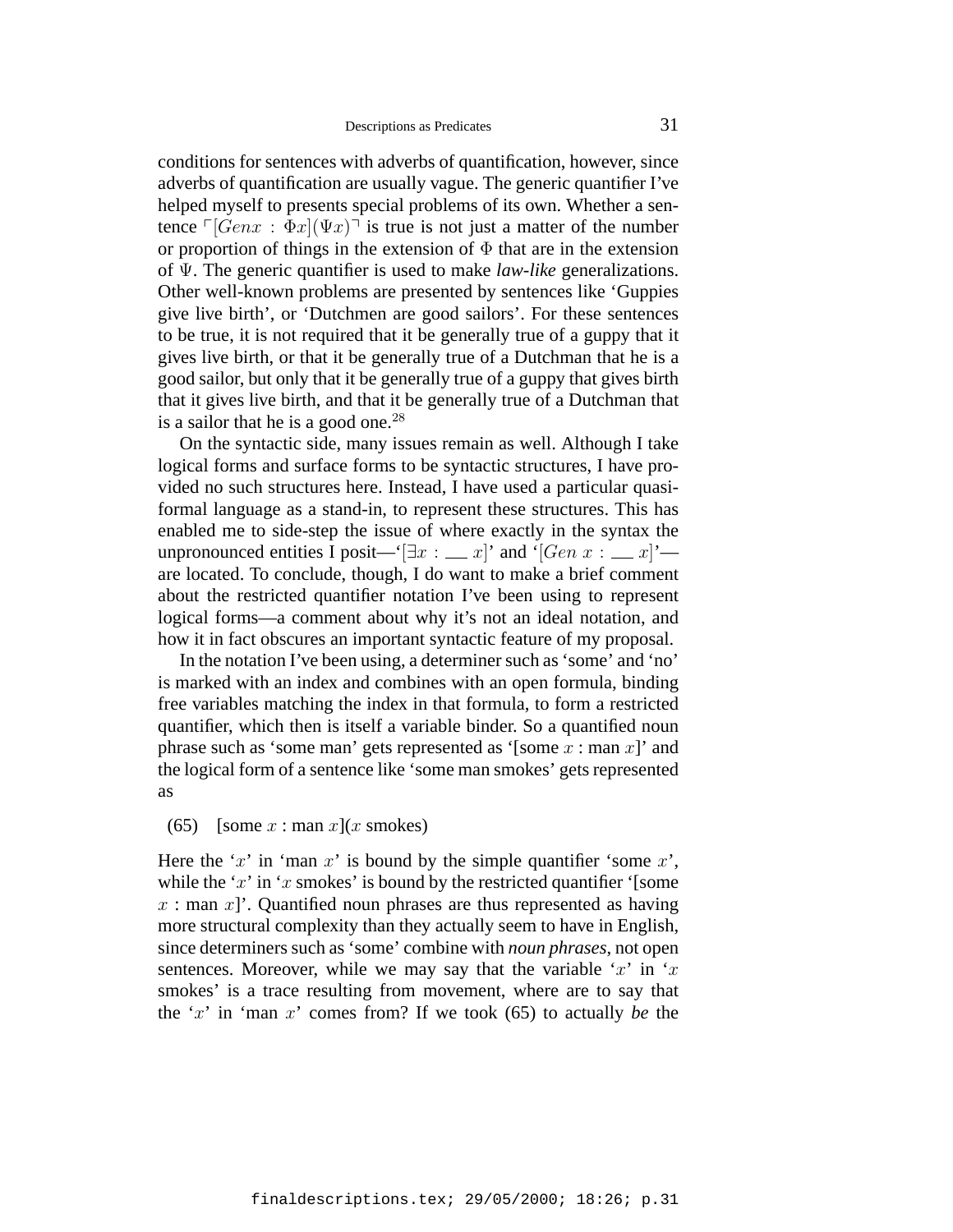logical form of 'some man smokes', we would be left saying that the contribution made to the logical form of the sentence by the determiner 'some' would be '[some  $x : \_ x$ ]', which is, to use Russell's phrase, "broken up."

The point I want to emphasize is that the extra structural complexity of quantified noun phrases in the notation I've been using is completely dispensible. The two occurrences of 'x' in '[some  $x :$  man  $x$ ]' are serving only to indicate which variable is bound by the entire restricted quantifier. The logical form of 'Some man smokes' could just as well be represented as  $(65')$ :

 $(65')$  $[\text{some}: \text{man}]_x(x \text{ smokers})$ 

In this alternative notation, restricted quantifiers consist of a determiner and a one-place predicate and get marked with a subscript to indicate what variable they bind.

The alternative notation is preferable since it better matches the structural complexity of English expressions. The new notation also makes it more clear that adverbs of quantification, at least when restricted by overt predicate nominals, are being treated on my proposal as semantically like determiners.

Using the alternative notation, my own proposal for descriptions could be stated as follows: when a description (definite or indefinite, singular or plural) occurs in an argument position at the level of surface form, it moves out of argument position, leaving behind a variable as a trace, to combine with an invisible *determiner* ∃ or Gen, or an overt adverb of quantification, to form a quantified noun phrase that binds the variable left behind as trace. Now the logical forms of 'A runner rarely smokes', for example, are represented as follows:

- (66)  $[\exists : \text{a runner}]_x(x \text{ rarely smokers})$
- (67)  $[Gen: a runner]_x(x rarely smokers)$
- (68)  $[\text{rarely : a runner}]_x(x \text{ smokers})$

An important point, however, is that in adopting the new notation, and getting rid of some of the structural complexity within quantified noun phrases, we end up decreasing the number of embedded formulas in the representation of the logical form of a sentence like 'Some man smokes'. (65) contains two embedded formulas ('man x' and 'x smokes') while  $(65')$  contains just one ('x smokes'). The result is that there are fewer *sentences* for quantified noun phrases to adjoin to, so that we'll need restricted quantifiers to combine not only with open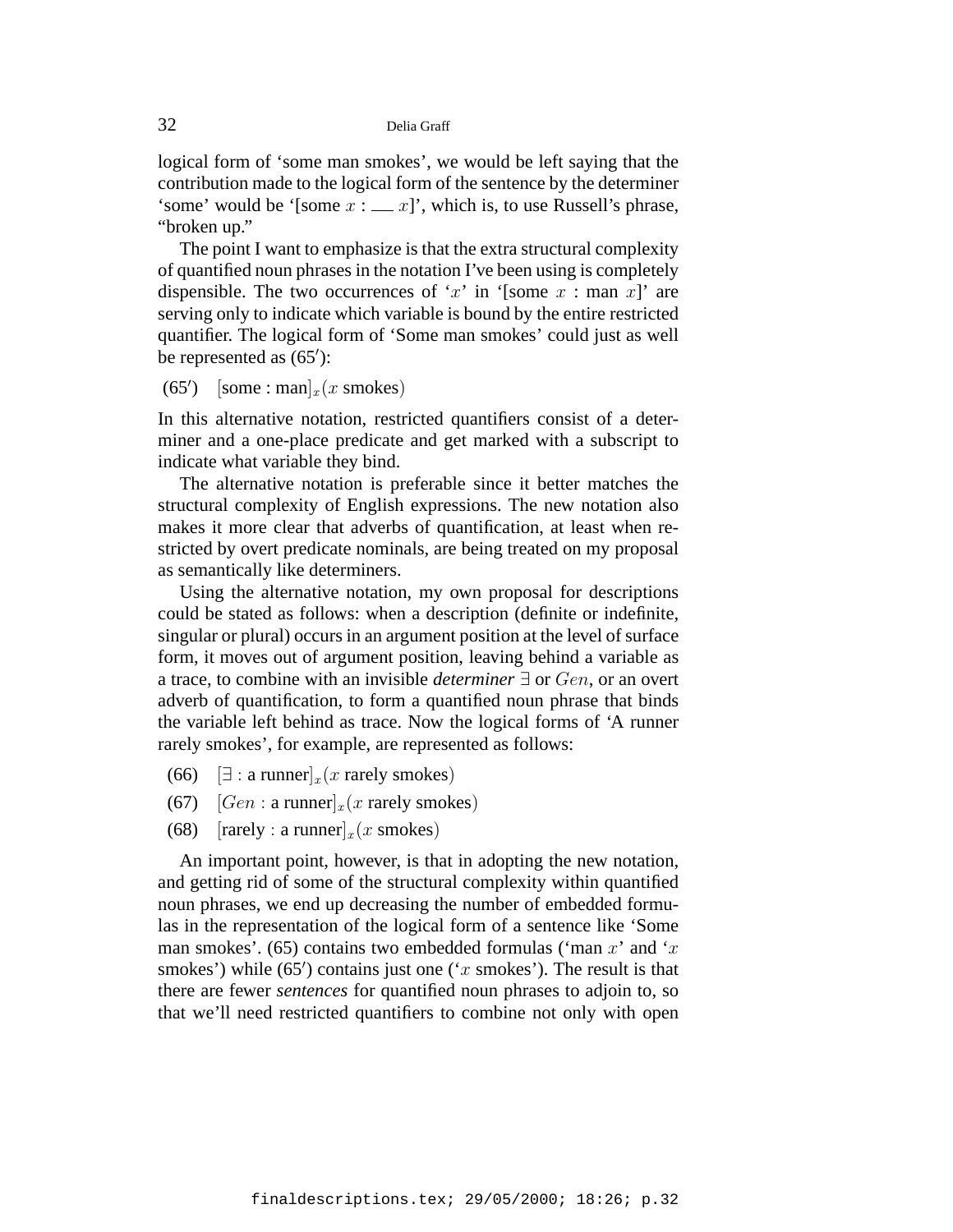sentences to yield sentences, but also in some cases to combine with open predicates to yield predicates. As an example, let's reconsider (43a), repeated here:

#### (43a) The owner of a Porsche is often smug

Moving the definite description out of argument position by  $(LF<sub>4</sub> PN)$ , but using the new notation, get us:

(69) [Often : the owner of a Porsche]<sub>x</sub>(x is smug)

Now to get the reading of the sentence which we glossed as 'Most Porsche owners are smug', the indefinite description 'a Porsche' must not take wider scope than 'often', yet there is no sentence *within* the restricted quantifier for the indefinite to adjoin to. An application of  $(LF<sub>2</sub> PN)$  (repeated here) will only yield the desired result if we let  $\sqrt{\Phi(PN)}$ <sup>-</sup> stand not just for a *sentence* containing a predicate nominal in argument position, but also for a *predicate* containing a predicate nominal in an argument position.

$$
(\mathbf{LF}_{2} \, PN) \quad \Phi(PN) \Longrightarrow [\exists x : PN(x)](\Phi x)
$$

For (69) we need  $\lceil \Phi(PN) \rceil$  to be 'the owner of (a Porsche)', because we need a rule that generates a logical form such as the following:

(70) [Often :  $[\exists : a \text{ Porsche}]$ <sub>y</sub> (the owner of y)]<sub>x</sub>(x is smug)

Here the restricted quantifier  $[\exists : a \text{Porschel}_y]$  is combining with the open monadic predicate 'the owner of  $y$ ' to yield a monadic predicate that is true of an individual  $x$  just in case there is a Porsche of which  $x$  is the owner. I won't here undertake more of an elaboration than this, but only wish to point out that the structural complexity found within restricted quantifiers can be dispensed with in favor of the new notation, but only at the expense of requiring more permissive LF rules.<sup>29</sup>

#### **Notes**

 $1$  The reason is that singular count nouns in English must be preceded by a determiner, though *role* predicates are exceptions. For example: 'Bill is president', and perhaps also 'I am wife' (construed as making a claim about what my *role*, or *status* is), are fine.

<sup>2</sup> On Russell's view for example, in the sentence 'If Suzy is smoking then a man is nearby' the indefinite 'a man' can be taken to occupy the argument position of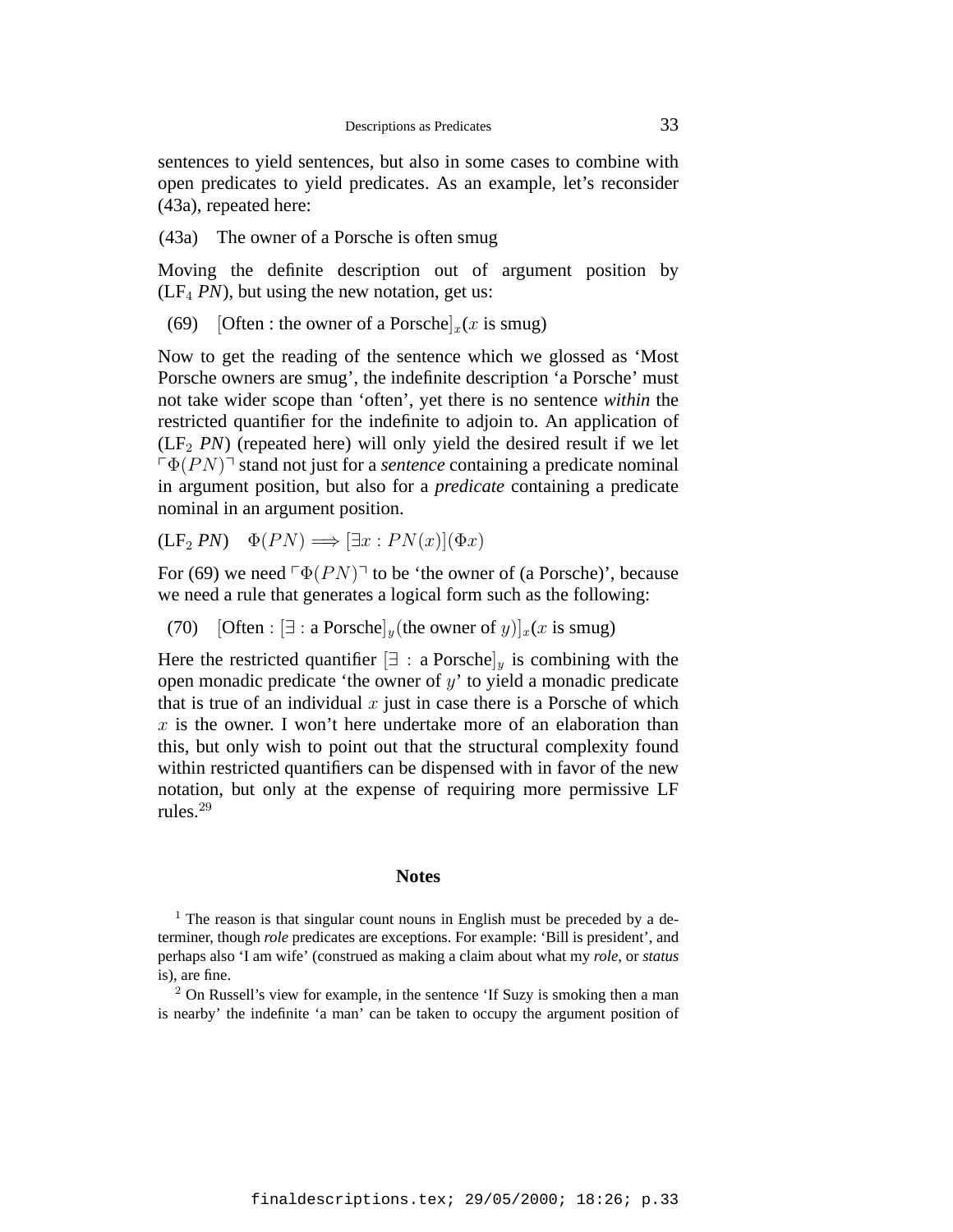the propositional function 'If Suzy is smoking then  $\hat{x}$  is nearby' or it can be taken to occupy the argument position of the propositional function ' $\hat{x}$  is nearby', which occurs as a proper constituent. In this way, the theory may assign more than one logical form to a single English sentence.

<sup>3</sup> I suppose one could make the same point about the theory of "On Denoting", insofar as we cannot use that theory as a systematic means of associating logical forms with natural language sentences unless we have a systematic means of associating natural language sentences with what I've been calling their surface argument structures. Thanks to Stephen Neale for helpful and interesting discussion on this point.

<sup>4</sup> In this connection it is interesting to note that Whitehead and Russell regarded their definitions in *Principia* as playing two distinct roles. On the one hand the definitions provide "mere typographical conveniences" (p. 11), useful for the purpose of shortening formulas. On the other hand, "when what is defined is . . . something already familiar . . . the definition contains an analysis of a common idea, and may therefore express a notable advance" (p. 12). It is arguable that Whitehead and Russell adopt their conventions for dropping the scope indicators precisely because they wanted their formulas containing the iota-operator to be more "familiar" than they would otherwise be. The double occurrence of  $\mathcal{L}(nx)(\Phi x)$  in \*14.01 is in fact a manifestation of the two roles Whitehead and Russell wished their definition to play. In the first role, ' $(x)(\Phi x)$ ' occurs in square brackets as an abbreviation for the complex quantifier phrase ' $(\exists x)[(\forall y)(\Phi y \leftrightarrow y = x) \& \dots x \dots$  ]'. In the latter role, I take it that their definition of the iota operator was still thought in some way to function as assigning logical forms to sentences of English, in which definite descriptions, at the level of surface form at least, occur as subjects and objects of predicates, and never as sentential operators.

 $5$  See, for example, Sharvy (1969, p. 489, nt. 3), Sainsbury (1979, pp. 97f.), and Neale (1990).

<sup>6</sup> See May (1985).

<sup>7</sup> The formulas schematized in  $(LF \, \eta)$  need not be literally understood as *being* the surface and logical forms of sentences of English, which I take to be syntactic structures, but just as *representations* of these forms in a particular formal language. The formulas of this language contain a bound variable *within* a definite description  $\lceil (nx : \Phi x) \rceil$ , but in using these formulas to *represent* surface forms and logical forms of English sentences, there is no commitment to there being such bound variables within definite descriptions as they occur in syntactic structures.

<sup>8</sup> We could also define the predicate directly, by means of lambda abstraction:  $(\forall x : \Phi x) =_{df} (\lambda y) (\Phi y \& \forall x (\Phi x \rightarrow x = y))$ . One finds such a definition of predicative definite descriptions in Partee (1987, pp. 116,125).

 $9$  It is unclear to me to what extent it is controversial to treat descriptions as predicates, when they occur to the right of 'to be' verbs at least, since in philosophical writings on descriptions, such constructions are not discussed as a matter of course. Russell did discuss such constructions ('Scott is the author of *Waverley*' and 'Socrates is a man'), and explicitly denied that the descriptions here are predicates. Strawson (1950), as I've already remarked, and Donnellan (1966, §II) mention as just a side comment that descriptions occurring to the right of 'be' are predicates, but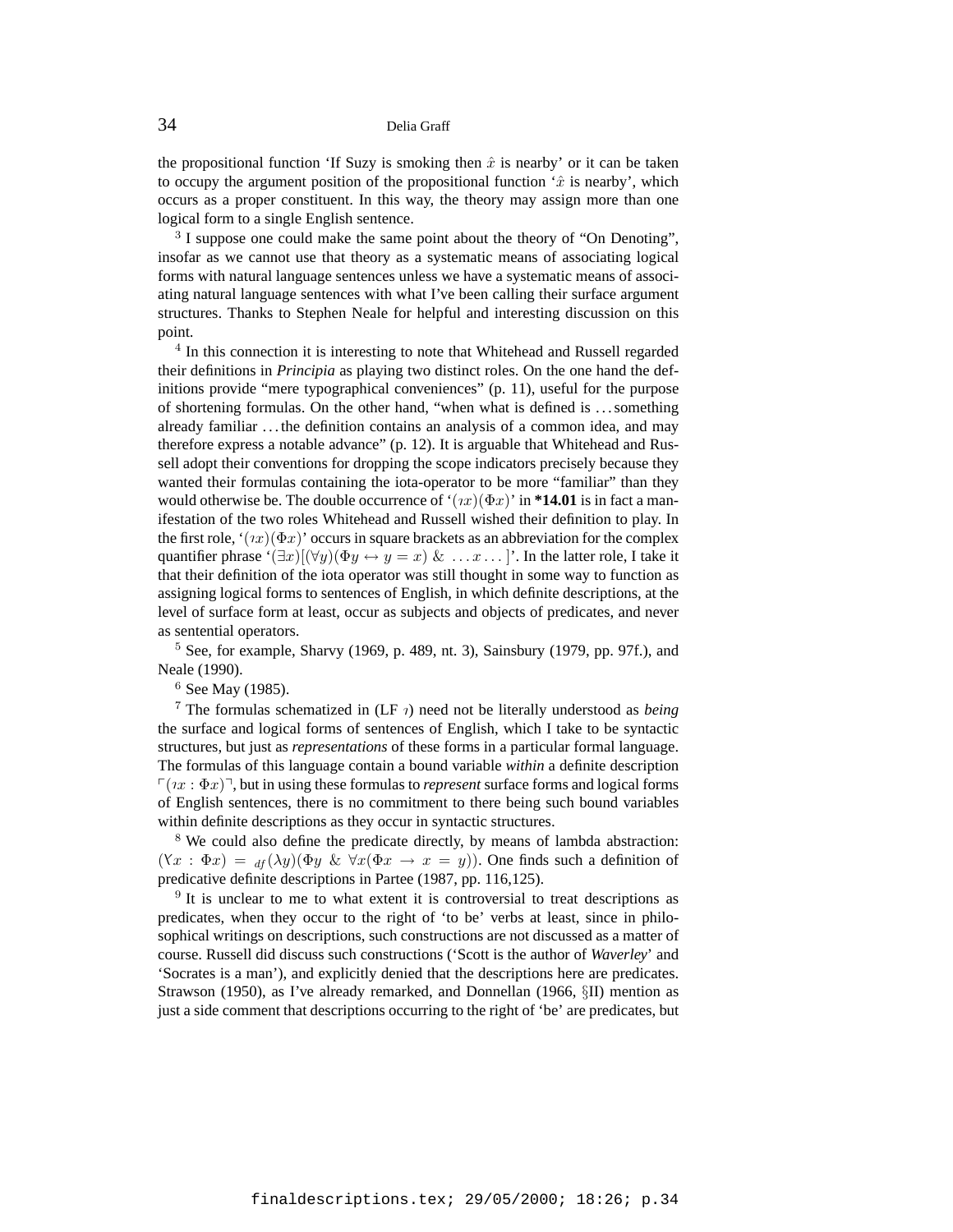offer little discussion of the matter. Geach (1962), who also thought descriptions in such positions to be predicates, extensively discusses the matter, in, e.g., §§29,36,74. Wiggins (1965, pp. 42–43), followed by Kim (1970, pp. 211f.), also takes descriptions in these constructions to be predicates, as does George Wilson, whose (1978) views about descriptions bear an especially close connection with those presented here. In contrast, Stephen Neale (1990, p. 164), who provides a good presentation and defense of the sort of Russellian approach I'll be attacking here, makes the bold claim that "there is no good reason to posit more than two classes of noun phrases, the class of (rigid) referring expressions and the class of (restricted) quantifiers," yet nowhere in *Descriptions* does he discuss the constructions in question. Of the linguistics literature on descriptions, one can also say that such constructions are not discussed as a matter of course. But there are also many explicit discussions. Higgins (1973, esp. ch. 5, §1.2), for example, holds that definite and indefinite descriptions occurring after 'be' are sometimes predicates, but not always. Williams (1983) and Partee (1986; 1987) hold that definite and indefinite descriptions after 'be' are always predicates. Higginbotham (1987) and Doron (1988) hold that after 'be' indefinite descriptions are always predicates, while definite descriptions may, but need not be. It is my impression that many philosophers and linguists at this point just take it for granted that indefinite descriptions after 'be' are usually predicates, but there seems to be less of a consensus about definite descriptions.

 $10$  The preceding argument, concerning an indefinite in predicative position, can be found in Wilson (1978, p. 51f.) and also in Higginbotham (1987), who attributes it to a lecture of Emmon Bach's.

<sup>11</sup> See "Logic and Conversation" (p. 26) in Grice (1989)

<sup>12</sup> The phenomenon illustrated here is *association of negation with focus*. See Dretske (1972) and Jackendoff (1972, esp. §§6.6–6.7) for related discussion. For a recent overview of subsequent literature on focus, see Rooth (1996).

<sup>13</sup> The Russellian might respond, however, that such a reading is ruled out because any assertion of  $\lceil \alpha \rceil$  might not have been  $\Phi \urcorner$  carries with it an implication of the truth of  $\lceil \alpha \rceil$  is in fact  $\Phi$ <sup>-</sup>. Witness the appropriateness of B's comment in the following dialogue:

A: George might not have been skinny.

B: George wasn't skinny!

Correspondingly, 'Schumer might not have been the winner' has as an implication that Schumer was in fact the winner. Since this implication is inconsistent with  $(15<sub>3</sub>)$ , the Russellian might claim that a wide-scope reading for the definite description is syntactically available, but ruled out on pragmatic grounds.

<sup>14</sup> This is noted by Wilson (1978), Williams (1983) and Doron (1988,  $\S$ 5).

<sup>15</sup> One fact that I should acknowledge, though I'm not sure quite what to make of it, is that partitive constructions do seem able to occur in predicative position: 'Eric and Lora are both of the actors' and 'Dick, Jane, and Boris are most of the children on the block' are both fine. In light of this, we might want to pursue the idea that partitives are predicates or that they involve higher-order quantification.

<sup>16</sup> Carlson's (1977a; 1977b) view that bare plurals are not plural indefinites, but names that rigidly refer to kinds, has been very influential. But more recently, it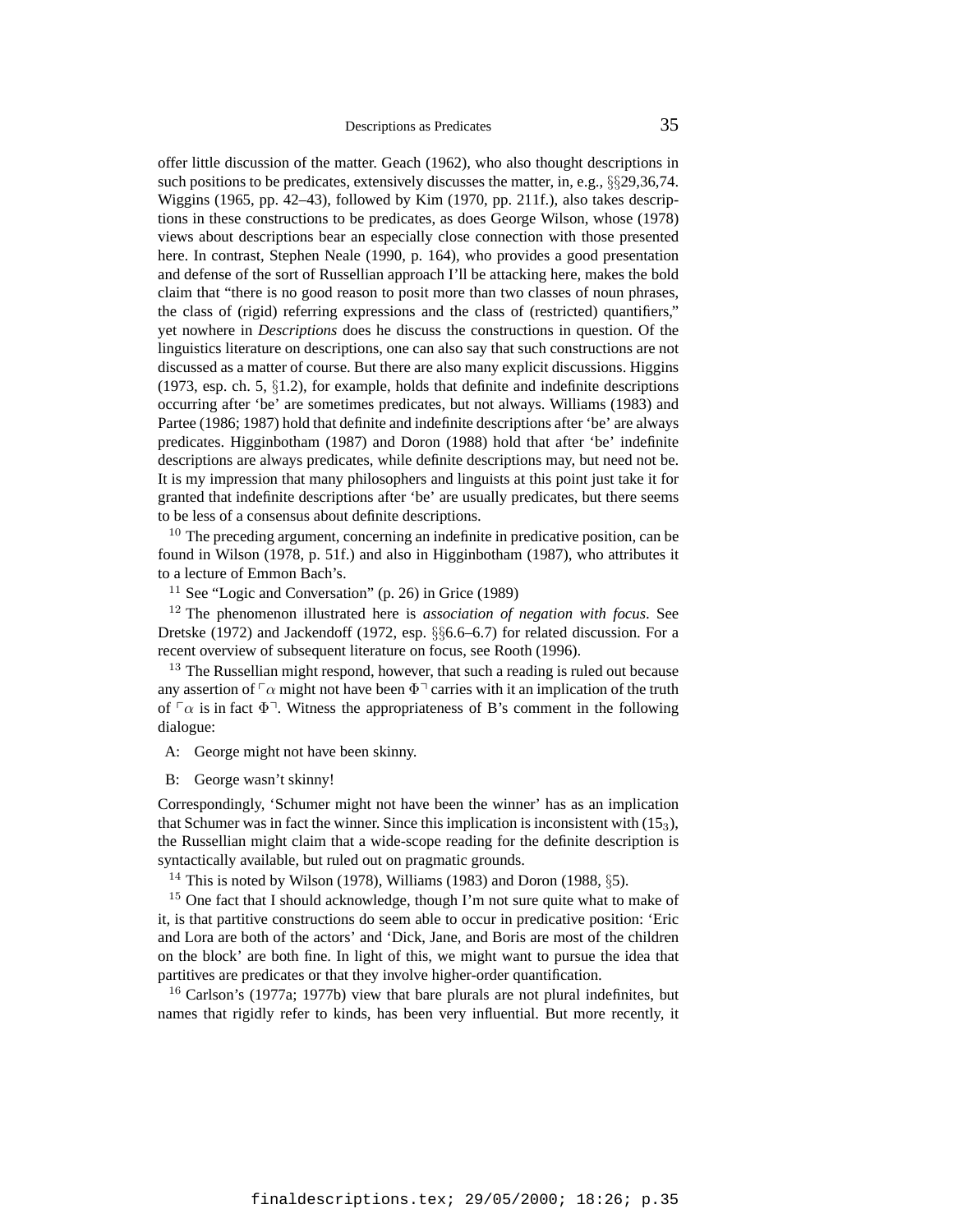seems that consensus has shifted toward the direction of treating bare plurals as plural indefinites. See, for example, Kratzer (1988), Gillon (1990) Wilkinson (1991) and Diesing (1992).

<sup>17</sup> The extension of plural predicates with collective interpretations may contain sums of individuals that do not themselves individually have the property in question. For a more extended formal treatment of plurals using sums, see Link (1983). Link seems to worry that sums might be philosophically suspect, but holds that "Our guide in ontological matters has to be language itself" (303f.). I disagree with him on both counts, on the former, because very little need be assumed about sums to employ them in formal semantics. For example, one needn't hold that the relation of *part* that my fingernail bears to my finger is the very same relation that Liz bears to Liz and Tracy.

<sup>18</sup> A couple of points about the uniqueness condition for definites: First, I ultimately would not want to take this as an essential feature of the proposal, since, although I wouldn't want to throw it out wholesale, I'm fairly sure it must be modified at least in the case of genitive definite descriptions, whether they begin with a possessive, or begin with 'the' and contain an 'of' construction. For example, having sisters does not preclude one from being the daughter of a farmer. Second, I am going to completely ignore in this paper the problem of *incomplete* descriptions, such as in 'the table is covered with books', since this is no less a problem for the Russellian than it is for me, and since I take it that some version of quantifier domain restriction is correct and can be adapted to the case of predicative definite descriptions. (For interesting and helpful recent discussion of quantifier domain restriction, see Stanley and Szabó (2000).) Moreover, the fact that the definite article requires some form of domain restriction does not in and of itself provide evidence for putting it in a semantic class with determiners such as 'every' and 'no', since there are other noun modifiers, such as superlative adjectives, which typically get interpreted with respect to a restricted domain.

<sup>19</sup> This proposal is similar to Sharvy's (though Sharvy takes descriptions to be quantified noun phrases), and can be extended to descriptions containing mass nouns as well as count nouns.

 $20$  This in essence is what Partee (1987) does. She provides a set of "type-shifting" operations that convert predicate-type, quantifier-type and referential-type semantic values from one to another.

 $21$  Since Heim's 1982 influential work, it has been common among semanticists to treat indefinite and definite descriptions as being in a different semantic class from quantified noun phrases, as not having any quantificational force of their own. Though Heim was concerned in large part to account for facts about anaphora, more recent proposals in this vein, such as Kratzer's, Wilkinson's and Diesing's, as well as Heim's own proposal, are explicitly concerned to deal with the varying quantificational force of *in*definites, as illustrated by the examples provided below. While the proposal I offer here has much in common with these proposals, it differs in important respects: first, my proposal allows descriptions to have a uniform semantic interpretation whether occurring in argument position or predicative position at the level of surface form; second, I treat definite descriptions as on a par with indefinites, not just because they both occur in predicative position, unlike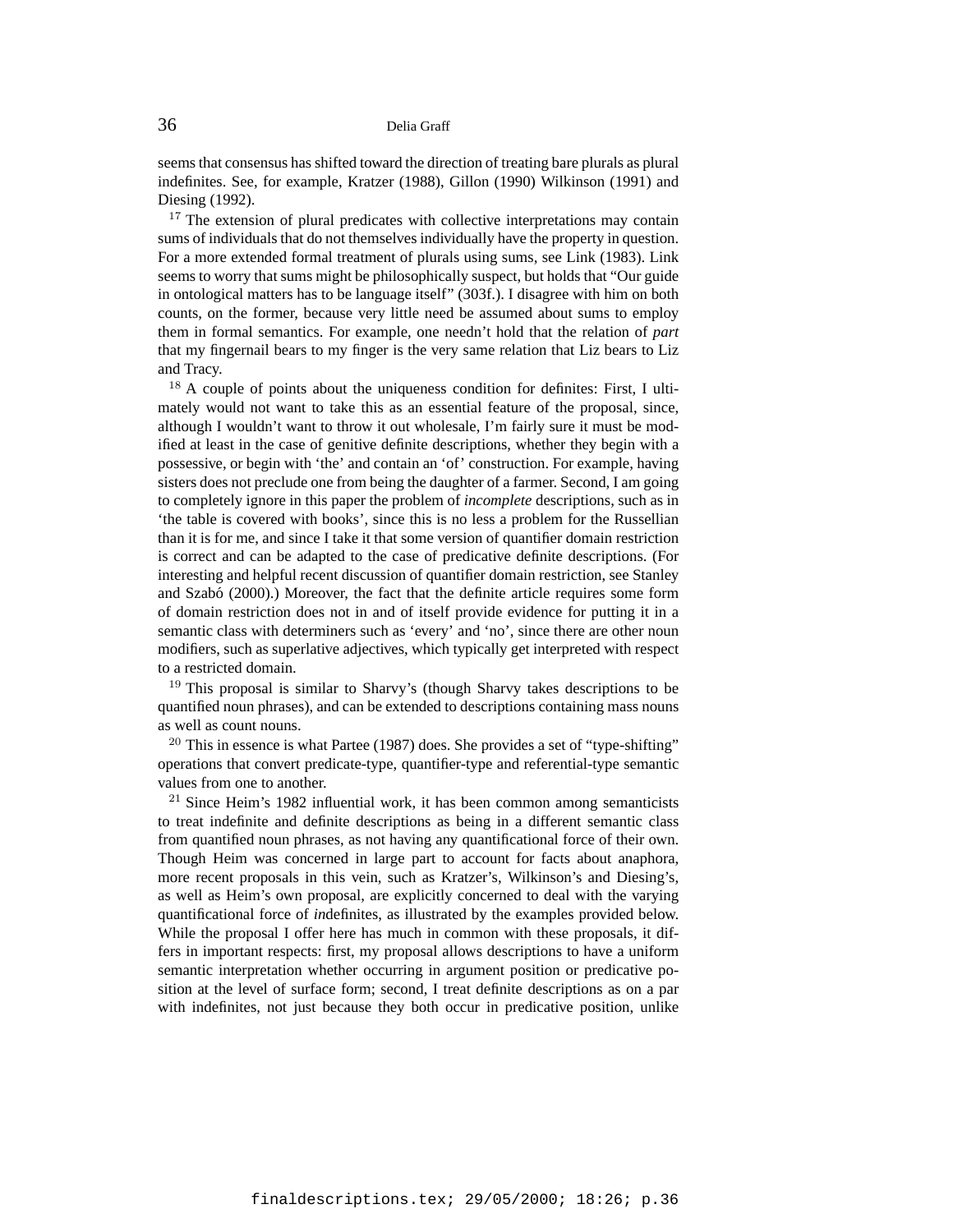quantified noun phrases, but also because they seem to exhibit the same range of variability in quantificational force as indefinites, which seems to me to have been underappreciated.

 $22$  Many people writing on generics consider a sentence like (43d) to be itself a generic sentence, since unlike 'John is being smug (now)', (43d) expresses a *generalization* about John's behavior. I do not in this paper address the genericity exhibited in these "characterizing sentences." For recent overviews of the literature on generics, see Krifka et al. (1995) and Koslicki (1999).

<sup>23</sup> *Cf*. Lewis (1975, p. 6).

 $24$  Rooth (1995, p. 265) provides a sentence which, if he is right about its interpretation, would be a counterexample to the principle that a predicate nominal can only restrict an adverb of quantification if it is an argument of the predicate modified by that adverb. His sentence is this:

At least one person an AIDS victim works with is usually misinformed about the disease

His claim is that this sentence can have the interpretation that most AIDS victims work with at least one person who is misinformed about the disease, even though 'an AIDS victim' is embedded in the subject of the sentence. Rooth's sentence sounds strange to me, however, while

• An AIDS victim usually works with at least one person who is misinformed about the disease

does not, and clearly has the interpretation Rooth intends.

 $25$  My proposal concerning the restriction on adverbs of quantification may have the same effect as Kadmon's (1987) distinction between "boss" and "dependent" NPs.

<sup>26</sup> The fact that the choice of quantificational force is not always unconstrained has been the focus of much recent work on the topic of generics. For example, in 'The owner of a Porsche is waiting outside' and 'Dogs are barking', existential readings are preferred, while in 'Dogs bark' it seems that only a generic reading is available. It is commonly thought that the difference in available quantificational force derives from the difference in the occurrence of what Carlson (1977a) called a stage-level versus an individual-level predicate, which is supposed to accord roughly with the distinction between temporary and permanent properties. But the facts are not that simple, since bare plurals, for example, may sometimes receive generic force with a stage-level predicate, as in 'Students are staying up late tonight to protest the bombing'. Diesing (1992) holds that indefinite *objects* (as opposed to subjects) of transitive verbs can in general only receive existential force. It is unclear to me whether 'owns' is supposed to be a stage-level or an individual-level relation expression, but since 'a Porsche' is occurring as its object rather than its subject in (43a), the fact that it can only receive existential force could perhaps be explained on Diesing's view.

 $27$  One might think that facts about anaphora would force one to accept that an embedded indefinite, like 'a Porsche' in 'the owner of a Porsche', must be able to take wide scope. The thought would go like this. The pronoun 'it' in 'The owner of a Porsche usually washes it on Sunday' can be interpreted as anaphoric on the noun phrase 'a Porsche'. But the pronoun will not be in the *scope* of this noun phrase (or on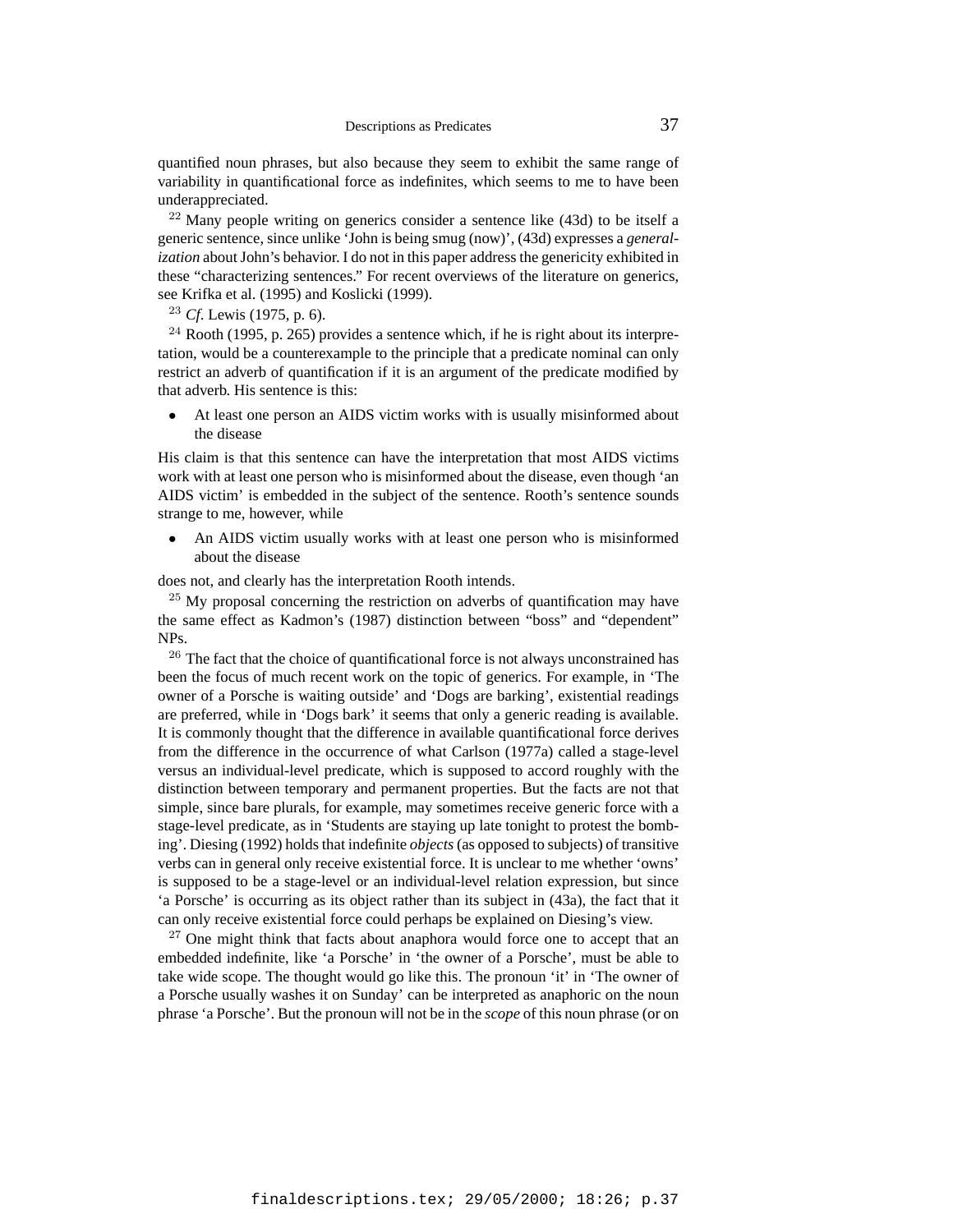my view: in the scope of the restricted quantifier containing this noun phrase) unless the indefinite 'a Porsche' moves *out* of the noun phrase in which it is embedded. This thought cannot be right, however, since we cannot get the right truth-conditions for the sentence if we permit the indefinite description 'a Porsche' to take wide scope. The sentence 'Usually a Porsche is such that the owner of it washes it on Sunday' is not equivalent to 'The owner of a Porsche usually washes it on Sunday' for the reason that they are sensitive in different ways to what *proportion* of the world's Porsches are owned by individual Porsche owners. Because we face a proportion problem when we let the embedded indefinite 'a Porsche' take wide scope, we should conclude that in 'The owner of a Porsche usually washes it on Sunday' we have a case of unbound anaphora.

<sup>28</sup> It may be that the problems presented by the sentences 'Guppies give live birth' and 'Dutchmen are good sailors' can be accounted for by treating these as cases of quantifier domain restriction—perhaps along the lines of the account offered by Stanley and Szabó (2000)—in which case we need *not* view such cases as presenting a special problem for the interpretation of the generic quantifier.

<sup>29</sup> Thanks to Richard Cartwright, Richard Heck and Irene Heim for providing encouragement and advice at early stages. Thanks also to Richard Cartwright, Gil Harman, Jeffrey King, Ernest Lepore, David Lewis, Stephen Neale and Scott Soames for comments on later-stage drafts. Special thanks to Michael Fara and Jason Stanley for lots of helpful and enjoyable discussion throughout, and also to Molly Diesing for helpful criticism, which unfortunately I could not address in this paper.

#### **References**

Burge, T.: 1973, 'Reference and Proper Names'. *Journal of Philosophy* **70**, 425–439. Carlson, G. N.: 1977a, 'Reference to Kinds in English'. Ph.D. thesis, University of

- Massachusetts, Amherst. Published (1980) by Garland Press, New York.
- Carlson, G. N.: 1977b, 'A Unified Analysis of the English Bare Plural'. *Linguistics and Philosophy* **1**, 413–457.
- Carlson, G. N. and F. J. Pelletier (eds.): 1995, *The Generic Book*. Chicago: University of Chicago Press.
- Diesing, M.: 1992, *Indefinites*. Cambridge, MA: MIT Press.
- Donnellan, K.: 1966, 'Reference and Definite Descriptions'. *Philosophical Review* **75**, 281–304.
- Doron, E.: 1988, 'The Semantics of Predicate Nominals'. *Linguistics* **26**(2), 281– 301.
- Dretske, F.: 1972, 'Contrastive Statements'. *Philosophical Review* **81**(4), 411–437.
- Geach, P.: 1962, *Reference and Generality*. Ithaca: Cornell University Press. Page references are to the third edition (1980).
- Gillon, B. S.: 1990, 'Bare Plurals as Plural Indefinite Noun Phrases'. In: H. E. Kyburg Jr., R. P. Loui, and G. N. Carlson (eds.): *Knowledge Representation and Defeasible Reasoning*. Dordrecht: Kluwer, pp. 119–166.
- Goetz, P. W. (ed.): 1989, *The New Encyclopædia Britannica*, Vol. 11. Encyclopædia Britannica, Inc., fifteenth edition.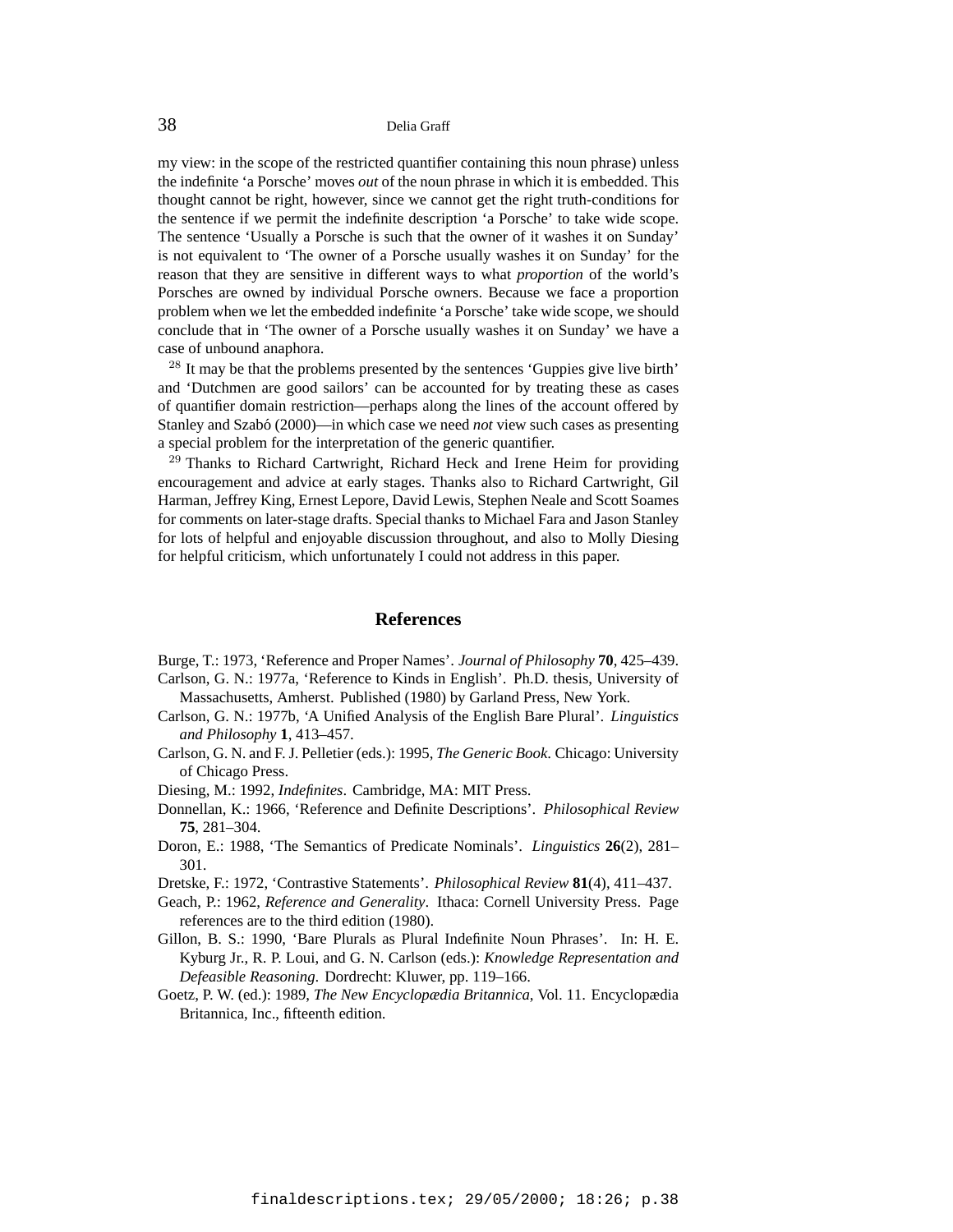- Grice, P.: 1989, *Studies in the Way of Words*. Cambridge, MA: Harvard University Press.
- Heim, I.: 1982, 'The Semantics of Definite and Indefinite Noun Phrases'. Ph.D. thesis, University of Massachusetts, Amherst.
- Higginbotham, J.: 1987, 'Indefiniteness and Predication'. In: E. J. Reuland and A. G. B. ter Meulen (eds.): *The Representation of (In)definiteness*. Cambridge, MA: MIT Press, pp. 43–70.
- Higgins, F. R.: 1973, 'The Pseudo-Cleft Construction in English'. Ph.D. thesis, Massacusetts Institute of Technology. Published (1979) by Garland Press, New York.
- Jackendoff, R.: 1972, *Semantic Interpretation in Generative Grammar*. Cambridge, MA: MIT Press.
- Kadmon, N.: 1987, 'On Unique and Non-Unique Reference and Asymmetric Quantification'. Ph.D. thesis, University of Massachusetts, Amherst. Published (1992) by Garland Press, New York.
- Kim, J.: 1970, 'Events and Their Descriptions: Some Considerations'. In: N. Rescher (ed.): *Essays in Honor of Carl G. Hempel*. Dordrecht: D. Reidel, pp. 199–215.
- Koslicki, K.: 1999, 'Genericity and Logical Form'. *Mind and Language* **14**, 441– 467.
- Kratzer, A.: 1988, 'Stage-Level and Individual-Level Predicates'. In: M. Krifka (ed.): *Genericity in Natural Language*, Proceedings of the 1988 Tübingen Conference. pp. 247–284. Reprinted in Carlson and Pelletier (1995).
- Krifka, M., F. J. Pelletier, G. N. Carlson, A. ter Meulen, G. Chierchia, and G. Link: 1995, 'Genericity: An Introduction'. in (Carlson and Pelletier, 1995).
- Lewis, D.: 1975, 'Adverbs of Quantification'. In: E. Keenan (ed.): *Formal Semantics of Natural Language*. Cambridge, England: Cambridge University Press, pp. 3–15. Page references are to reprint in Lewis (1998).
- Lewis, D.: 1998, *Papers in Philosophical Logic*. Cambridge: Cambridge University Press.
- Link, G.: 1983, 'The Logical Analysis of Plurals and Mass Terms'. In: R. Bäuerle, C. Schwarze, and A. von Stechow (eds.): *Meaning, Use, and Interpretation of Language*. Berlin: Walter de Gruyter, pp. 302–323.
- May, R.: 1985, *Logical Form: Its Structure and Derivation*. Cambridge, MA: MIT Press.
- Neale, S.: 1990, *Descriptions*. Cambridge, MA: MIT Press.
- Partee, B.: 1986, 'Ambiguous pseudoclefts with unambiguous 'be". In: S. Berman, J.-W. Choe, and J. McDonough (eds.): *Proceedings of NELS 16, 1985*. pp. 354– 366.
- Partee, B.: 1987, 'Noun Phrase Interpretation and Type-Shifting Principles'. In: J. Groenendijk, D. de Jongh, and M. Stokhof (eds.): *Studies in Discourse Representation Theory and the Theory of Generalized Quantifiers*. Foris Publications, pp. 115–143.
- Rooth, M.: 1995, 'Indefinites, Adverbs of Quantification and Focus Semantics'. in (Carlson and Pelletier, 1995).
- Rooth, M.: 1996, 'Focus'. In: S. Lappin (ed.): *The Handbook of Contemporary Semantic Theory*. Oxford: Blackwell, Chapt. 10.